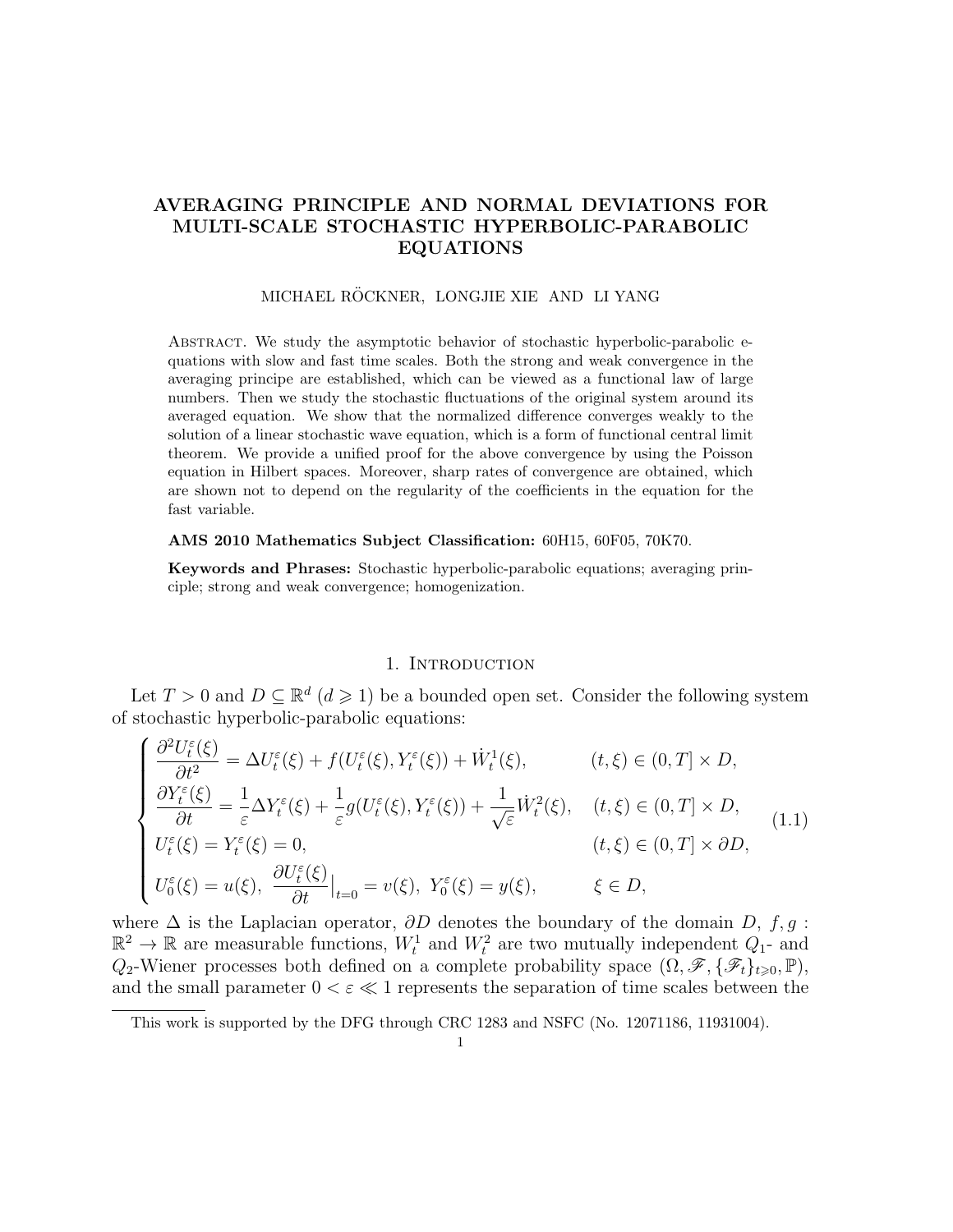'slow' process  $U_t^{\varepsilon}$  and the 'fast' motion  $Y_t^{\varepsilon}$  (with time order  $1/\varepsilon$ ). Randomly perturbed hyperbolic partial differential equations are usually used to model wave propagation and mechanical vibration in a random medium. If these phenomena are temperature dependent or heat generating, then the underlying hyperbolic equation will be coupled with a stochastic parabolic equation, which leads to the mathematical description of slow-fast systems through (1.1), see e.g. [16, 30, 34, 39] and the references therein. In this respect, the question arises how a thermal environment at large time scales may influence the dynamics of the whole system.

In the mathematical literature, powerful averaging and homogenization methods have been developed to study the asymptotic behavior of multi-scale systems. The averaging principle can be viewed as a functional law of large numbers, which says that under certain regularity assumptions on the coefficients, the slow component will converge to the solution of the so-called averaged equation as  $\varepsilon \to 0$ . The averaged equation then captures the evolution of the original system over a long time scale, which does not depend on the fast variable any more. This theory was first studied by Bogoliubov [4] for deterministic ordinary differential equations, and extended to stochastic differential equations (SDEs for short) by Khasminskii [28], see also [1, 23, 24, 29, 37] and the references therein. Recently, the averaging principle for two time scale stochastic partial differential equations (SPDEs for short) has attracted considerable attention. In [12], Cerrai and Freidlin proved the averaging principle for slow-fast stochastic reactiondiffusion equations with noise only in the fast motion. Later, Cerrai [9, 11] generalized this result to more general reaction-diffusion equations, see also [2, 14, 36, 38] and the references therein for further developments. We also mention that Bréhier  $[5, 6]$  studied the rate of convergence in terms of  $\varepsilon \to 0$  in the averaging principle for parabolic SPDEs and obtained the 1*/*2-order rate of strong convergence (in the mean-square sense) and the 1-order rate of weak convergence (in the distribution sense), which are known to be optimal. These rates of convergence are important for the study of other limit theorems in probability theory and numerical schemes, known as the Heterogeneous Multi-scale Method for the original multi-scale system, see e.g. [7, 20]. Concerning stochastic hyperbolic-parabolic equations, Fu ect. [22] established the strong convergence in the averaging principle for system  $(1.1)$  when  $d = 1$  by the classical Khasminskii time discretization method, and obtained the 1*/*4-order rate of strong convergence. In [21], by using asymptotic expansion arguments, the authors studied the weak order convergence for system (1.1), but only in a not fully coupled case  $(q(u, y) = q(y))$ , i.e., the fast equation does not depend on the slow process.

In this paper, we shall first prove the strong and weak convergence in the averaging principle for the fully coupled system (1.1) with singular coefficients, see **Theorem 2.1**. Compared with [21, 22], we assume that the coefficients are only  $\eta$ -Hölder continuous with respect to the fast variable with any  $\eta > 0$ , and we obtain the optimal 1/2-order rate of strong convergence as well as the 1-order rate of weak convergence. Moreover, we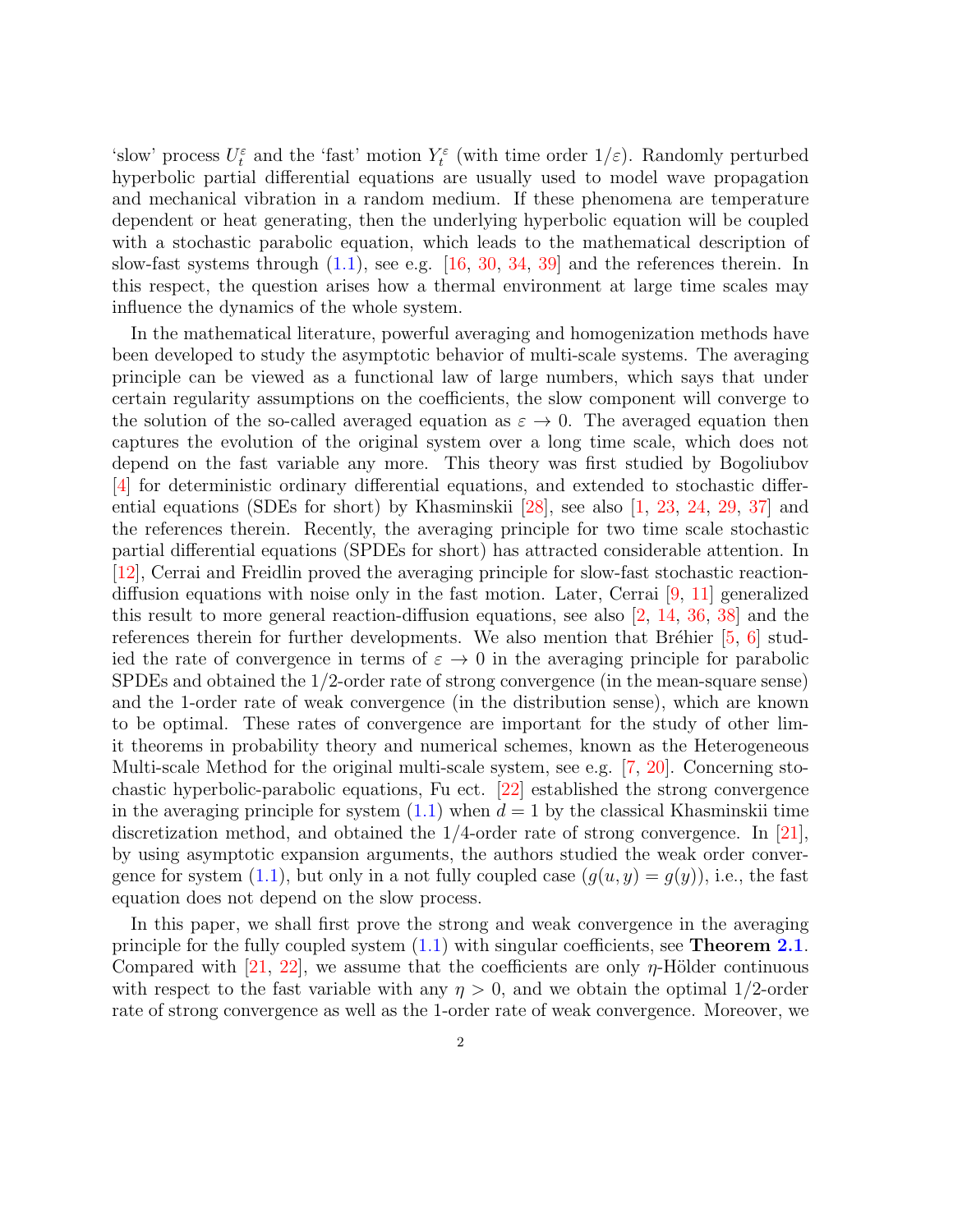find that both the strong and weak convergence rates do not depend on the regularity of the coefficients in the equation for the fast variable. This implies that the evolution of the multi-scale system  $(1.1)$  relies mainly on the slow variable, which coincides with the intuition since in the limit equation the fast component has been totally averaged out. Furthermore, the arguments we use are different from those in [5, 9, 11, 12, 21, 22]. Our method to establish the strong and weak convergence is based on the Poisson equation in Hilbert space, which is more unifying and much simpler.

The averaged equation for  $(1.1)$  is only valid in the limit when the time scale separation between the fast and slow variables is infinitely wide. Of course, the scale separation is never infinite in reality. For small but positive  $\varepsilon$ , the slow variable  $U_t^{\varepsilon}$  will experience fluctuations around its averaged motion  $\overline{U}_t$ . These small fluctuations can be captured by studying the functional central limit theorem. Namely, we are interested in the asymptotic behavior of the normalized difference

$$
Z_t^{\varepsilon} := \frac{U_t^{\varepsilon} - \bar{U}_t}{\sqrt{\varepsilon}}\tag{1.2}
$$

as  $\varepsilon$  tends to 0. Such result is known to be closely related to the homogenization behavior of singularly perturbed partial differential equations, which is of its own interest, see e.g. [25, 26]. For the study of the functional central limit theorem for finite dimensional multi-scale systems, we refer the reader to the fundamental paper by Khasminskii [28], see also [1, 15, 27, 32, 33, 35]. The infinite dimensional situation is more open and papers on this subject are very few. In  $[10]$ , Cerrai studied the normal deviations for a deterministic reaction-diffusion equation with one dimensional space variable perturbed by a fast process, and proved the weak convergence to a Gaussian process, whose covariance is explicitly described. Later, this was generalized to general stochastic reaction-diffusion equations by Wang and Roberts [38]. In both papers, the methods of proof are based on Khasminskii's time discretization argument. Recently, we [36] studied the normal deviations for general slow-fast parabolic SPDEs by using the technique of Poisson equation.

In this paper, we further develop the argument used in [36] to study the functional central limit theorem for the stochastic hyperbolic-parabolic system  $(1.1)$  with Hölder continuous coefficients. We show that the normalized difference  $Z_t^{\varepsilon}$ , defined by (1.2), converges weakly as  $\varepsilon \to 0$  to the solution of a linear stochastic wave equation, see **Theorem 2.3**. Moreover, the optimal 1*/*2-order rate of convergence is obtained. This rate also does not depend on the regularity of the coefficients in the equation for the fast variable, which again is natural since in the limit equation the fast component has been homogenized out. As far as we know, the result we obtained is completely new. It turns out that the argument we use to prove the functional central limit theorem is closely and universally connected with the proof of the strong and weak convergence in the averaging principle. We note that due to the model considered in this paper, the framework we deal with is different from [36]. Furthermore, we derive the higher order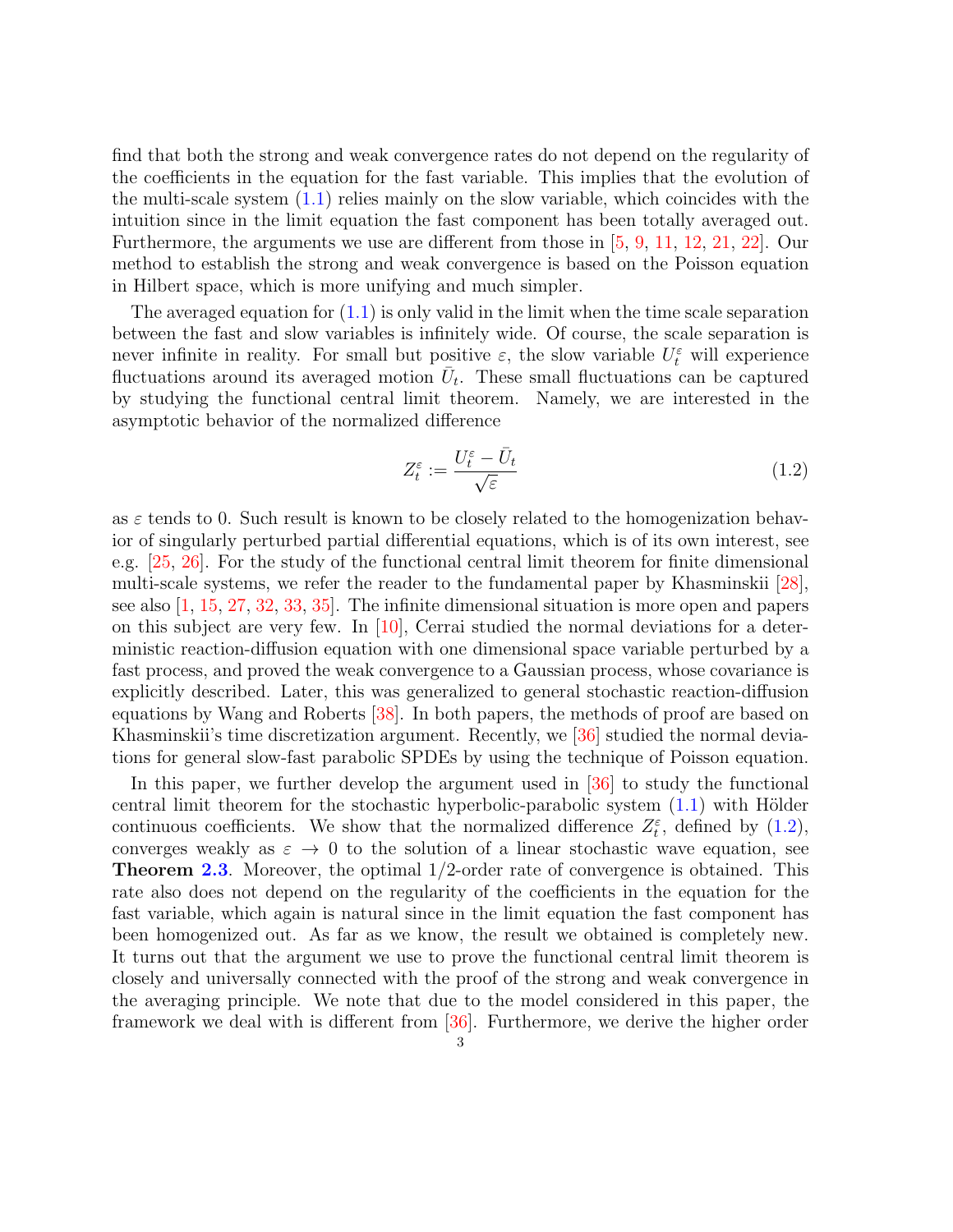spatial-temporal convergence in the averaging principle and in the functional central limit theorem. Throughout our proof, several strong and weak fluctuation estimates will play an important role, see Lemmas 4.1, 4.2 and 5.2 below.

The rest of this paper is organized as follows. In Section 2, we first introduce some assumptions and state our main results. Section 3 is devoted to establish some preliminary estimates. Then we prove the strong and weak convergence results, Theorem 2.1, and the normal deviation result, Theorem 2.3, in Section 4 and Section 5, respectively.

**Notations.** To end this section, we introduce some usual notations for convenience. Given Hilbert spaces  $H_1, H_2$  and  $\hat{H}$ , we use  $\mathscr{L}(H_1, H_2)$  to denote the space of all linear and bounded operators from  $H_1$  to  $H_2$ . If  $H_1 = H_2$ , we write  $\mathscr{L}(H_1) = \mathscr{L}(H_1, H_1)$  for simplicity. Recall that an operator  $Q \in \mathcal{L}(H)$  is called Hilbert-Schmidt if

$$
||Q||_{\mathscr{L}_2(\hat{H})}^2 := Tr(QQ^*) < +\infty.
$$

We shall denote the space of all Hilbert-Schmidt operators on  $\hat{H}$  by  $\mathscr{L}_2(\hat{H})$ . Let  $L^\infty_\ell(H_1 \times$ *H*<sub>2</sub>,  $\hat{H}$ <sup>2</sup>) denote the space of all measurable maps  $\phi: H_1 \times H_2 \to \hat{H}$  with linear growth, i.e.,

$$
\|\phi\|_{L^{\infty}_{\ell}(\hat{H})} := \sup_{(x,y)\in H_1\times H_2} \frac{\|\phi(x,y)\|_{\hat{H}}}{1 + \|x\|_{H_1} + \|y\|_{H_2}} < \infty.
$$

For  $k \in \mathbb{N}$ , the space  $C_{\ell}^{k,0}$  $\psi_{\ell}^{k,0}(H_1 \times H_2, \hat{H})$  contains all  $\phi \in L_{\ell}^{\infty}(H_1 \times H_2, \hat{H})$  such that  $\phi$ has  $k$  times Gâteaux derivatives with respect to the  $x$ -variable satisfying

$$
\|\phi\|_{C^{k,0}_{\ell}(\hat{H})}:=\sup_{(x,y)\in H_1\times H_2}\frac{\sum\limits_{\rm i=1}^k\|D_x^i\phi(x,y)\|_{\mathscr{L}^i(H_1,\hat{H})}}{1+\|x\|_{H_1}+\|y\|_{H_2}}<\infty.
$$

Similarly, the space  $C_{\ell}^{0,k}$  $\psi_{\ell}^{0,k}(H_1 \times H_2, \hat{H})$  contains all  $\phi \in L_{\ell}^{\infty}(H_1 \times H_2, \hat{H})$  such that  $\phi$  has  $k$  times Gâteaux derivatives with respect to the *y*-variable satisfying

$$
\|\phi\|_{C^{0,k}_\ell(\hat{H})}:=\sup_{(x,y)\in H_1\times H_2}\frac{\sum\limits_{i=1}^k\|D^i_y\phi(x,y)\|_{\mathscr{L}^i(H_2,\hat{H})}}{1+\|x\|_{H_1}+\|y\|_{H_2}}<\infty.
$$

For  $k, m \in \mathbb{N}$ , let  $C_{\ell}^{k,m}$  $\ell_{\ell}^{k,m}(H_1 \times H_2, \hat{H})$  be the space of all maps satisfying

$$
\|\phi\|_{C_{\ell}^{k,m}(\hat{H})} := \|\phi\|_{L_{\ell}^{\infty}(\hat{H})} + \|\phi\|_{C_{\ell}^{k,0}(\hat{H})} + \|\phi\|_{C_{\ell}^{0,m}(\hat{H})} < \infty,\tag{1.3}
$$

and for  $\eta \in (0,1)$ , the space  $C_{\ell}^{k,\eta}$  $\ell_{\ell}^{k,\eta}(H_1 \times H_2, \hat{H})$  consists of all  $\phi \in C_{\ell}^{k,0}$  $\ell_{\ell}^{k,0}(H_1 \times H_2, \hat{H})$ satisfying

$$
\|\phi(x,y_1)-\phi(x,y_2)\|_{\hat{H}}\leq C_0\|y_1-y_2\|_{H_2}^{\eta}\big(1+\|x\|_{H_1}+\|y_1\|_{H_2}+\|y_2\|_{H_2}\big).
$$

The space  $C_b^{k,\eta}$  $b^{k,\eta}_{b}(H_1 \times H_2, \hat{H})$  consists of all  $\phi \in C_{\ell}^{k,\eta}$  $\ell^{k,\eta}_\ell(H_1 \times H_2, \hat{H})$  whose *k* times Gâteaux derivatives with respect to the first variable are bounded, and the space  $C_R^{k,\eta}$  $B^{\kappa,\eta}(H_1\times H_2, \hat{H})$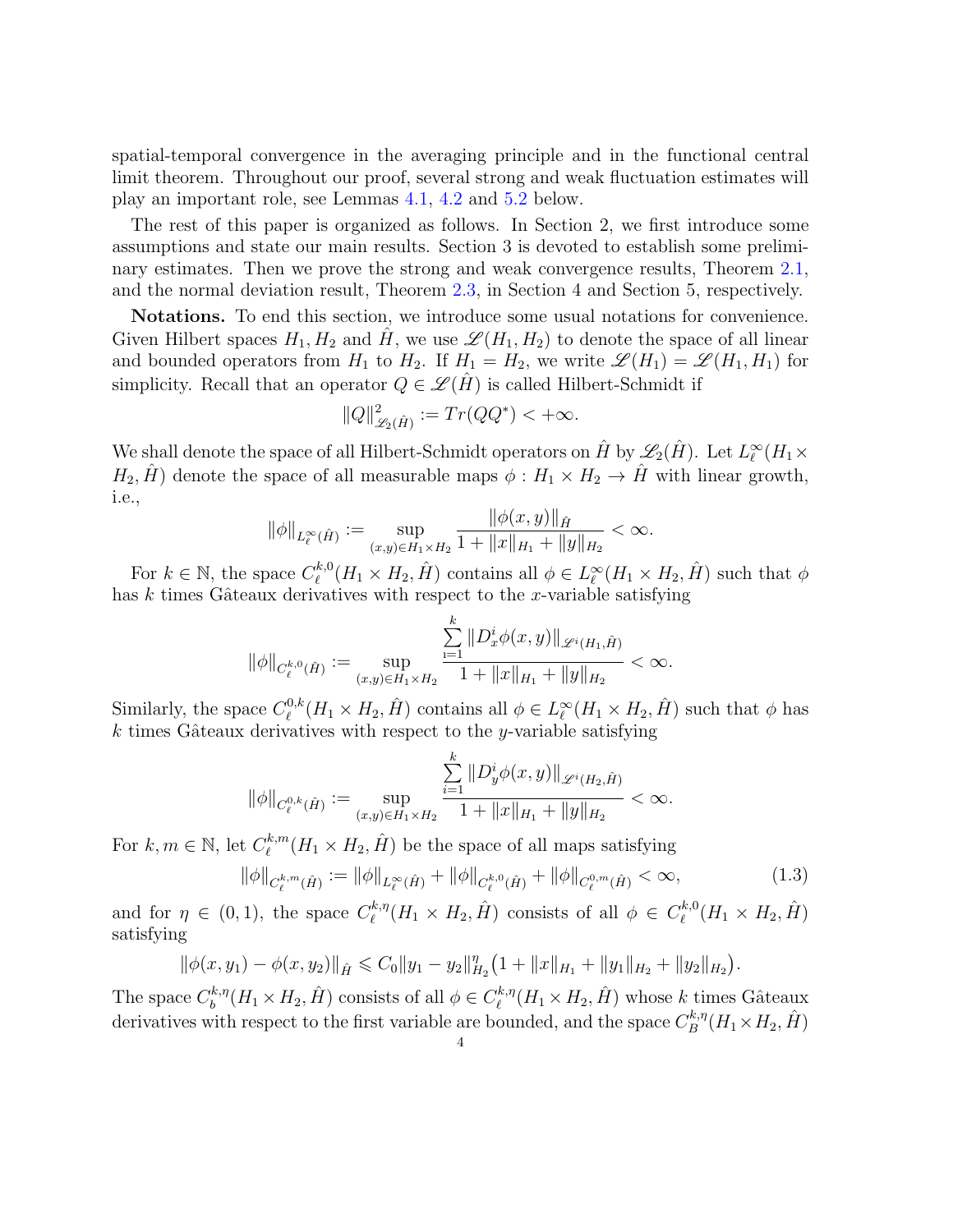consists of all maps in  $C_h^{k,\eta}$  $b^{k,\eta}_{b}(H_1\times H_2, \hat{H})$  which are bounded themselves. We also introduce the space  $\mathbb{C}_l^{k,k}$  $l_l^{k,k}(H_1 \times H_2, H)$  consisting of all maps which have *k* times Fréchet derivatives with respect to both the first variable and the second variable and satisfy  $(1.3)$ . The  ${\rm space}\ \mathbb{C}^{k,k}_b$  $\phi_b^{k,k}(H_1 \times H_2, \hat{H})$  consists of all  $\phi \in \mathbb{C}_l^{k,k}$  $l_l^{k,k}(H_1 \times H_2, \hat{H})$  with all derivatives bounded. When  $\hat{H} = \mathbb{R}$ , we will omit the letter  $\hat{H}$  for simplicity.

### 2. Assumptions and main results

Let  $H := L^2(D)$  be the usual space of square integrable functions on a bounded open domain *D* in  $\mathbb{R}^d$  with scalar product and norm denoted by  $\langle \cdot, \cdot \rangle$  and  $|| \cdot ||$ , respectively. Let *A* be the realization of the Laplacian with Dirichlet boundary conditions in *H*. It is known that there exists a complete orthonormal basis  $\{e_n\}_{n\in\mathbb{N}}$  of *H* such that

$$
Ae_n = -\lambda_n e_n,
$$

with  $0 < \lambda_1 \leq \lambda_2 \leq \cdots \lambda_n \leq \cdots$ . For  $\alpha \in \mathbb{R}$ , let  $H^{\alpha} := \mathcal{D}((-A)^{\frac{\alpha}{2}})$  be the Hilbert space endowed with the scalar product

$$
\langle x, y \rangle_{\alpha} := \langle (-A)^{\frac{\alpha}{2}} x, (-A)^{\frac{\alpha}{2}} y \rangle = \sum_{n=1}^{\infty} \lambda_n^{\alpha} \langle x, e_n \rangle \langle y, e_n \rangle, \quad \forall x, y \in H^{\alpha},
$$

and norm

$$
||x||_{\alpha} := \left(\sum_{n=1}^{\infty} \lambda_n^{\alpha} \langle x, e_n \rangle^2\right)^{\frac{1}{2}}, \quad \forall x \in H^{\alpha}.
$$

Then *A* can be regarded as an operator from  $H^{\alpha}$  to  $H^{\alpha-2}$ . For the drift coefficients *f* and *g* given in system (1.1), we introduce two Nemytskii operators  $F, G: H \times H \rightarrow H$ by

$$
F(u, y)(\xi) := f(u(\xi), y(\xi)), \quad G(u, y)(\xi) := g(u(\xi), y(\xi)), \quad \xi \in D. \tag{2.1}
$$

We remark that these operators are not Fréchet differentiable in *H*.

To give precise results, it is convenient to write system  $(1.1)$  in the following abstract formulation in *H*:

$$
\begin{cases}\n\frac{\partial^2 U_t^{\varepsilon}}{\partial t^2} = AU_t^{\varepsilon} + F(U_t^{\varepsilon}, Y_t^{\varepsilon}) + \dot{W}_t^1, & t \in (0, T], \\
\frac{\partial Y_t^{\varepsilon}}{\partial t} = \frac{1}{\varepsilon} A Y_t^{\varepsilon} + \frac{1}{\varepsilon} G(U_t^{\varepsilon}, Y_t^{\varepsilon}) + \frac{1}{\sqrt{\varepsilon}} \dot{W}_t^2, & t \in (0, T], \\
U_0^{\varepsilon} = u, & \frac{\partial U_t^{\varepsilon}}{\partial t}|_{t=0} = v, \ Y_0^{\varepsilon} = y.\n\end{cases}
$$
\n(2.2)

For  $i = 1, 2$ , we assume that  $Q_i$  are nonnegative, symmetric operators with respect to *{en}<sup>n</sup>∈*<sup>N</sup>, i.e.,

$$
Q_i e_n = \beta_{i,n} e_n, \ \beta_{i,n} > 0, n \in \mathbb{N}.
$$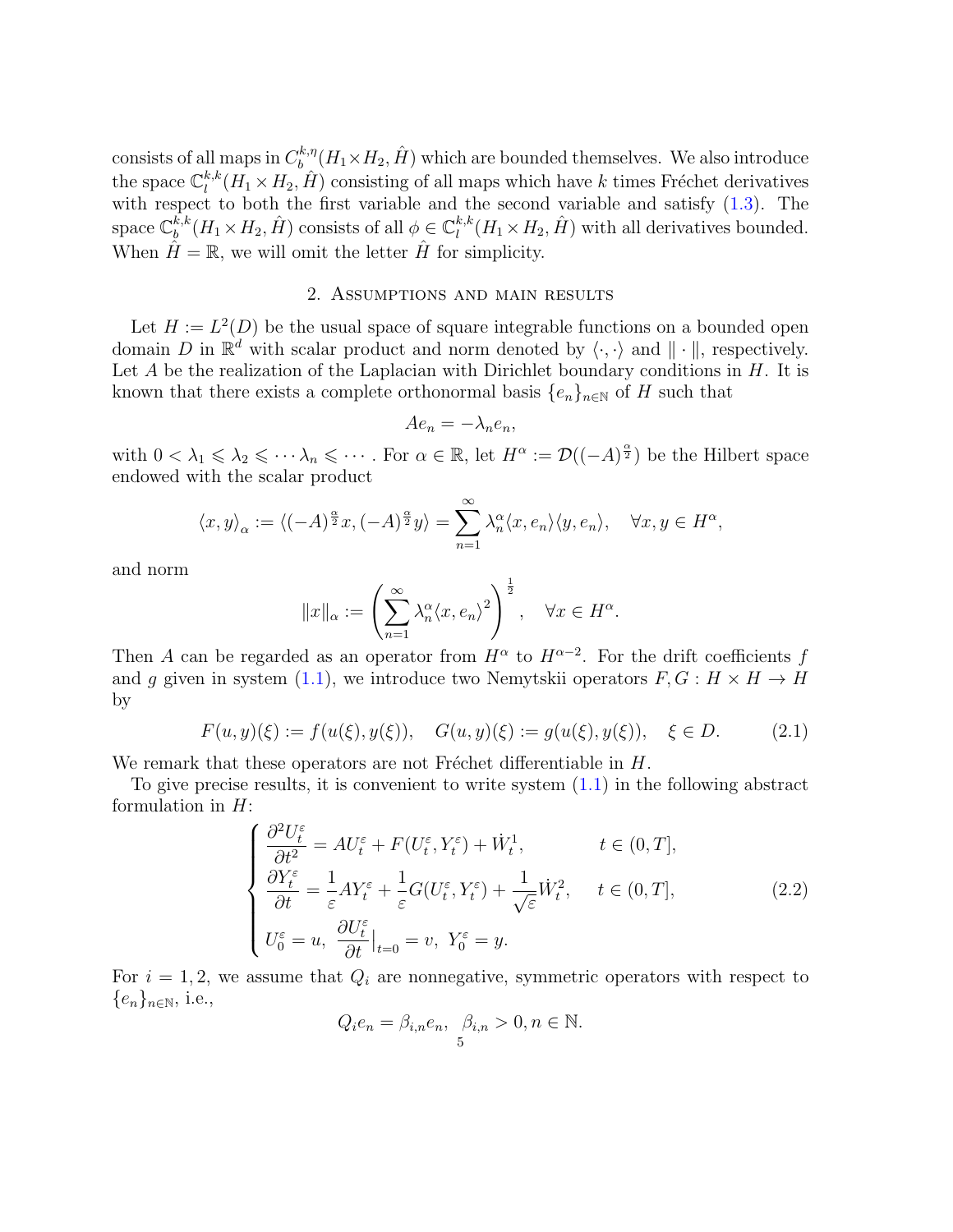In addition, we assume that

$$
Tr(Q_i) = \sum_{n \in \mathbb{N}} \beta_{i,n} < +\infty, \ \ i = 1, 2. \tag{2.3}
$$

Given  $u \in H$ , consider the following frozen equation:

$$
dY_t^u = AY_t^u dt + G(u, Y_t^u) dt + dW_t^2, \quad Y_0^u = y \in H.
$$
\n(2.4)

Under our assumptions below, the process  $Y_t^u$  admits a unique invariant measure  $\mu^u(dy)$ . Then, the averaged equation for system (2.2) is

$$
\begin{cases}\n\frac{\partial^2 \bar{U}_t}{\partial t^2} = A\bar{U}_t + \bar{F}(\bar{U}_t) + \dot{W}_t^1, \ t \in (0, T], \\
\bar{U}_0 = u, \ \frac{\partial \bar{U}_t}{\partial t}|_{t=0} = v,\n\end{cases}
$$
\n(2.5)

where

$$
\bar{F}(u) := \int_H F(u, y) \mu^u(\mathrm{d}y). \tag{2.6}
$$

Let  $\dot{U}^{\varepsilon}_{t} := \partial U^{\varepsilon}_{t}/\partial t$  and  $\dot{\bar{U}}_{t} := \partial \bar{U}_{t}/\partial t$ . The following is the first main result of this paper.

**Theorem 2.1.** *Let*  $T > 0$ ,  $u \in H^1$  *and*  $v, y \in H$ *. Assume that*  $f \in C_b^{2,\eta}$  $b^{(2,\eta)}_b(\mathbb{R}\times\mathbb{R},\mathbb{R})$  and  $g \in C_B^{2,\eta}$  $B^{2,\eta}_{B}(\mathbb{R} \times \mathbb{R}, \mathbb{R})$  *with*  $\eta > 0$ *. Then we have:* 

*(i)* (strong convergence) for any  $q \geq 1$ ,

$$
\sup_{t \in [0,T]} \mathbb{E} \left( \| U_t^{\varepsilon} - \bar{U}_t \|_1^2 + \| \dot{U}_t^{\varepsilon} - \dot{\bar{U}}_t \|^2 \right)^{q/2} \leq C_1 \, \varepsilon^{q/2};\tag{2.7}
$$

*(ii) (weak convergence) for any*  $\phi \in \mathbb{C}_b^3(H)$  *and*  $\tilde{\phi} \in \mathbb{C}_b^3(H^{-1})$ *,* 

$$
\sup_{t \in [0,T]} \left( \left| \mathbb{E}[\phi(U_t^{\varepsilon})] - \mathbb{E}[\phi(\bar{U}_t)] \right| + \left| \mathbb{E}[\tilde{\phi}(\dot{U}_t^{\varepsilon})] - \mathbb{E}[\tilde{\phi}(\dot{\bar{U}}_t)] \right| \right) \leqslant C_2 \, \varepsilon,\tag{2.8}
$$

*where*  $C_1 = C(T, u, v, y)$  *and*  $C_2 = C(T, u, v, y, \phi, \tilde{\phi})$  *are positive constants independent of ε and η.*

**Remark 2.2.** *(i) The* 1*/*2*-order rate of strong convergence in (2.7) and the* 1*-order rate of weak convergence in (2.8) should be optimal, which coincides with the SDE case as well as the stochastic reaction-diffusion equation case. Moreover, we obtain that both the strong and weak convergence rates do not depend on the regularity of the coefficients in the equation for the fast variable. This coincides with the intuition, since in the limit equation the fast component has been averaged out.*

*(ii) Note that the coefficients are assumed to be only η-Hölder continuous with respect to the fast variable, which is sufficient for us to prove the above convergence in the*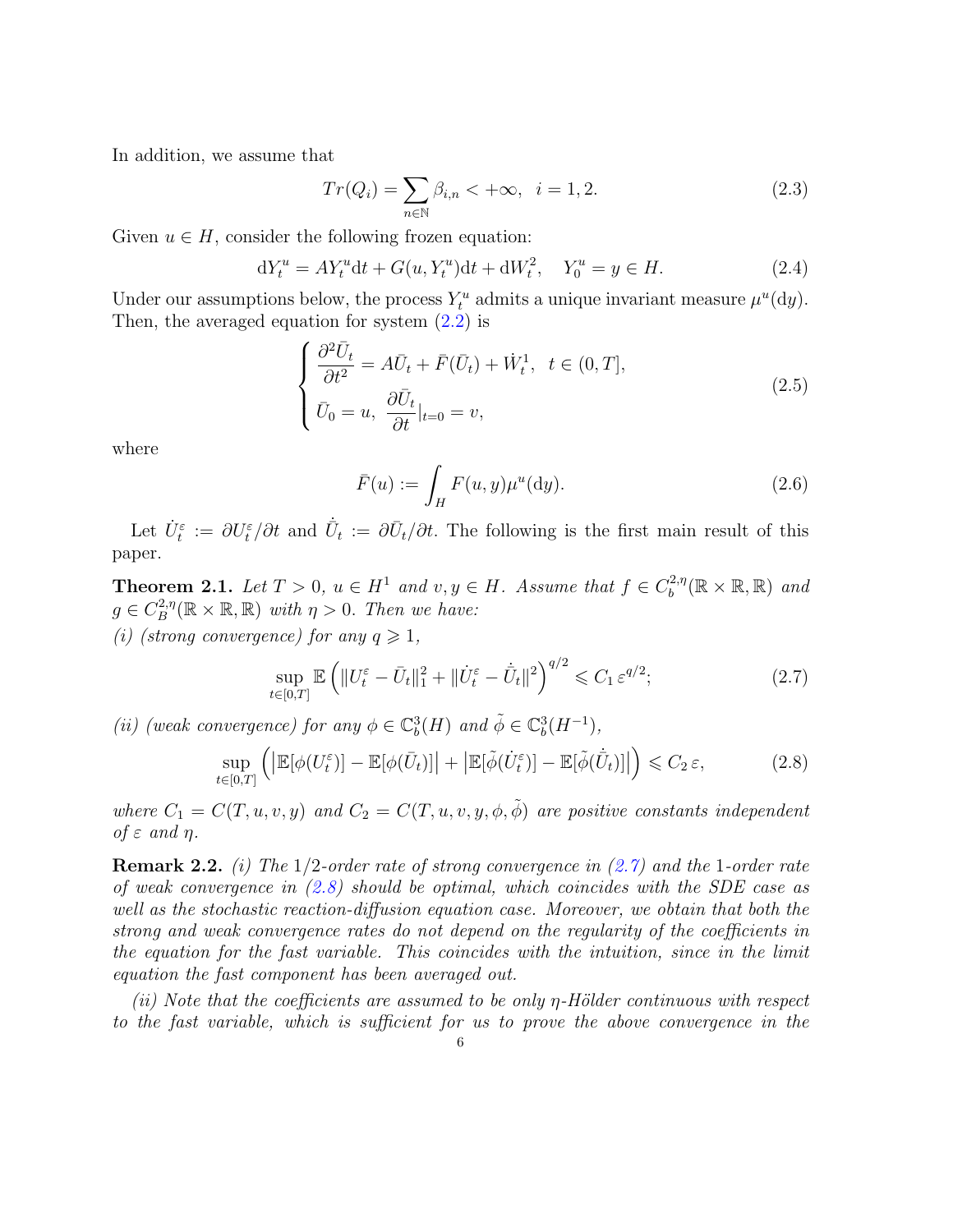*averaging principle. However, the pathwise uniqueness of solutions for system (2.2) is not clear under such weak assumptions. In particular, if the system is not fully coupled in the sense that the fast motion does not depend on the slow variable (i.e.,*  $q(u, y) =$  $g(y)$  *in*  $(1.1)$ *), then the well-posedness for the fast equation with only Hölder continuous coefficients has been proven in* [19, Theorem 7] *by using the Zvonkin's transformation. This in turn implies the strong well-posedness of the whole system (1.1).*

Recall that  $Z_t^{\varepsilon}$  is defined by (1.2). In view of (2.2) and (2.5), we have

$$
\frac{\partial^2 Z_t^{\varepsilon}}{\partial t^2} = AZ_t^{\varepsilon} + \frac{1}{\sqrt{\varepsilon}} \Big[ F(U_t^{\varepsilon}, Y_t^{\varepsilon}) - \bar{F}(\bar{U}_t) \Big] \n= AZ_t^{\varepsilon} + \frac{1}{\sqrt{\varepsilon}} \Big[ \bar{F}(U_t^{\varepsilon}) - \bar{F}(\bar{U}_t) \Big] + \frac{1}{\sqrt{\varepsilon}} \delta F(U_t^{\varepsilon}, Y_t^{\varepsilon}),
$$

where

$$
\delta F(u, y) := F(u, y) - \overline{F}(u).
$$

To study the homogenization behavior of  $Z_t^{\varepsilon}$ , we consider the following Poisson equation:

$$
\mathcal{L}_2(u, y)\Psi(u, y) = -\delta F(u, y),\tag{2.9}
$$

where  $\mathcal{L}_2$  is the generator of the frozen equation (2.4) given by

$$
\mathcal{L}_2(u, y)\varphi(y) := \langle Ay + G(u, y), D_y \varphi(y) \rangle + \frac{1}{2} Tr \left( D_y^2 \varphi(y) Q_2^{\frac{1}{2}} (Q_2^{\frac{1}{2}})^* \right), \ \forall \varphi \in C_{\ell}^2(H), \tag{2.10}
$$

and  $u \in H$  is regarded as a parameter. According to Theorem 3.1 below, there exists a unique solution  $\Psi$  to equation (2.9). Then, the limit process  $\bar{Z}_t$  of  $Z_t^{\varepsilon}$  turns out to satisfy the following linear stochastic wave equation:

$$
\begin{cases} \frac{\partial^2 \bar{Z}_t}{\partial t^2} = A \bar{Z}_t + D_u \bar{F} (\bar{U}_t) . \bar{Z}_t + \sigma(\bar{U}_t) \dot{W}_t, \ t \in (0, T],\\ \bar{Z}_0 = 0, \ \frac{\partial \bar{Z}_t}{\partial t}|_{t=0} = 0, \end{cases}
$$
\n(2.11)

where  $W_t$  is another cylindrical Wiener process independent of  $W_t^1$ , and  $\sigma$  is a Hilbert-Schmidt operator satisfying

$$
\frac{1}{2}\sigma(u)\sigma^*(u) = \overline{\delta F \otimes \Psi}(u) := \int_H \left[ \delta F(u,y) \otimes \Psi(u,y) \right] \mu^u(\mathrm{d}y).
$$

Let  $\dot{Z}_t^{\varepsilon} := \partial Z_t^{\varepsilon}/\partial t$  and  $\dot{\bar{Z}}_t := \partial \bar{Z}_t/\partial t$ . We have the following result.

**Theorem 2.3** (Normal deviation). Let  $T > 0$ ,  $f \in C_h^{2,\eta}$  $b^{2,\eta}_{b}(\mathbb{R}\times\mathbb{R}, \mathbb{R})$  *and*  $g \in C_B^{2,\eta}$  $B^{\prime 2,\eta}_B(\mathbb{R}\times\mathbb{R},\mathbb{R})$ with  $\eta > 0$ . Then for any  $u \in H^1$ ,  $v, y \in H$ ,  $\phi \in \mathbb{C}^3_b(H)$  and  $\tilde{\phi} \in \mathbb{C}^3_b(H^{-1})$ , we have

$$
\sup_{t \in [0,T]} \left( \left| \mathbb{E}[\phi(Z_t^{\varepsilon})] - \mathbb{E}[\phi(\bar{Z}_t)] \right| + \left| \mathbb{E}[\tilde{\phi}(\dot{Z}_t^{\varepsilon})] - \mathbb{E}[\tilde{\phi}(\dot{\bar{Z}}_t)] \right| \right) \leqslant C_3 \, \varepsilon^{\frac{1}{2}},\tag{2.12}
$$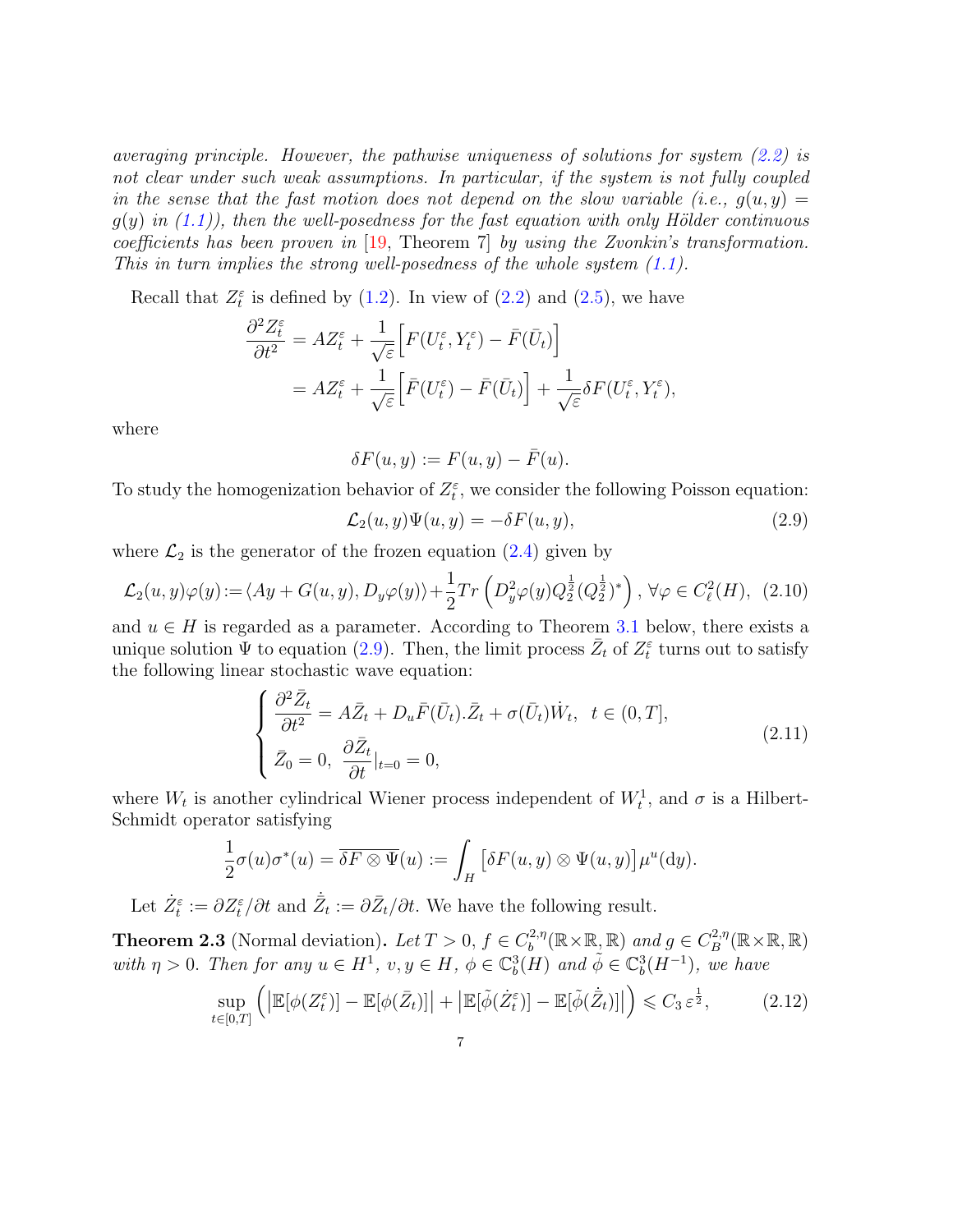*where*  $C_3 = C(T, u, \dot{u}, y, \phi, \tilde{\phi}) > 0$  *is a constant independent of*  $\varepsilon$  *and*  $\eta$ *.* 

**Remark 2.4.** *The* 1*/*2*-order rate of convergence in (2.12) coincides with the SDE case and should be optimal. Moreover, the convergence rate does not depend on the regularity of the coefficients in the equation for the fast variable.*

### 3. Preliminaries

3.1. **Poisson equation.** We will rewrite the system (2.2) as an abstract evolution equation. To this end, we first introduce some notations. For  $\alpha \in \mathbb{R}$ , by  $\mathcal{H}^{\alpha} := H^{\alpha} \times H^{\alpha-1}$ we denote the Hilbert space endowed with the scalar product

$$
\langle u, v \rangle_{\mathcal{H}^{\alpha}} := \langle u_1, v_1 \rangle_{\alpha} + \langle u_2, v_2 \rangle_{\alpha - 1}, \quad \forall u = (u_1, u_2)^T, v = (v_1, v_2)^T \in \mathcal{H}^{\alpha},
$$

and norm

$$
\| |u||_{\alpha}^2 := \|u_1\|_{\alpha}^2 + \|u_2\|_{\alpha-1}^2, \quad \forall u = (u_1, u_2)^T \in \mathcal{H}^{\alpha}.
$$

For simplicity, we write  $\mathcal{H} := H \times H^{-1}$ . Let  $\Pi_1$  be the canonical projection from  $\mathcal{H}$  to *H,* and define

$$
V_t^{\varepsilon} := \frac{\mathrm{d}}{\mathrm{d}t} U_t^{\varepsilon} \quad \text{and} \quad X_t^{\varepsilon} := (U_t^{\varepsilon}, V_t^{\varepsilon})^T.
$$

Then, the system  $(2.2)$  can be rewritten as

$$
\begin{cases}\ndX_t^{\varepsilon} = \mathcal{A}X_t^{\varepsilon} + \mathcal{F}(X_t^{\varepsilon}, Y_t^{\varepsilon}) + B \, dW_t^1, \\
dY_t^{\varepsilon} = \varepsilon^{-1} A Y_t^{\varepsilon} + \varepsilon^{-1} \mathcal{G}(X_t^{\varepsilon}, Y_t^{\varepsilon}) + \varepsilon^{-1/2} dW_t^2, \\
X_0^{\varepsilon} = x, Y_0^{\varepsilon} = y,\n\end{cases} \tag{3.1}
$$

where  $x := (u, v)^T$ , and

$$
\mathcal{A} := \begin{pmatrix} 0 & I \\ A & 0 \end{pmatrix}, \ \mathcal{F}(x, y) := \begin{pmatrix} 0 \\ F(\Pi_1(x), y) \end{pmatrix}, \ \mathcal{G}(x, y) := G(\Pi_1(x), y), \ B \mathrm{d} W_t^1 := \begin{pmatrix} 0 \\ \mathrm{d} W_t^1 \end{pmatrix},
$$

and *F, G* are defined by (2.1). Similarly, concerning the averaged equation (2.5), let

$$
\bar{V}_t := \frac{\mathrm{d}}{\mathrm{d}t} \bar{U}_t \quad \text{and} \quad \bar{X}_t := (\bar{U}_t, \bar{V}_t)^T.
$$

Then we can transfer  $(2.5)$  into a stochastic evolution equation:

$$
d\bar{X}_t = \mathcal{A}\bar{X}_t dt + \bar{\mathcal{F}}(\bar{X}_t) dt + B dW_t^1, \quad \bar{X}_0 = x = (u, v)^T \in \mathcal{H},
$$
\n(3.2)

where

$$
\bar{\mathcal{F}}(x) := \begin{pmatrix} 0 \\ \bar{F}(\Pi_1(x)) \end{pmatrix},
$$

and  $\bar{F}$  is defined by (2.6). It is known (see e.g. [3]) that *A* generates a strongly continuous group  $\{e^{t\mathcal{A}}\}_{t\geq 0}$  which is given by

$$
e^{t\mathcal{A}} = \begin{pmatrix} C_t & (-A)^{-\frac{1}{2}} S_t \\ -(-A)^{\frac{1}{2}} S_t & C_t \end{pmatrix},
$$
(3.3)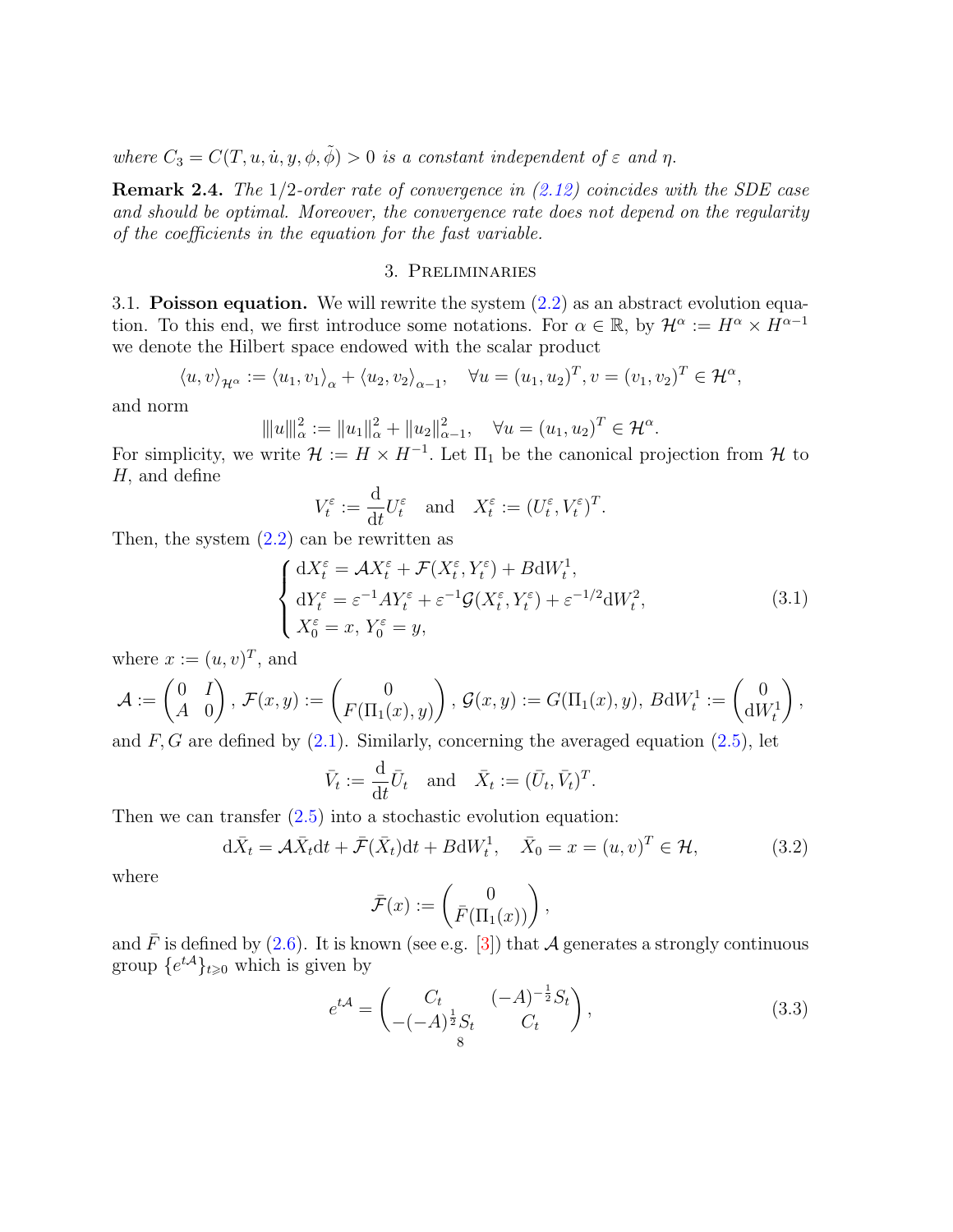where  $C_t := \cos((-A)^{\frac{1}{2}})t$  and  $S_t := \sin((-A)^{\frac{1}{2}})t$ . For any  $x \in \mathcal{H}$ , we have  $\|e^{\mathcal{A}t}x\|_0 \le$  $||x||_0$ . Moreover, under the assumptions on *f* and *g*, one can check that  $F \in C_b^{2,\eta}(H \times H, H)$ *b H*, *H*) and  $G \in C_B^{2,\eta}$  $B_B^{2,\eta}(H \times H, H)$ . By definition, we further have  $\mathcal{F} \in C_b^{2,\eta}$  $\mathcal{H}_b^{(2,\eta)}(\mathcal{H}\times H,\mathcal{H}^1)$ and  $\mathcal{G} \in C^{2,\eta}_B$  $B^{(2,\eta)}_B(\mathcal{H}\times H,H)$ . Furthermore, according to [36, Lemma 3.7], we also have that  $\bar{\mathcal{F}} \in C_b^2(\mathcal{H}, \mathcal{H}^1).$ 

The Poisson equation will be the crucial tool in our paper. Recall that  $\mathcal{L}_2(u, y)$  is defined by  $(2.10)$ . If there is no confusion possible, we shall also write

$$
\mathcal{L}_2\varphi(y) := \mathcal{L}_2(x, y)\varphi(y) := \mathcal{L}_2(\Pi_1(x), y)\varphi(y), \quad \forall \varphi \in C_{\ell}^2(H). \tag{3.4}
$$

Consider the following Poisson equation:

$$
\mathcal{L}_2(x, y)\psi(x, y) = -\phi(x, y),\tag{3.5}
$$

where  $x \in \mathcal{H}$  is regarded as a parameter, and  $\phi : \mathcal{H} \times H \to \hat{H}$  is measurable. To be well-defined, it is necessary to make the following "centering" assumption on  $\phi$ :

$$
\int_{H} \phi(x, y) \mu^{x}(\mathrm{d}y) = 0, \quad \forall x \in \mathcal{H}.
$$
\n(3.6)

The following result has been proven in [36, Theorem 3.2].

**Theorem 3.1.** *Let*  $\eta > 0$  *and*  $k = 0, 1, 2$ *, and assume*  $\mathcal{G} \in C_B^{k, \eta}$  $B^{k,\eta}_B(\mathcal{H}\times H,H)$ . Then for  $every \phi(\cdot, \cdot) \in C_{\ell}^{k, \eta}$  $\ell^{k,\eta}_{\ell}(\mathcal{H} \times H, \hat{H})$  satisfying (3.6), there exists a unique solution  $\psi(\cdot, \cdot) \in$  $\psi \in C^{k,0}_\ell$  $\ell_{\ell}^{k,0}(\mathcal{H}\times H,\hat{H})\cap\mathbb{C}_{\ell}^{0,2}$  $\ell_{\ell}^{0,2}(\mathcal{H}\times H,\hat{H})$  to equation (3.5) which is given by

$$
\psi(x,y) = \int_0^\infty \mathbb{E} \big[ \phi(x, Y_t^x(y)) \big] dt,
$$

*where*  $Y_t^x(y) = Y_t^u(y)$  *satisfies the frozen equation* (2.4).

3.2. **Moment estimates.** We prove the following estimates for the solution  $X_t^{\varepsilon}$  and  $Y_t^{\varepsilon}$ of system  $(3.1)$ .

**Lemma 3.2.** *Let*  $T > 0$ ,  $x \in \mathcal{H}^1$ ,  $y \in H$ , and let  $(X_t^{\varepsilon}, Y_t^{\varepsilon})$  satisfy

$$
\begin{cases}\nX_t^{\varepsilon} = e^{t\mathcal{A}}x + \int_0^t e^{(t-s)\mathcal{A}}\mathcal{F}(X_s^{\varepsilon}, Y_s^{\varepsilon})ds + \int_0^t e^{(t-s)\mathcal{A}}B \mathrm{d}W_s^1, \\
Y_t^{\varepsilon} = e^{\frac{t}{\varepsilon}\mathcal{A}}y + \varepsilon^{-1} \int_0^t e^{\frac{t-s}{\varepsilon}\mathcal{A}}\mathcal{G}(X_s^{\varepsilon}, Y_s^{\varepsilon})ds + \varepsilon^{-1/2} \int_0^t e^{\frac{t-s}{\varepsilon}\mathcal{A}} \mathrm{d}W_s^2.\n\end{cases} \tag{3.7}
$$

*Then for any*  $q \geq 1$ *, we have* 

$$
\sup_{\varepsilon \in (0,1)} \mathbb{E} \left( \sup_{t \in [0,T]} \| |X_t^{\varepsilon} \|_1^{2q} \right) \leq C_{T,q} \left( 1 + \| |x| \|_1^{2q} + \|y\|^{2q} \right)
$$

*and*

$$
\sup_{\varepsilon \in (0,1)} \sup_{t \in [0,T]} \mathbb{E} \|Y_t^{\varepsilon}\|^{2q} + \sup_{\varepsilon \in (0,1)} \mathbb{E} \left( \int_0^T \|Y_t^{\varepsilon}\|_1^2 dt \right)^q \leq C_{T,q} (1 + \|y\|^{2q}), \tag{3.8}
$$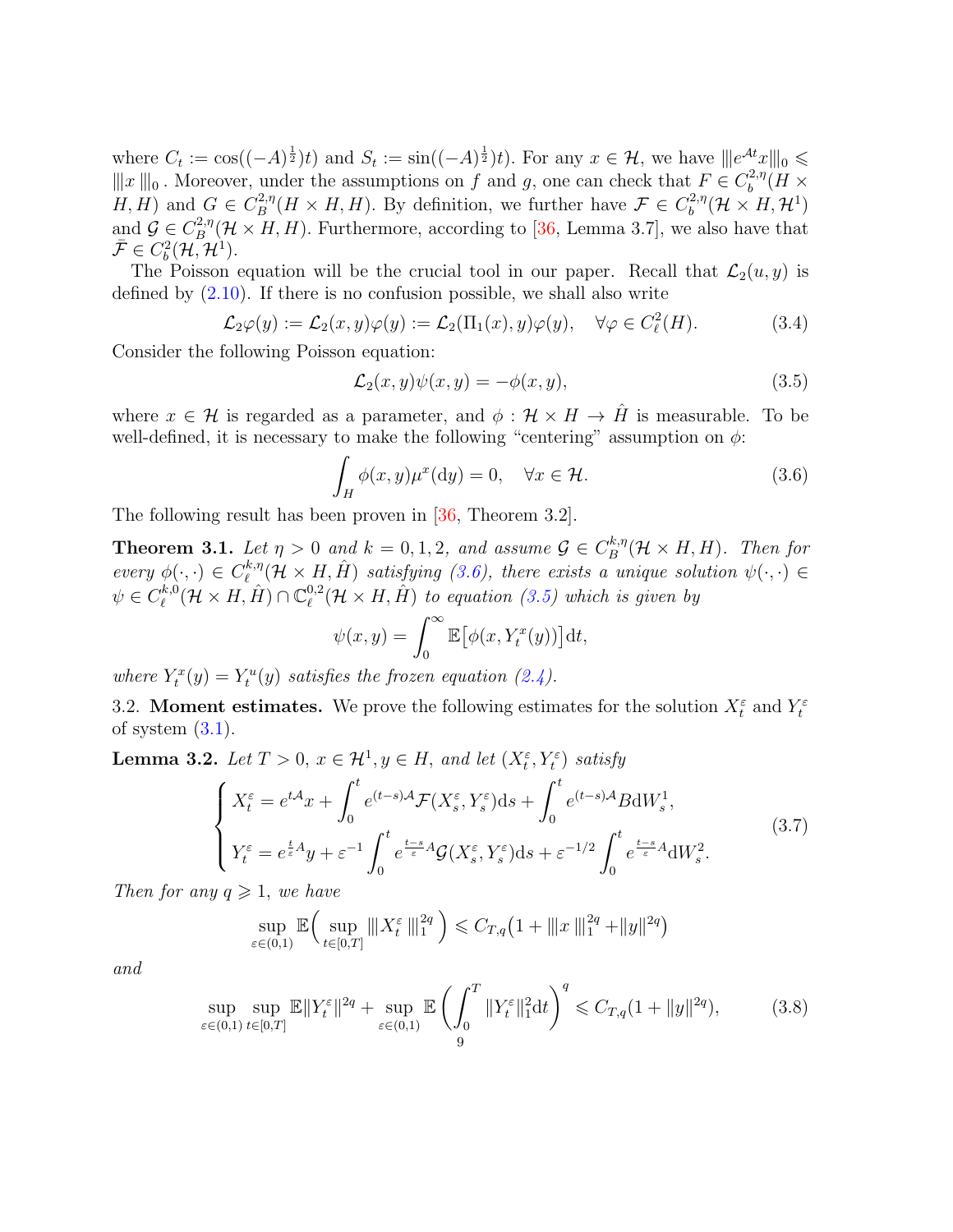*where*  $C_{T,q} > 0$  *is a constant.* 

*Proof.* Applying Itô's formula (see e.g. [31, Section 4.2]) to  $||Y_t^{\varepsilon}||^{2q}$  and taking expectation, we have

$$
\frac{\mathrm{d}}{\mathrm{d}t} \mathbb{E} \|Y_t^{\varepsilon}\|^{2q} = \frac{2q}{\varepsilon} \mathbb{E} \left[ \|Y_t^{\varepsilon}\|^{2q-2} \langle A Y_t^{\varepsilon}, Y_t^{\varepsilon} \rangle \right] + \frac{2q}{\varepsilon} \mathbb{E} \left[ \|Y_t^{\varepsilon}\|^{2q-2} \langle \mathcal{G}(X_t^{\varepsilon}, Y_t^{\varepsilon}), Y_t^{\varepsilon} \rangle \right] + \left( \frac{q}{\varepsilon} + \frac{2q(q-1)}{\varepsilon} \right) Tr(Q_2) \mathbb{E} \|Y_t^{\varepsilon}\|^{2q-2}.
$$

It follows from Poincaré inequality, Young's inequality and  $(2.3)$  that

$$
\frac{\mathrm{d}}{\mathrm{d}t} \mathbb{E} \|Y_t^{\varepsilon}\|^{2q} \leqslant -\frac{2q\lambda_1}{\varepsilon} \mathbb{E} \|Y_t^{\varepsilon}\|^{2q} + \frac{2qC_0}{\varepsilon} \mathbb{E} \|Y_t^{\varepsilon}\|^{2q-1} + \left(\frac{q}{\varepsilon} + \frac{2q(q-1)}{\varepsilon}\right) Tr(Q_2) \mathbb{E} \|Y_t^{\varepsilon}\|^{2q-2}
$$
\n
$$
\leqslant -\frac{qC_0}{\varepsilon} \mathbb{E} \|Y_t^{\varepsilon}\|^{2q} + \frac{C_0}{\varepsilon}.
$$

Using Gronwall's inequality, we obtain

$$
\mathbb{E}\|Y_t^{\varepsilon}\|^{2q} \leqslant e^{-\frac{qC_0}{\varepsilon}t} \|y\|^{2q} + \frac{C_0}{\varepsilon} \int_0^t e^{-\frac{qC_0}{\varepsilon}(t-s)} ds \leqslant C_0(1+\|y\|^{2q}).\tag{3.9}
$$

Furthermore, in view of [18, Theorem 5.3.5], the process  $X_t^{\varepsilon} = (U_t^{\varepsilon}, V_t^{\varepsilon})^T$  enjoys the following energy equality:

$$
\|X_t^{\varepsilon}\|_1^2 = \|x\|_1^2 + 2\int_0^t \langle V_s^{\varepsilon}, F(U_s^{\varepsilon}, Y_s^{\varepsilon})\rangle ds + 2\int_0^t \langle U_t^{\varepsilon}, \mathrm{d}W_s^1 \rangle + \int_0^t TrQ_1 ds.
$$

Then it is easy to check that

$$
\|X_t^{\varepsilon}\|_{1}^{2q} \leq C_0 \bigg(1 + \|x\|_{1}^{2q} + \bigg| \int_0^t \langle V_s^{\varepsilon}, F(U_s^{\varepsilon}, Y_s^{\varepsilon}) \rangle ds \bigg|^q + \bigg| \int_0^t \langle U_t^{\varepsilon}, \mathrm{d}W_s^1 \rangle \bigg|^q \bigg). \tag{3.10}
$$

On the one hand, note that

$$
\mathbb{E} \sup_{0 \le t \le T} \Big| \int_0^t \langle V_s^{\varepsilon}, F(U_s^{\varepsilon}, Y_s^{\varepsilon}) \rangle ds \Big|^q
$$
  
\n
$$
\le C_1 \mathbb{E} \Big( \int_0^T \|V_s^{\varepsilon}\|^2 ds \Big)^q + C_1 \mathbb{E} \Big( \int_0^T (1 + \|U_s^{\varepsilon}\|^2 + \|Y_s^{\varepsilon}\|^2) ds \Big)^q
$$
  
\n
$$
\le C_1 \mathbb{E} \Big( \int_0^T \|X_s^{\varepsilon}\|^2 ds \Big) + C_1 \mathbb{E} \Big( \int_0^T (1 + \|Y_s^{\varepsilon}\|^2 ds \Big). \tag{3.11}
$$

On the other hand, in view of Burkholder-Davis-Gundy's inequality, we have

$$
\mathbb{E}\sup_{0\leqslant t\leqslant T}\left|\int_{0}^{t}\left\langle U_{t}^{\varepsilon},\mathrm{d}W_{s}^{1}\right\rangle\right|^{q}\leqslant C_{2}TrQ_{1}\mathbb{E}\left(\int_{0}^{T}\|U_{s}^{\varepsilon}\|^{2}\mathrm{d}s\right)^{\frac{q}{2}}\leqslant C_{2}\mathbb{E}\left(\int_{0}^{T}\|X_{s}^{\varepsilon}\|_{1}^{2q}\mathrm{d}s\right). \tag{3.12}
$$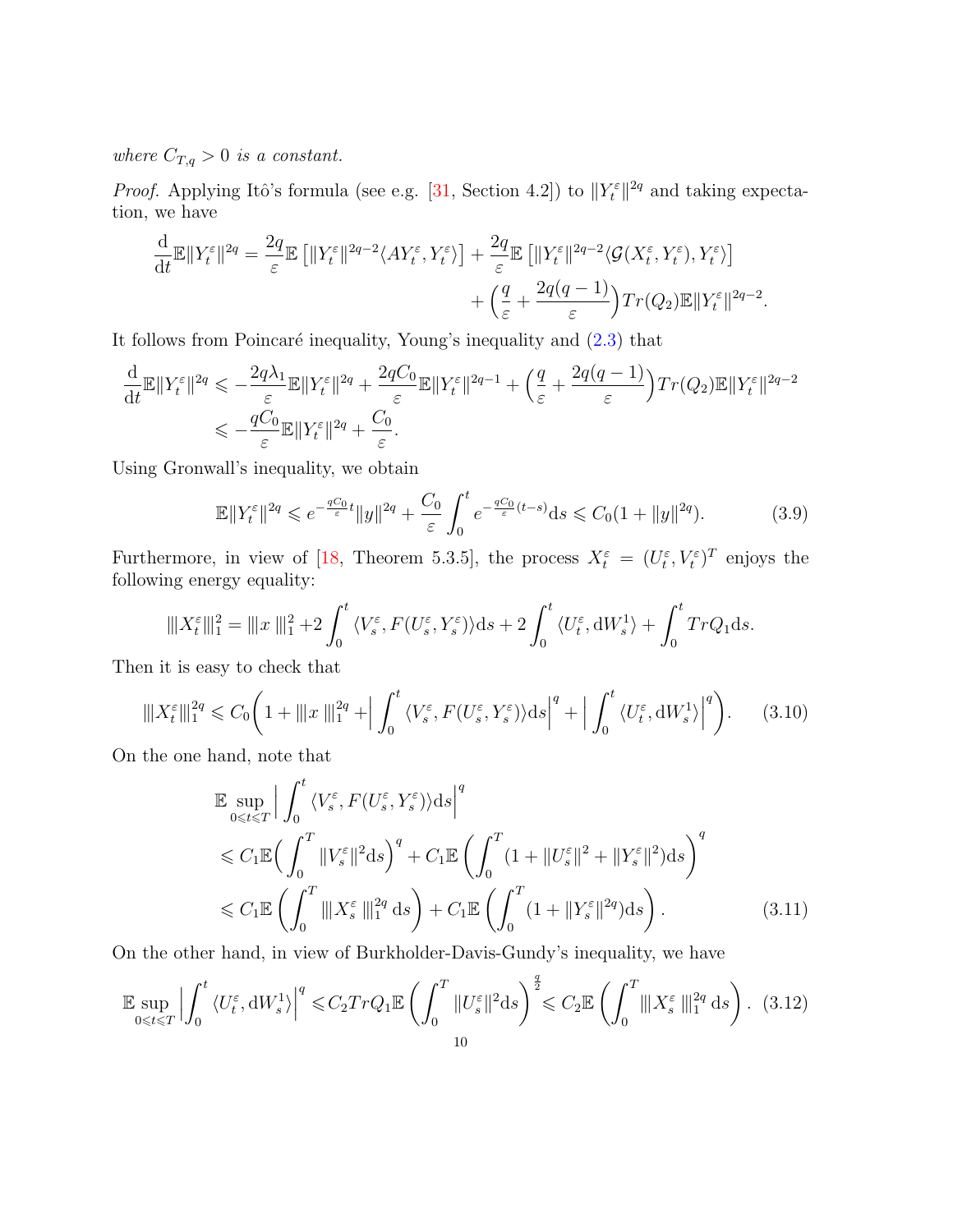Combining  $(3.11)$  and  $(3.12)$  with  $(3.10)$ , we get

$$
\mathbb{E}\Big(\sup_{0\leq t\leq T}\|X_t^{\varepsilon}\|_1^{2q}\Big)\leqslant C_3(1+\|x\|_1^{2q})+C_3\mathbb{E}\left(\int_0^T\|X_s^{\varepsilon}\|_1^{2q}+\|Y_s^{\varepsilon}\|^{2q}\mathrm{d} s\right).
$$

Thus, it follows from Gronwall's inequality that

$$
\mathbb{E}(\sup_{0 \leq t \leq T} \|X_t^{\varepsilon}\|_1^{2q}) \leq C_4 \left(1 + \|x\|_1^{2q} + \int_0^T \mathbb{E} \|Y_s^{\varepsilon}\|^{2q} ds\right),
$$

which together with (3.9) yields

$$
\mathbb{E}\Big(\sup_{0\leq t\leq T}\|X_t^{\varepsilon}\,\|_1^{2q}\Big)\leqslant C_5(1+\|x\,\|_1^{2q}+\|y\|^{2q}).
$$

In order to prove estimate (3.8), we deduce that

$$
\mathbb{E}\left(\int_0^T \|Y_t^{\varepsilon}\|_1^2 dt\right)^q \leq C_q \left(\int_0^T \left\|e^{\frac{t}{\varepsilon}A}y\right\|_1^2 dt\right)^q
$$
  
+  $C_q \mathbb{E}\left(\int_0^T \left\|\varepsilon^{-1}\int_0^t e^{\frac{t-s}{\varepsilon}A} \mathcal{G}((X_s^{\varepsilon}, Y_s^{\varepsilon})ds\right\|_1^2 dt\right)^q$   
+  $C_q \mathbb{E}\left(\int_0^T \left\|\varepsilon^{-1/2}\int_0^t e^{\frac{t-s}{\varepsilon}A} dW_s^2\right\|_1^2 dt\right)^q =: \sum_{i=1}^3 \mathscr{Y}_i(T, \varepsilon).$ 

For the first term, we have

$$
\begin{split} \mathscr{Y}_1(T,\varepsilon)&\leqslant C_6\left(\int_0^{T/\varepsilon}\sum_{k=1}^\infty\lambda_k e^{-2\lambda_k t}\langle y,e_k\rangle^2\mathrm{d} t\right)^q\\ &\leqslant C_6\left(\sum_{k=1}^\infty(1-e^{\frac{-2\lambda_k T}{\varepsilon}})\langle y,e_k\rangle^2\right)^q\leqslant C_6\|y\|^{2q}.\end{split}
$$

Note that

$$
\left\| \varepsilon^{-1} \int_0^t e^{\frac{t-s}{\varepsilon} A} \mathcal{G}(X_s^{\varepsilon}, Y_s^{\varepsilon}) ds \right\|_1 \leqslant C_7 \varepsilon^{-1} \int_0^t \left( \frac{t-s}{\varepsilon} \right)^{-1/2} e^{-\frac{\lambda_1 (t-s)}{2\varepsilon}} \| \mathcal{G}(X_s^{\varepsilon}, Y_s^{\varepsilon}) \| ds
$$
  

$$
\leqslant C_7 \int_0^{t/\varepsilon} \frac{e^{-\frac{\lambda_1 s}{2}}}{s^{1/2}} ds \leqslant C_7,
$$

which implies that

$$
\mathscr{Y}_2(T,\varepsilon) \leqslant C_8.
$$
  
11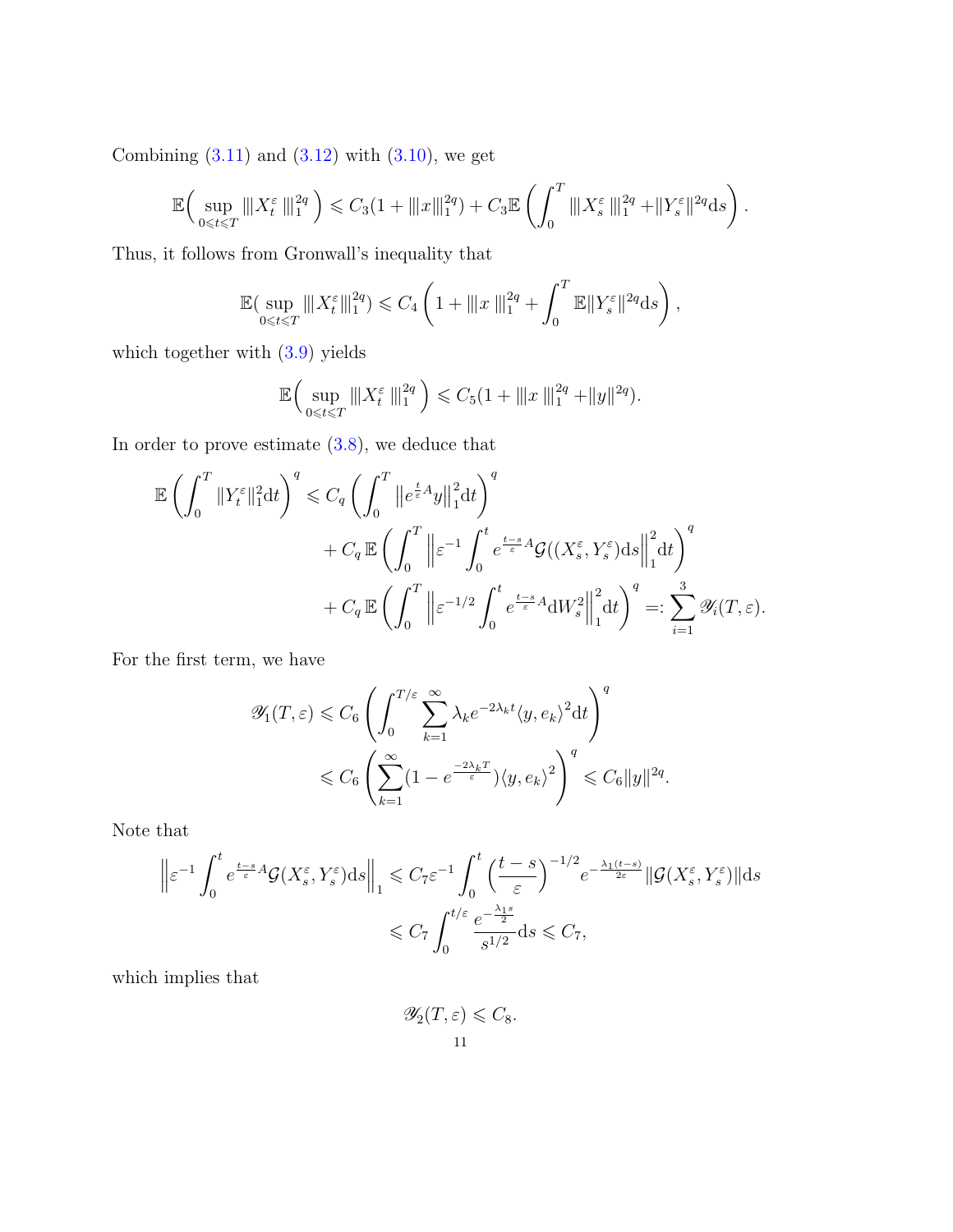For the last term, by Minkowski's inequality, Burkholder-Davis-Gundy's inequality and (2.3), we deduce that

$$
\mathscr{Y}_{3}(T,\varepsilon) \leq C_{9} \bigg\{ \int_{0}^{T} \bigg( \mathbb{E} \bigg\| \varepsilon^{-1/2} \int_{0}^{t} e^{\frac{t-s}{\varepsilon} A} \mathrm{d}W_{s}^{2} \bigg\|_{1}^{2q} \bigg)^{1/q} \mathrm{d}t \bigg\}^{q}
$$
  

$$
\leq C_{9} \bigg\{ \int_{0}^{T} \bigg( \mathbb{E} \Big( \varepsilon^{-1} \int_{0}^{t} \sum_{k=1}^{\infty} \lambda_{k} e^{-2\lambda_{k} \frac{t-s}{\varepsilon}} \langle Q_{2} e_{k}, e_{k} \rangle \mathrm{d}s \bigg)^{q} \bigg)^{1/q} \mathrm{d}t \bigg\}^{q}
$$
  

$$
\leq C_{9} \bigg\{ \int_{0}^{T} \bigg( \mathbb{E} \Big( \int_{0}^{t/\varepsilon} \sum_{k=1}^{\infty} \lambda_{k} e^{-2\lambda_{k}s} \langle Q_{2} e_{k}, e_{k} \rangle \mathrm{d}s \bigg)^{q} \bigg)^{1/q} \mathrm{d}t \bigg\}^{q} \leq C_{9}.
$$

Combining the above computations, we get the desired result.

$$
\qquad \qquad \Box
$$

We also need the following estimate for  $AX_t^{\varepsilon}$ .

**Lemma 3.3.** *Let*  $T > 0$ ,  $x = (u, v)^T \in \mathcal{H}^1$  and  $y \in H$ . Then for any  $q \geq 1$  and  $t \in [0, T]$ *, we have* 

$$
\mathbb{E} \, ||| \, AX_t^{\varepsilon} |||_0^q \leqslant C_{T,q} (1 + |||x||_1^q + ||y||^q),
$$

*where*  $C_{T,q} > 0$  *is a constant.* 

*Proof.* By definition, we have

$$
\mathcal{A}X_t^{\varepsilon} = \begin{pmatrix} 0 & I \\ A & 0 \end{pmatrix} \begin{pmatrix} U_t^{\varepsilon} \\ V_t^{\varepsilon} \end{pmatrix} = \begin{pmatrix} V_t^{\varepsilon} \\ AU_t^{\varepsilon} \end{pmatrix}.
$$

Thus, we deduce that

$$
\|AX_t^{\varepsilon}\|_{0}^{q} \leq C_q \left( \|V_t^{\varepsilon}\|^q + \|AU_t^{\varepsilon}\|_{-1}^q \right)
$$
  
=  $C_q \left( \|V_t^{\varepsilon}\|^q + \|(-A)^{\frac{1}{2}} U_t^{\varepsilon}\|^q \right).$ 

It then follows from (3.7) that

$$
\mathbb{E}\|(-A)^{\frac{1}{2}}U_t^{\varepsilon}\|^q \leq C_q \left(\|(-A)^{\frac{1}{2}}C_t u\| + \|S_t v\|\right)^q + C_q \mathbb{E}\Big\|\int_0^t S_{t-s}F(U_s^{\varepsilon}, Y_s^{\varepsilon})ds\Big\|^q
$$
  
+ 
$$
C_q \mathbb{E}\Big\|\int_0^t S_{t-s}dW_s^1\Big\|^q := \sum_{i=1}^3 \mathscr{U}_i(t,\varepsilon).
$$

For the first term, we have

$$
\mathscr{U}_1(t,\varepsilon)\leqslant C_1\parallel x\parallel_1^q.
$$

To control the second term, by Minkowski's inequality and Lemma 3.2, we get

$$
\mathscr{U}_2(t,\varepsilon) \leq C_2 \Big( \int_0^t \left( 1 + \mathbb{E} \| U_s^{\varepsilon} \|^q + \mathbb{E} \| Y_s^{\varepsilon} \|^q \right)^{1/q} \mathrm{d}s \Big)^q \leq C_2 (1 + \| \| x \|^q_1 + \| y \|^q).
$$
  
12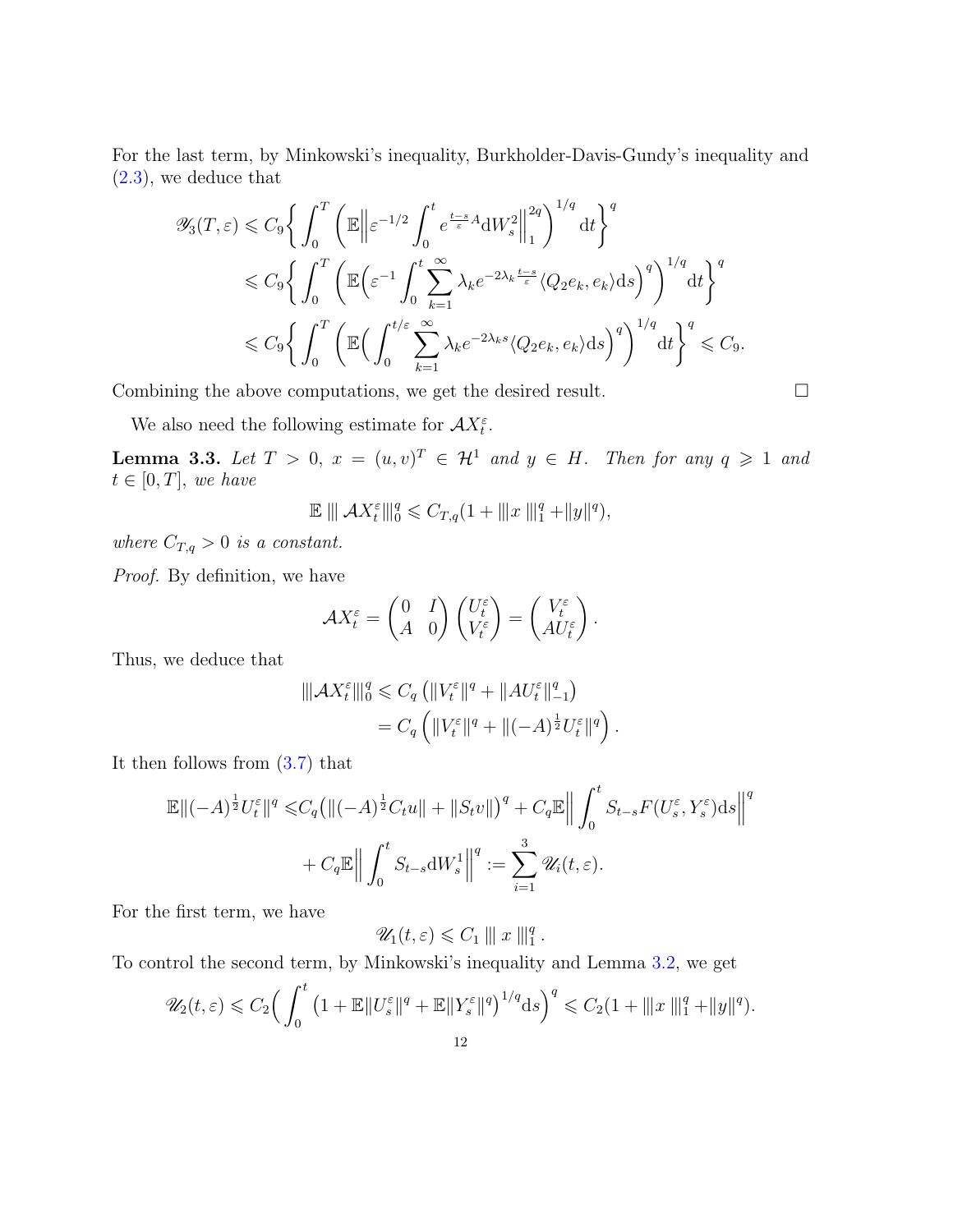Finally, by Burkholder-Davis-Gundy's inequality, we obtain

$$
\mathscr{U}_3(t,\varepsilon)\leqslant C_3.
$$

Combining the above estimates, we have

$$
\mathbb{E}\|( -A)^{\frac{1}{2}}U_t^{\varepsilon}\|^q \leqslant C_4(1+\|x\|_1^q+\|y\|^q).
$$

Note that

$$
V_t^{\varepsilon} = -(-A)^{\frac{1}{2}} S_t u + C_t v + \int_0^t C_{t-s} F(U_s^{\varepsilon}, Y_s^{\varepsilon}) ds + \int_0^t C_{t-s} dW_s^1.
$$

In a similar way, we can prove that

$$
\mathbb{E}||V_t^{\varepsilon}||^q \leq C_5(1+\|x\|_1^q+\|y\|^q).
$$

Combining the above, we get the desired result.

The following estimates for the solution of the averaged equation (3.2) can be proved in a similar way as Lemmas 3.2 and 3.3, hence we omit the details here.

**Lemma 3.4.** *Let*  $T > 0$  *and*  $x \in \mathcal{H}^1$ . The averaged equation (3.2) admits a unique mild *solution*  $\bar{X}_t$  *such that for all*  $t \geq 0$ *,* 

$$
\bar{X}_t = e^{t\mathcal{A}}x + \int_0^t e^{(t-s)\mathcal{A}} \bar{\mathcal{F}}(\bar{X}_s) ds + \int_0^t e^{(t-s)\mathcal{A}} B dW_s^1.
$$
\n(3.13)

*Moreover, for any*  $q \geq 1$  *we have* 

$$
\sup_{\varepsilon \in (0,1)} \mathbb{E} \left( \sup_{t \in [0,T]} \| \bar{X}_t \|^2_1^q \right) \leq C_{T,q} (1 + \| |x\|_1^{2q})
$$

*and*

$$
\mathbb{E} \, ||| \, \mathcal{A}\bar{X}_t |||_0^q \leq C_{T,q} (1 + |||x||_1^q),
$$

*where*  $C_{T,q} > 0$  *is a constant.* 

### 4. Strong and weak convergence in the averaging principle

4.1. **Galerkin approximation.** Itô's formula will be used frequently below in the proof of the main result. However, due to the persence of unbounded operators in the equation, we can not apply Itô's formula for SPDE  $(3.1)$  directly. For this reason, we use the following Galerkin approximation scheme, which reduces the infinite dimensional setting to a finite dimensional one. For every  $n \in \mathbb{N}$ , let  $H^n = span\{e_1, e_2, \dots, e_n\}$ . Denote the projection of *H* onto  $H^n$  by  $P_n$ , and set

$$
\mathcal{F}_n(x,y) := \begin{pmatrix} 0 \\ P_n F(\Pi_1(x),y) \end{pmatrix}, \quad \mathcal{G}_n(x,y) := P_n G(\Pi_1(x),y).
$$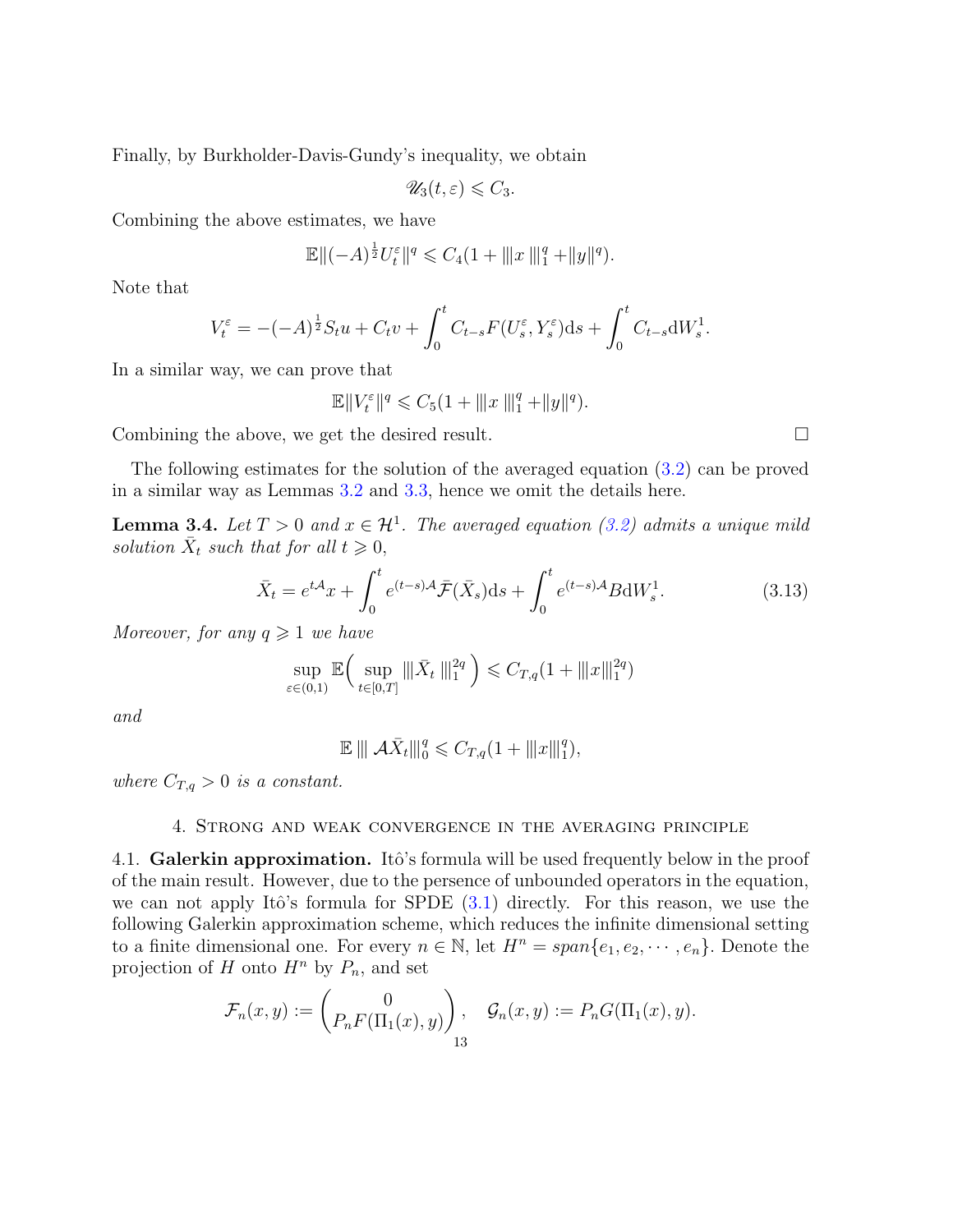It is easy to check that  $\mathcal{F}_n$  and  $\mathcal{G}_n$  satisfy the same conditions as  $\mathcal F$  and  $\mathcal G$  with bounds which are uniform with respect to *n*. Consider the following finite dimensional system:

$$
\begin{cases} dX_t^{n,\varepsilon} = \mathcal{A}X_t^{n,\varepsilon}dt + \mathcal{F}_n(X_t^{n,\varepsilon}, Y_t^{n,\varepsilon})dt + P_n dW_t^1, \\ dY_t^{n,\varepsilon} = \varepsilon^{-1} A Y_t^{n,\varepsilon} dt + \varepsilon^{-1} \mathcal{G}_n(X_t^{n,\varepsilon}, Y_t^{n,\varepsilon})dt + \varepsilon^{-1/2} P_n dW_t^2, \end{cases} \tag{4.1}
$$

with initial values  $X_0^{n,\varepsilon} = x^n \in H^n \times H^n$  and  $Y_0^{n,\varepsilon} = y^n \in H^n$ . The corresponding averaged equation for system  $(5.1)$  is given by

$$
d\bar{X}_t^n = \mathcal{A}\bar{X}_t^n dt + \bar{\mathcal{F}}_n(\bar{X}_t^n) dt + P_n dW_t^1, \quad \bar{X}_0^n = x^n \in H^n \times H^n,
$$
\n(4.2)

where

$$
\bar{\mathcal{F}}_n(x) := \int_{H^n} \mathcal{F}_n(x, y) \mu_n^x(\mathrm{d}y),\tag{4.3}
$$

and  $\mu_n^x(dy)$  is the invariant measure associated with the transition semigroup of the process  $Y_t^{x,n}$  $\tau_t^{x,n}(y)$  which satisfies the frozen equation

$$
dY_t^{x,n} = AY_t^{x,n}dt + \mathcal{G}_n(x^n, Y_t^{x,n})dt + P_n dW_t^2, \ \ Y_0^{x,n} = y^n \in H^n.
$$

Recall that  $Y_t^u(y)$  satisfies (2.4) and note that  $\mathcal{G}(x, y) = G(u, y)$ . We know that  $Y_t^{x,n}$  $\sigma_t^{x,n}(y^n)$ converges strongly to  $Y_t^x(y) := Y_t^u(y)$ . Let  $T > 0, x \in \mathcal{H}^1$  and  $y \in H$ . Then as shown in the proof of [17, Lemma 3.1], for any  $q \ge 1$  and  $t \in [0, T]$ , we have

$$
\lim_{n \to \infty} \mathbb{E} \parallel \mid X_t^{\varepsilon} - X_t^{n,\varepsilon} \parallel \mid_1^q = 0.
$$

Furthermore, in view of  $(3.7)$ ,  $(3.13)$  and  $(3.3)$  we deduce that

$$
\mathbb{E} \|\bar{X}_{t}^{n} - \bar{X}_{t}\|_{1}^{q} \leq \mathbb{E} \left\| \int_{0}^{t} e^{(t-s)A} (I - P_{n}) B dW_{s}^{1} \right\|_{1}^{q} \n+ \mathbb{E} \left( \int_{0}^{t} \left( \|(-A)^{-\frac{1}{2}} S_{t-s}(\bar{F}(\bar{U}_{s}) - \bar{F}_{n}(\bar{U}_{s})) \|_{1} + \|C_{t-s}(\bar{F}(\bar{X}_{s}) - \bar{F}_{n}(\bar{U}_{s}) \| \right) ds \right)^{q} \n+ \mathbb{E} \left( \int_{0}^{t} \left( \|(-A)^{-\frac{1}{2}} S_{t-s}(\bar{F}_{n}(\bar{U}_{s}) - \bar{F}_{n}(\bar{U}_{s}^{n})) \|_{1} + \|C_{t-s}(\bar{F}_{n}(\bar{U}_{s}) - \bar{F}_{n}(\bar{U}_{s}^{n})) \| \right) ds \right)^{q}.
$$

Since  $\|\bar{F}_n - \bar{F}\| \to 0$  as  $n \to \infty$  (see e.g. [5, (4.4)]), the first two terms go to 0 as  $n \to \infty$ by the dominated convergence theorem. For the last term, we have

$$
\mathbb{E}\left(\int_{0}^{t}\left(\left\|(-A)^{-\frac{1}{2}}S_{t-s}\left(\bar{F}_{n}(\bar{U}_{s})-\bar{F}_{n}(\bar{U}_{s}^{n})\right)\right\|_{1}+\left\|C_{t-s}(\bar{F}_{n}(\bar{U}_{s})-\bar{F}_{n}(\bar{U}_{s}^{n})\right)\right\|_{2}\right)d\sigma\right)^{q}
$$
  
\$\leq C\_{1}\mathbb{E}\left(\int\_{0}^{t}\|\bar{U}\_{s}-\bar{U}\_{s}^{n}\|\_{1}\mathrm{d}s\right)^{q}\leq C\_{1}\mathbb{E}\left(\int\_{0}^{t}\|\bar{X}\_{s}-\bar{X}\_{s}^{n}\|\_{1}\mathrm{d}s\right)^{q},

which in turn yields by Gronwall's inequality that

$$
\lim_{n \to \infty} \mathbb{E} \left\| \left\| \bar{X}_t^n - \bar{X}_t \right\| \right\|_1^q = 0.
$$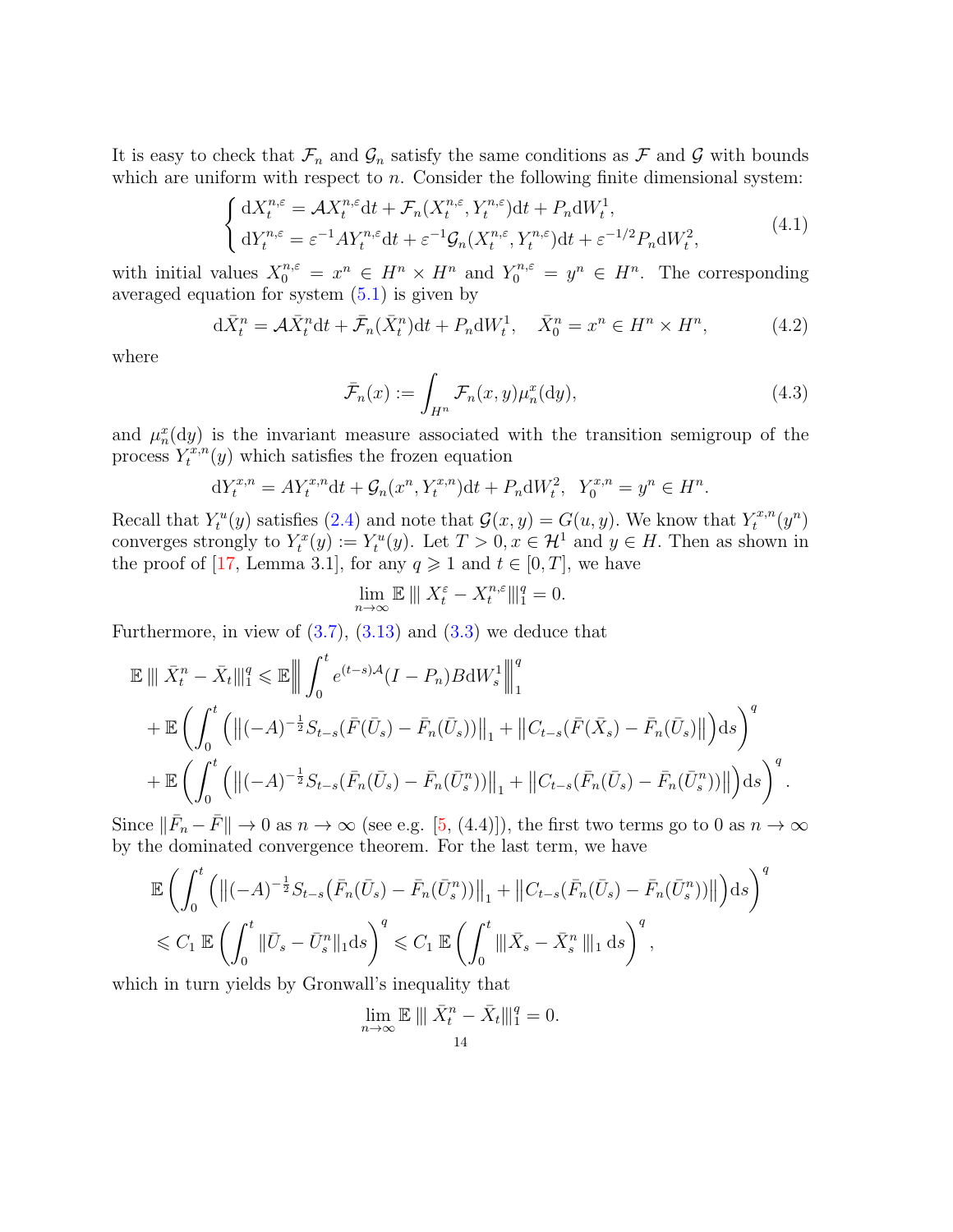Therefore, in order to prove Theorem 2.1, we only need to show that for any  $q \geq 1$ ,

$$
\sup_{t \in [0,T]} \mathbb{E} \left[ \| \, X_t^{n,\varepsilon} - \bar{X}_t^n \right] \|_1^q \leqslant C_T \, \varepsilon^{q/2},\tag{4.4}
$$

and for every  $\varphi \in \mathbb{C}^3_b(\mathcal{H}),$ 

$$
\sup_{t \in [0,T]} \left| \mathbb{E}[\varphi(X_t^{n,\varepsilon})] - \mathbb{E}[\varphi(\bar{X}_t^n)] \right| \leqslant C_T \,\varepsilon,\tag{4.5}
$$

where  $C_T > 0$  is a constant independent of *n*. In the rest of this section, we shall only work with the approximating system  $(4.1)$ , and prove bounds that are uniform with respect to *n*. To simplify the notations, we omit the index *n.* In particular, the space  $H^n$  is denoted by  $H$ .

### 4.2. **Proof of Theorem 2.1 (strong convergence).** For simplicity, let

$$
\mathcal{L}_1\varphi(x) := \mathcal{L}_1(x, y)\varphi(x) := \langle \mathcal{A}x + \mathcal{F}(x, y), D_x\varphi(x) \rangle_{\mathcal{H}}
$$
  
 
$$
+ \frac{1}{2}Tr\left(D_x^2\varphi(x)(BQ_1)^{\frac{1}{2}}((BQ_1)^{\frac{1}{2}})^*\right), \quad \forall \varphi \in C_{\ell}^2(\mathcal{H}). \quad (4.6)
$$

As shown in Subsection 4.1, to prove the strong convergence result (2.7), we only need to prove (4.4). To this end, we first establish the following fluctuation estimate for an integral functional of  $(X_s^{\varepsilon}, Y_s^{\varepsilon})$  over time interval  $[0, t]$ , which will play an important role in proving  $(4.4)$ .

**Lemma 4.1** (Strong fluctuation estimate). Let  $T, \eta > 0, x = (u, v)^T \in \mathcal{H}^1$  and  $y \in H$ . *Assume that*  $\mathcal{F} \in C_b^{2,\eta}$  $\mathcal{G}_b^{(2,\eta)}(\mathcal{H} \times H, \mathcal{H}^1)$  *and*  $\mathcal{G} \in C_B^{2,\eta}$  $B^{2,\eta}(\mathcal{H} \times H, H)$ *. Then for any*  $t \in [0, T]$ *,*  $q \geq 1$  *and every*  $\tilde{\phi}(x, y) := \begin{pmatrix} 0 \\ \phi(u, y) \end{pmatrix}$  *satisfying (3.6) with*  $\phi \in C_b^{2, \eta}$  $b^{2,\eta}(H \times H, H)$ , we have  $\mathbb E$  $\begin{array}{c} \begin{array}{c} \begin{array}{c} \end{array} \\ \begin{array}{c} \end{array} \end{array} \end{array}$  $\begin{array}{c} \hline \end{array}$  $\blacksquare$  $\int_0^t$ 0  $e^{(t-s)\mathcal{A}}\tilde{\phi}(X_{s}^{\varepsilon},Y_{s}^{\varepsilon})\mathrm{d}s$   $\begin{array}{c} \hline \end{array}$ *q*  $C_{T,q} \varepsilon^{q/2},$ 

*where*  $C_{T,q} > 0$  *is a constant independent of*  $\varepsilon, \eta$  *and*  $n$ *. Proof.* Let  $\psi$  solve the Poisson equation,

$$
\mathcal{L}_2(u, y)\psi(u, y) = -\phi(u, y),
$$

and define

$$
\tilde{\psi}_t(s,x,y) := e^{(t-s)\mathcal{A}} \tilde{\psi}(x,y) := e^{(t-s)\mathcal{A}} \begin{pmatrix} 0 \\ \psi(u,y) \end{pmatrix}.
$$

Since  $\mathcal{L}_2$  is an operator with respect to the *y*-variable, one can check that

$$
\mathcal{L}_2 \tilde{\psi}_t(s, x, y) = -e^{(t-s)\mathcal{A}} \tilde{\phi}(x, y). \tag{4.7}
$$

Applying Itô's formula to  $\tilde{\psi}_t(t, X_t^{\varepsilon}, Y_t^{\varepsilon})$ , we get

$$
\tilde{\psi}_t(t, X_t^{\varepsilon}, Y_t^{\varepsilon}) = \tilde{\psi}_t(0, x, y) + \int_0^t (\partial_s + \mathcal{L}_1) \tilde{\psi}_t(s, X_s^{\varepsilon}, Y_s^{\varepsilon}) ds
$$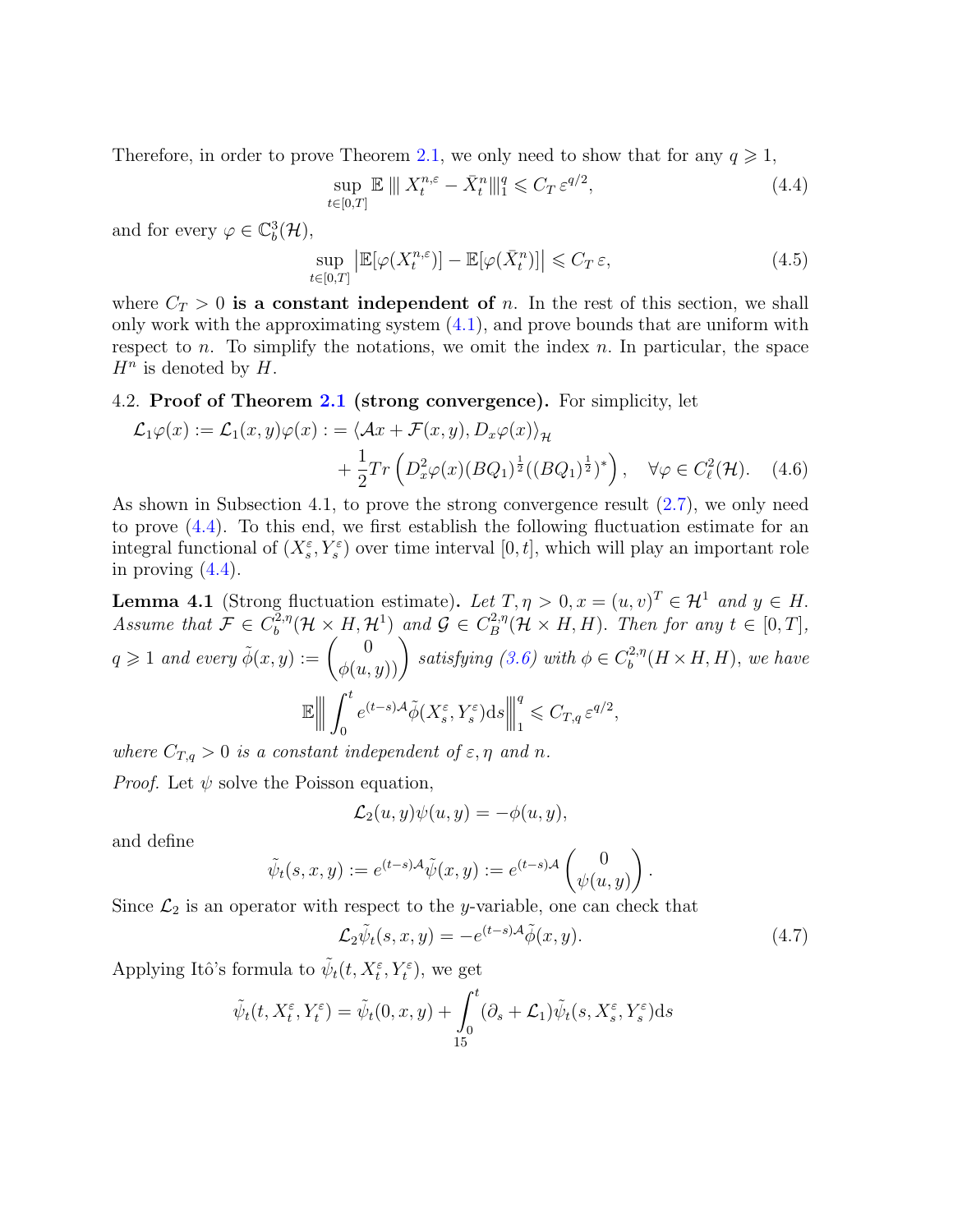$$
+\frac{1}{\varepsilon} \int_0^t \mathcal{L}_2 \tilde{\psi}_t(s, X_s^{\varepsilon}, Y_s^{\varepsilon}) ds + M_t^1 + \frac{1}{\sqrt{\varepsilon}} M_t^2,
$$
\n(4.8)

where  $M_t^1$  and  $M_t^2$  are defined by

$$
M_t^1 := \int_0^t D_x \tilde{\psi}_t(s, X_s^{\varepsilon}, Y_s^{\varepsilon}) B \mathrm{d} W_s^1 \quad \text{and} \quad M_t^2 := \int_0^t D_y \tilde{\psi}_t(s, X_s^{\varepsilon}, Y_s^{\varepsilon}) \mathrm{d} W_s^2.
$$

Multiplying both sides of  $(4.8)$  by  $\varepsilon$  and using  $(4.7)$ , we obtain

$$
\int_{0}^{t} e^{(t-s)A} \tilde{\phi}(X_{s}^{\varepsilon}, Y_{s}^{\varepsilon}) ds = -\int_{0}^{t} \mathcal{L}_{2} \tilde{\psi}_{t}(s, X_{s}^{\varepsilon}, Y_{s}^{\varepsilon}) ds
$$
\n
$$
= \varepsilon \left[ \tilde{\psi}_{t}(0, x, y) - \tilde{\psi}_{t}(t, X_{t}^{\varepsilon}, Y_{t}^{\varepsilon}) \right] + \varepsilon \int_{0}^{t} \partial_{s} \tilde{\psi}_{t}(s, X_{s}^{\varepsilon}, Y_{s}^{\varepsilon}) ds
$$
\n
$$
+ \varepsilon \int_{0}^{t} \mathcal{L}_{1} \tilde{\psi}_{t}(s, X_{s}^{\varepsilon}, Y_{s}^{\varepsilon}) ds + \varepsilon M_{t}^{1} + \sqrt{\varepsilon} M_{t}^{2} =: \sum_{i=1}^{5} \mathcal{J}_{i}(t, \varepsilon). \tag{4.9}
$$

According to Theorem 3.1, we have that  $\psi \in C^{2,2}_{\ell}$  $\ell^{2,2}(H \times H, H)$  and hence

$$
\begin{aligned} \|\|e^{(t-s)\mathcal{A}}\tilde{\psi}(x,y)\|\|_1 &= \Big\| \begin{pmatrix} (-A)^{-\frac{1}{2}}S_{t-s}\psi(u,y) \\ C_{t-s}\psi(u,y) \end{pmatrix} \Big\|_1 \\ &= \|(-A)^{-\frac{1}{2}}S_{t-s}\psi(u,y)\|_1 + \|C_{t-s}\psi(u,y)\| \\ &\leqslant 2\|\psi(u,y)\| \leqslant C_1(1+\|u\|+\|y\|). \end{aligned}
$$

As a result, by Lemma 3.2 we get

 $\mathbb{E} \left\| \mathcal{J}_1(t,\varepsilon) \right\|_1^q \leq C_1 \, \varepsilon^q (1 + \mathbb{E} \|U_t^{\varepsilon}\|^q + \mathbb{E} \|Y_t^{\varepsilon}\|^q) \leq C_1 \, \varepsilon^q.$ 

Note that

$$
\partial_s \tilde{\psi}_t(s, x, y) = -\mathcal{A}e^{(t-s)\mathcal{A}} \tilde{\psi}(x, y),
$$

and that

$$
\begin{aligned} \|\mathcal{A}e^{(t-s)\mathcal{A}}\tilde{\psi}(x,y)\|_1 &= \Big\|\left(\begin{matrix} C_{t-s}\psi(u,y)\\ -(-\mathcal{A})^{\frac{1}{2}}S_{t-s}\psi(u,y)\end{matrix}\right)\Big\|_1\\ &=\|C_{t-s}\psi(u,y)\|_1+\| -(-\mathcal{A})^{\frac{1}{2}}S_{t-s}\psi(u,y)\|\\ &\leqslant 2\|\psi(u,y)\|_1\leqslant C_2(1+\|u\|_1^2+\|y\|_1^2), \end{aligned}
$$

where the last inequality can be obtained as in  $[13, (2.16)]$ . Thus, using Minkowski's inequality and Lemma 3.2 again, we have

$$
\mathbb{E} \parallel \mathscr{J}_2(t,\varepsilon) \parallel_1^q \leqslant C_2 \varepsilon^q \left( \int_0^T \left( 1 + \mathbb{E} \Vert U_s^{\varepsilon} \Vert_1^{2q} \right)^{1/q} dt \right)^q + C_2 \varepsilon^q \, \mathbb{E} \left( \int_0^T \Vert Y_s^{\varepsilon} \Vert_1^{2} ds \right)^q \leqslant C_2 \varepsilon^q.
$$

For the third term, we have

$$
|\mathcal{L}_1 \tilde{\psi}_t(s, X_s^{\varepsilon}, Y_s^{\varepsilon})| \leqslant C_3 \left(1 + ||| \mathcal{A} X_s^{\varepsilon} |||_0^2 + ||| X_s^{\varepsilon} |||_1^2 + ||Y_s^{\varepsilon}||^2 \right),
$$
  
16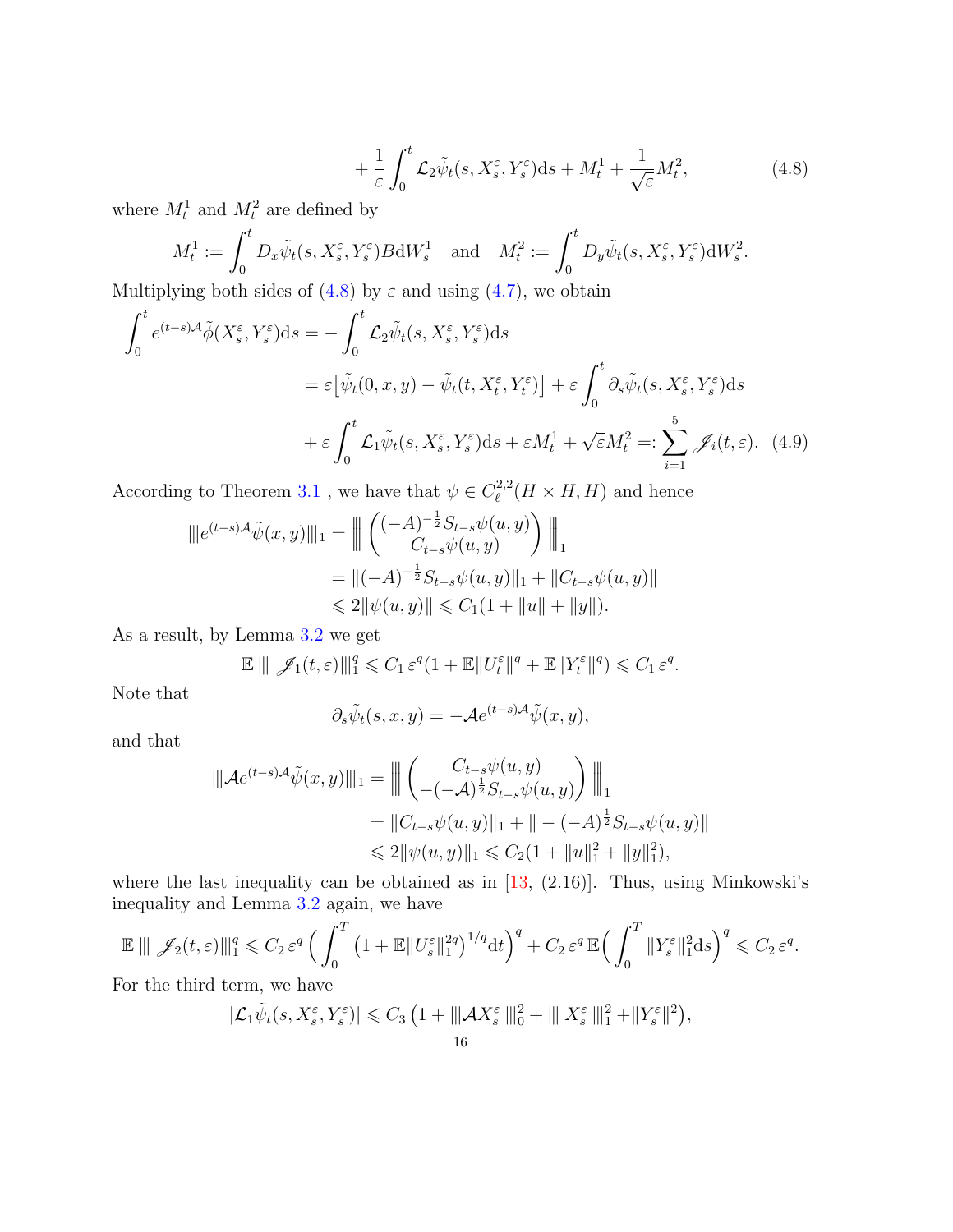which together with Minkowski's inequality, Lemmas 3.2 and 3.3 yields that

$$
\mathbb{E} \parallel \mathscr{J}_3(t,\varepsilon) \parallel_1^q \leq C_3 \varepsilon^q \Big( \int_0^t \Big( \mathbb{E} \big( 1 + \parallel \hspace{-0.06cm} \vert A X_s^{\varepsilon} \parallel \hspace{-0.06cm} \vert_0^2 + \parallel \hspace{-0.06cm} \vert X_s^{\varepsilon} \parallel \hspace{-0.06cm} \vert_1^2 + \parallel Y_s^{\varepsilon} \parallel^2 \Big)^q \Big)^{1/q} \mathrm{d}s \Big)^q \leq C_3 \varepsilon^q.
$$

Finally, by Burkholder-Davis-Gundy's inequality, Theorem 3.1, Lemma 3.2 and (2.3), we have

$$
\mathbb{E} \parallel \mathscr{J}_4(t,\varepsilon) \parallel_1^q \leq C_4 \varepsilon^q \Big( \int_0^T \mathbb{E} \Vert e^{(t-s)A} D_x \tilde{\psi}(X_s^{\varepsilon}, Y_s^{\varepsilon}) B Q_1^{\frac{1}{2}} \Vert_{\mathscr{L}_2(\mathcal{H}^1)}^2 ds \Big)^{q/2} \leq C_4 \varepsilon^q \left( \int_0^T (1 + \mathbb{E} \parallel X_s^{\varepsilon} \parallel_1^2 + \mathbb{E} \|Y_s^{\varepsilon}\|^2) ds \right)^{q/2} \leq C_4 \varepsilon^q,
$$

and similarly,

$$
\mathbb{E} \parallel \mathscr{J}_5(t,\varepsilon) \parallel_1^q \leq C_5 \varepsilon^{q/2}.
$$

Combining the above inequalities with  $(4.9)$ , we get the desired estimate.

We are now in the position to give:

*Proof of estimate* (4.4). Fix  $T > 0$  below. In view of (3.7) and (3.13), for every  $t \in [0, T]$ we have

$$
X_t^{\varepsilon} - \bar{X}_t = \int_0^t e^{(t-s)\mathcal{A}} \left[ \bar{\mathcal{F}}(X_s^{\varepsilon}) - \bar{\mathcal{F}}(\bar{X}_s) \right] ds + \int_0^t e^{(t-s)\mathcal{A}} \delta \mathcal{F}(X_s^{\varepsilon}, Y_s^{\varepsilon}) ds,
$$

where  $\delta \mathcal{F}$  is defined by

$$
\delta \mathcal{F}(x, y) := \mathcal{F}(x, y) - \bar{\mathcal{F}}(x) = \begin{pmatrix} 0 \\ \delta F(\Pi_1(x), y) \end{pmatrix}.
$$
 (4.10)

Thus, we have for any  $q \geq 1$ ,

$$
\mathbb{E} \parallel X_t^{\varepsilon} - \bar{X}_t \parallel_1^q \leq C_0 \mathbb{E} \parallel \int_0^t e^{(t-s)\mathcal{A}} \left[ \bar{\mathcal{F}}(X_s^{\varepsilon}) - \bar{\mathcal{F}}(\bar{X}_s) \right] ds \parallel_1^q
$$
  
+  $C_0 \mathbb{E} \parallel \int_0^t e^{(t-s)\mathcal{A}} \delta \mathcal{F}(X_s^{\varepsilon}, Y_s^{\varepsilon}) ds \parallel_1^q =: \mathcal{I}_1(t, \varepsilon) + \mathcal{I}_2(t, \varepsilon).$ 

Since  $\bar{\mathcal{F}} \in C_b^2(\mathcal{H}, \mathcal{H}^1)$ , by Minkowski's inequality we deduce that

$$
\mathscr{I}_1(t,\varepsilon) \leqslant C_1 \mathbb{E} \Big( \int_0^t \|\bar{\mathcal{F}}(X_s^{\varepsilon}) - \bar{\mathcal{F}}(\bar{X}_s) \|_{1} \, \mathrm{d} s \Big)^q \leqslant C_1 \int_0^t \mathbb{E} \|\, X_s^{\varepsilon} - \bar{X}_s \,\|_{1}^q \, \mathrm{d} s.
$$

For the second term, noting that  $\delta \mathcal{F}(x, y)$  satisfies the centering condition (3.6), it follows by Lemma 4.1 directly that

$$
\mathscr{I}_2(t,\varepsilon)\leqslant C_2\,\varepsilon^{q/2}.
$$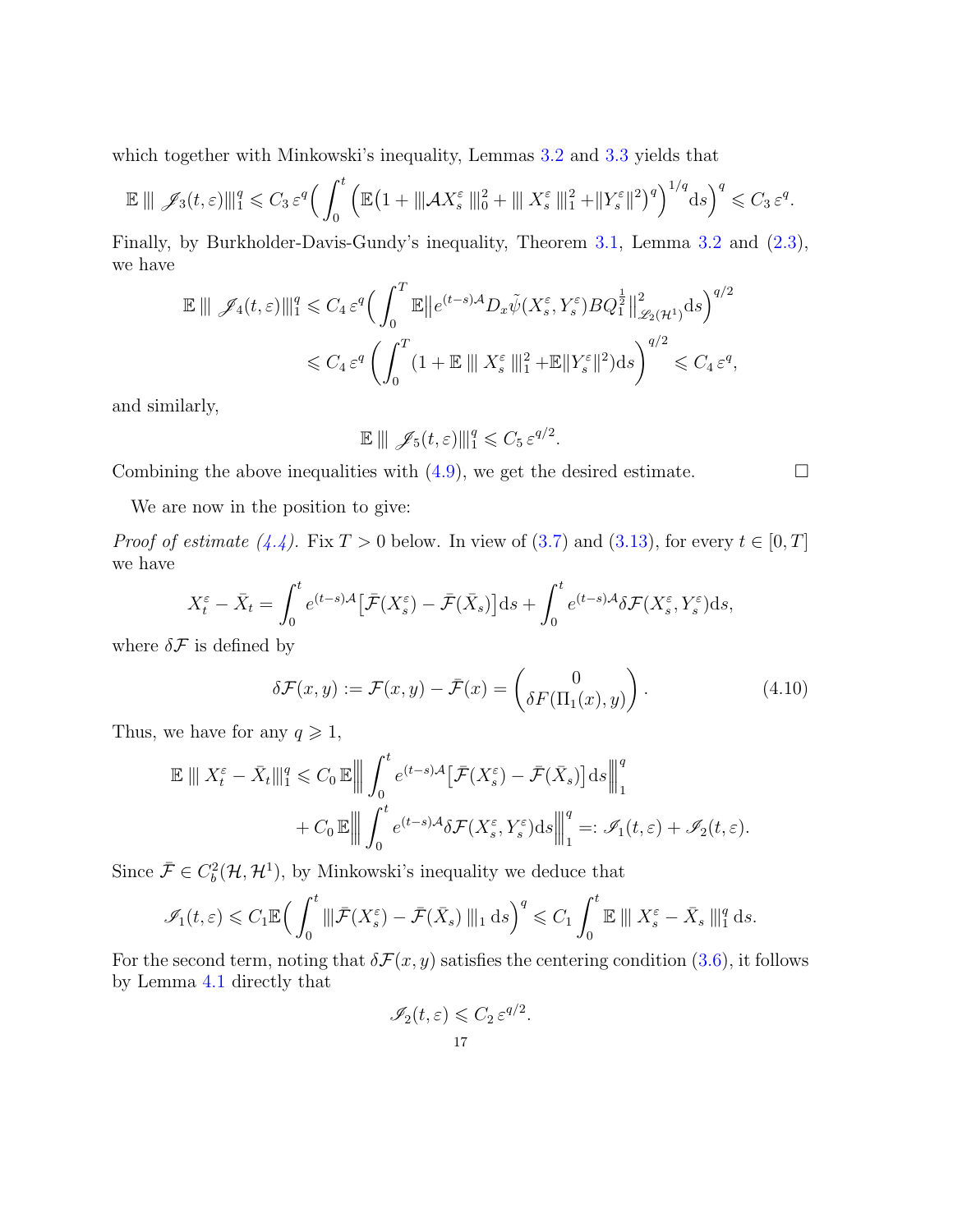Thus, we arrive at

$$
\mathbb{E} \parallel \! \parallel X_t^{\varepsilon} - \bar{X}_t \parallel \! \parallel_1^q \! \leq C_3 \, \varepsilon^{q/2} + C_3 \int_0^t \! \mathbb{E} \parallel \! \parallel X_s^{\varepsilon} - \bar{X}_s \parallel \! \parallel_1^q \mathrm{d}s,
$$

which together with Gronwall's inequality yields the desired result.

4.3. **Proof of Theorem 2.1 (weak convergence).** As in the previous subsection, to prove the weak convergence result in Theorem 2.1 , we only need to show (4.5). The main reason for the difference between the strong and weak convergence rates in the averaging principle can be seen through the following estimate.

**Lemma 4.2** (Weak fluctuation estimate). Let  $T, \eta > 0, x = (u, v)^T \in \mathcal{H}^1$  and  $y \in H$ . *Assume that*  $\mathcal{F} \in C_b^{2,\eta}$  $\mathcal{G}_b^{(2,\eta)}(\mathcal{H} \times H, \mathcal{H}^1)$  and  $\mathcal{G} \in C^{2,\eta}_B$  $B^{2,\eta}(\mathcal{H} \times H, H)$ *. Then for any*  $t \in [0, T]$ *,*  $\phi \in C^{1,2,\eta}_{\ell}$  $\mathcal{H}_{\ell}^{(1,2,\eta)}([0,T]\times\mathcal{H}\times H)$  *satisfying* (3.6) and

$$
|\partial_t \phi(t, x, y)| \leq C_0 (1 + ||x||_1^2 + ||y||^2), \tag{4.11}
$$

*we have*

$$
\mathbb{E}\left(\int_0^t \phi(s, X_s^{\varepsilon}, Y_s^{\varepsilon}) ds\right) \leqslant C_T \varepsilon,
$$

*where*  $C_T > 0$  *is a constant independent of*  $\varepsilon, \eta$  *and*  $n$ *.* 

*Proof.* Let  $\psi$  solve the Poisson equation

$$
\mathcal{L}_2\psi(t,x,y) = -\phi(t,x,y),\tag{4.12}
$$

where  $\mathcal{L}_2$  is given by (3.4). According to Theorem 3.1, we can apply Itô's formula to  $\psi(t, X_t^{\varepsilon}, Y_t^{\varepsilon})$  to get that

$$
\mathbb{E}[\psi(t, X_t^{\varepsilon}, Y_t^{\varepsilon})] = \psi(0, x, y) + \mathbb{E}\left(\int_0^t (\partial_s + \mathcal{L}_1)\psi(s, X_s^{\varepsilon}, Y_s^{\varepsilon})ds\right) + \frac{1}{\varepsilon} \mathbb{E}\left(\int_0^t \mathcal{L}_2 \psi(s, X_s^{\varepsilon}, Y_s^{\varepsilon})ds\right).
$$

Combining this with  $(4.12)$ , we obtain

$$
\mathbb{E}\left(\int_0^t \phi(s, X_s^{\varepsilon}, Y_s^{\varepsilon}) ds\right)
$$
  
=  $\varepsilon \mathbb{E}\left[\psi(0, x, y) - \psi(t, X_t^{\varepsilon}, Y_t^{\varepsilon})\right] + \varepsilon \mathbb{E}\left(\int_0^t \mathcal{L}_1 \psi(s, X_s^{\varepsilon}, Y_s^{\varepsilon}) ds\right)$   
+  $\varepsilon \mathbb{E}\left(\int_0^t \partial_s \psi(s, X_s^{\varepsilon}, Y_s^{\varepsilon}) ds\right) =: \sum_{i=1}^3 \mathscr{W}_i(t, \varepsilon).$ 

By using exactly the same arguments as in the proof of Lemma 4.1, we can get that

$$
\mathscr{W}_1(t,\varepsilon) + \mathscr{W}_2(t,\varepsilon) \leqslant C_1 \varepsilon.
$$
  
18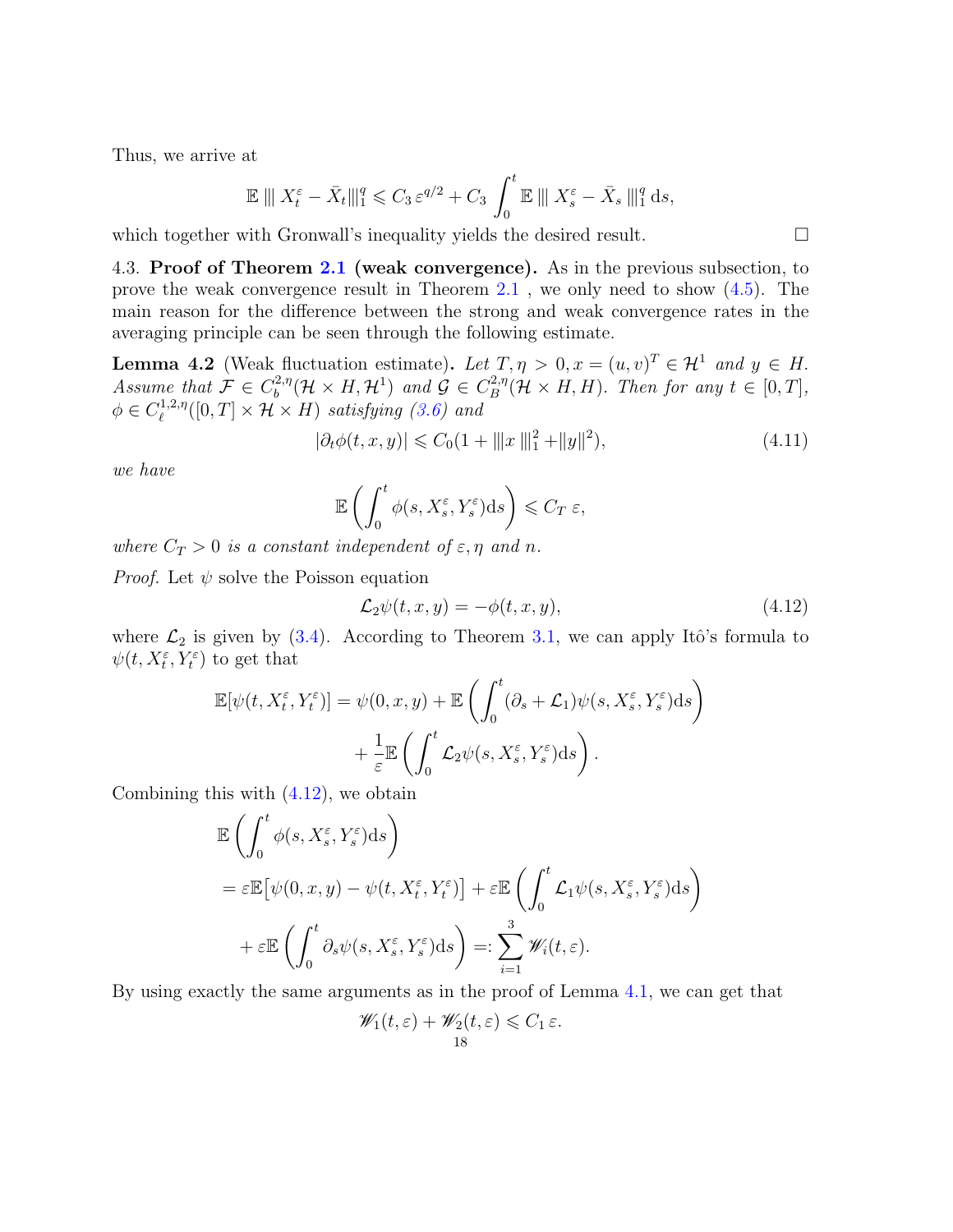To control the third term, note that

$$
\mathcal{L}_2 \partial_t \psi(t, x, y) = -\partial_t \phi(t, x, y).
$$

In view of condition  $(4.11)$ , we have

$$
|\partial_t \psi(t, x, y)| \leq C_0 (1 + ||x||_1^2 + ||y||^2),
$$

which together with Lemma  $3.2$  implies that

$$
\mathscr{W}_3(t,\varepsilon) \leqslant C_2 \varepsilon \mathbb{E}\left(\int_0^t (1+\|X_s^{\varepsilon}\|_1^2+\|Y_s^{\varepsilon}\|^2)ds\right) \leqslant C_2 \varepsilon.
$$

Combining the above estimates, we get the desired result.

Given  $T > 0$ , consider the following Cauchy problem on  $[0, T] \times \mathcal{H}$ :

$$
\begin{cases} \partial_t \bar{u}(t,x) = \bar{\mathcal{L}}_1 \bar{u}(t,x), \quad t \in (0,T], \\ \bar{u}(0,x) = \varphi(x), \end{cases}
$$
\n(4.13)

where  $\varphi : \mathcal{H} \to \mathbb{R}$  is measurable and  $\overline{\mathcal{L}}_1$  is formally the infinitesimal generator of the process  $\overline{X}_t$  given by

$$
\bar{\mathcal{L}}_1\varphi(x) = \langle \mathcal{A}x + \bar{\mathcal{F}}(x), D_x\varphi(x) \rangle_{\mathcal{H}} \n+ \frac{1}{2}Tr\left(D_x^2\varphi(x)(BQ_1)^{\frac{1}{2}}((BQ_1)^{\frac{1}{2}})^*\right), \quad \forall \varphi \in C_{\ell}^2(\mathcal{H}).
$$
\n(4.14)

The following result has been proven in [21, Lemmas A.3-A.5 and 4.3].

**Lemma 4.3.** For every  $\varphi \in \mathbb{C}^3_b(\mathcal{H})$ , there exists a solution  $\bar{u} \in C_b^{1,3}$  $b^{(1,3)}([0,T] \times \mathcal{H})$  *to equation (4.13) which is given by*

$$
\bar{u}(t,x) = \mathbb{E} \big[ \varphi(\bar{X}_t(x)) \big].
$$

*Moreover, for any*  $t \in [0, T]$  *and*  $x, h \in \mathcal{H}^1$ *, we have* 

$$
|\partial_t D_x \bar{u}(t,x).h| \leq C_T \parallel\!\parallel h \parallel\!\parallel_1 (1 + \parallel\!\parallel x \parallel\!\parallel_1),
$$

*where*  $C_T > 0$  *is a constant.* 

Now, we are in the position to give:

*Proof of estimate (4.5).* Given  $T > 0$  and  $\varphi \in \mathbb{C}^3_b(\mathcal{H})$ , let  $\bar{u}$  solve the Cauchy problem (4.13). For any  $t \in [0, T]$  and  $x \in \mathcal{H}^1$ , define

$$
\tilde{u}(t,x) := \bar{u}(T-t,x).
$$

Then one can check that

$$
\tilde{u}(T, x) = \bar{u}(0, x) = \varphi(x)
$$
 and  $\tilde{u}(0, x) = \bar{u}(T, x) = \mathbb{E}[\varphi(\bar{X}_T(x))].$ 

Using Itô's formula and taking expectation, we deduce that

$$
\mathbb{E}[\varphi(X_T^{\varepsilon})] - \mathbb{E}[\varphi(\bar{X}_T)] = \mathbb{E}[\tilde{u}(T, X_T^{\varepsilon}) - \tilde{u}(0, x)]
$$
<sup>19</sup>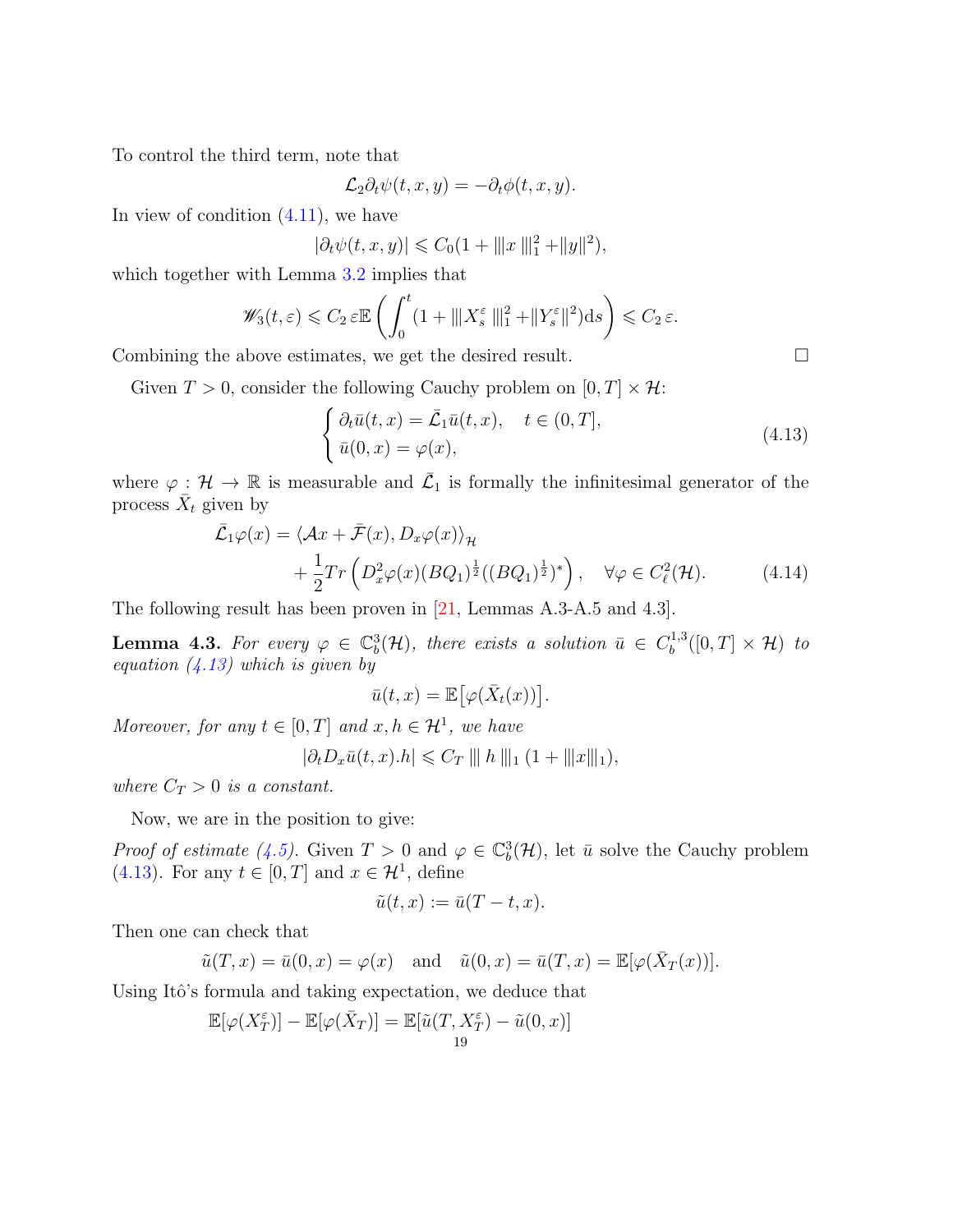$$
= \mathbb{E}\left(\int_0^T (\partial_t + \mathcal{L}_1)\tilde{u}(t, X_t^{\varepsilon}) dt\right)
$$
  
\n
$$
= \mathbb{E}\left(\int_0^T [\mathcal{L}_1\tilde{u}(t, X_t^{\varepsilon}) - \bar{\mathcal{L}}_1\tilde{u}(t, X_t^{\varepsilon})] dt\right)
$$
  
\n
$$
= \mathbb{E}\left(\int_0^T \langle \delta \mathcal{F}(X_t^{\varepsilon}, Y_t^{\varepsilon}), D_x\tilde{u}(t, X_t^{\varepsilon}) \rangle_{\mathcal{H}} dt\right).
$$

Note that the function

$$
\phi(t, x, y) := \langle \delta \mathcal{F}(x, y), D_x \tilde{u}(t, x) \rangle_{\mathcal{H}}
$$

satisfies the centering condition  $(3.6)$ . Moreover, by Lemma 4.3 we have

$$
\partial_t \phi(t, x, y) = \langle \delta \mathcal{F}(x, y), \partial_t D_x \bar{u}(T - t, x) \rangle_{\mathcal{H}} \leq C_0 (1 + ||x||_1^2 + ||y||^2).
$$

As a result of Lemma 4.2, we have

$$
\mathbb{E}[\varphi(X_T^{\varepsilon})] - \mathbb{E}[\varphi(\bar{X}_T)] \leqslant C_1 \varepsilon,
$$

which completes the proof.  $\Box$ 

## 5. Normal deviations

### 5.1. **Cauchy problem.** Define

$$
\mathcal{Z}_t^{\varepsilon} := \frac{X_t^{\varepsilon} - \bar{X}_t}{\sqrt{\varepsilon}}.
$$

In view of (3.1) and (3.2), we consider the process  $(X_t^{\varepsilon}, Y_t^{\varepsilon}, \bar{X}_t, \mathcal{Z}_t^{\varepsilon})$  as the solution to the following system of equations:

$$
\begin{cases}\ndX_t^{\varepsilon} = \mathcal{A}X_t^{\varepsilon}dt + \mathcal{F}(X_t^{\varepsilon}, Y_t^{\varepsilon})dt + BdW_t^1, & X_0^{\varepsilon} = x, \\
dY_t^{\varepsilon} = \varepsilon^{-1}AY_t^{\varepsilon}dt + \varepsilon^{-1}\mathcal{G}(X_t^{\varepsilon}, Y_t^{\varepsilon})dt + \varepsilon^{-1/2}dW_t^2, & Y_0^{\varepsilon} = y, \\
d\bar{X}_t = \mathcal{A}\bar{X}_t dt + \bar{\mathcal{F}}(\bar{X}_t)dt + BdW_t^1, & \bar{X}_0 = x, \\
d\mathcal{Z}_t^{\varepsilon} = \mathcal{A}\mathcal{Z}_t^{\varepsilon}dt + \varepsilon^{-1/2}[\bar{\mathcal{F}}(X_t^{\varepsilon}) - \bar{\mathcal{F}}(\bar{X}_t)]dt + \varepsilon^{-1/2}\delta\mathcal{F}(X_t^{\varepsilon}, Y_t^{\varepsilon})dt, & Z_0^{\varepsilon} = 0,\n\end{cases}
$$
\n(5.1)

where  $\delta \mathcal{F}$  is defined by (4.10). As a result of Theorem 2.1, we have that for any  $q \geq 1$ ,

$$
\sup_{0 \le t \le T} \mathbb{E} \left[ \| \mathcal{Z}_t^{\varepsilon} \|_1^q \le C_T < \infty. \right] \tag{5.2}
$$

Furthermore, note that

$$
\mathcal{A}\mathcal{Z}^{\varepsilon}_t = \begin{pmatrix} 0 & I \\ A & 0 \end{pmatrix} \begin{pmatrix} \frac{U^{\varepsilon}_t - \bar{U}_t}{\sqrt{\varepsilon}} \\ \frac{V^{\varepsilon}_t - \bar{V}_t}{\sqrt{\varepsilon}} \\ 20 \end{pmatrix} = \begin{pmatrix} \frac{V^{\varepsilon}_t - \bar{V}_t}{\sqrt{\varepsilon}} \\ \frac{A(U^{\varepsilon}_t - \bar{U}_t)}{\sqrt{\varepsilon}} \end{pmatrix},
$$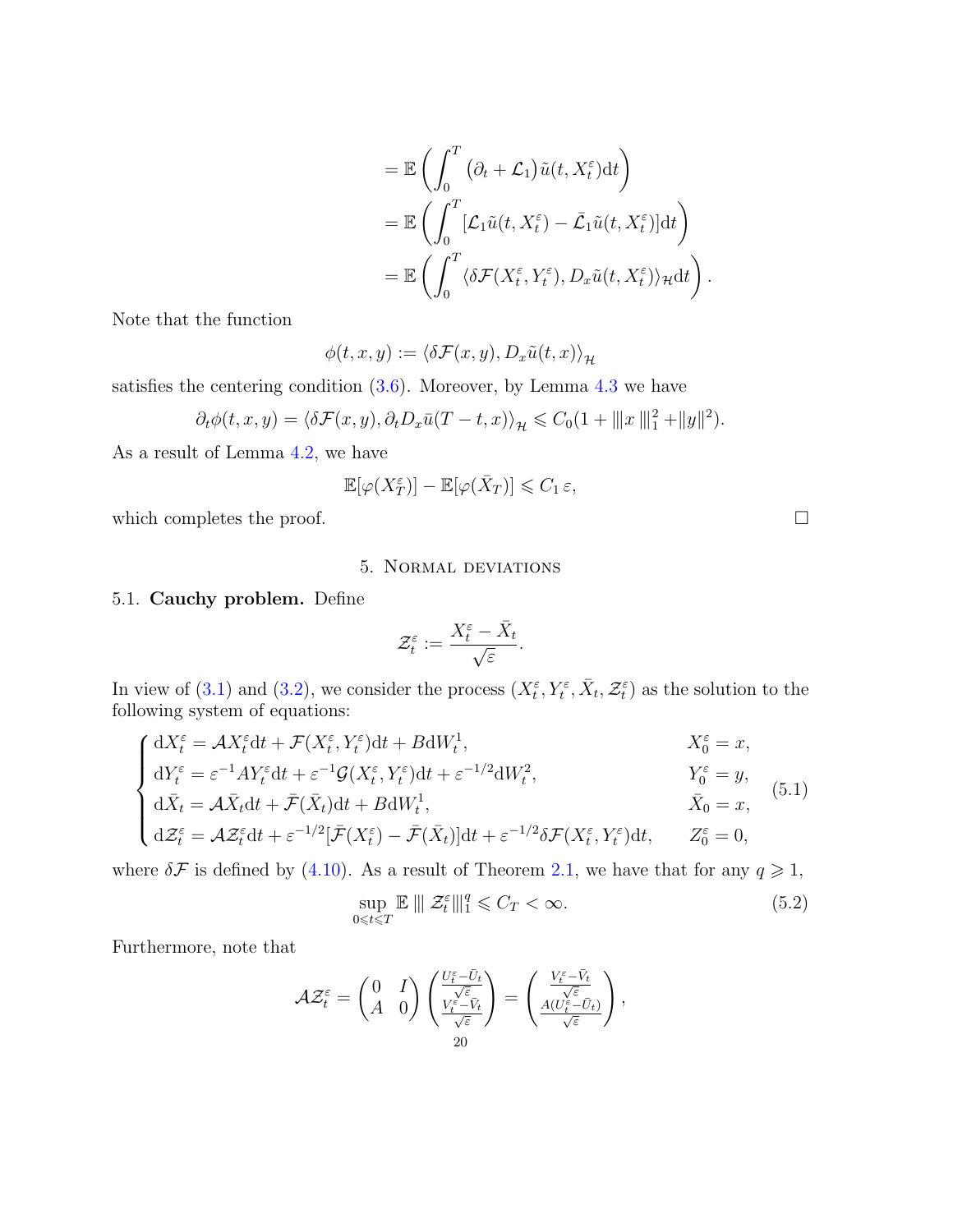hence we have

$$
\mathbb{E} \|\mathcal{A}\mathcal{Z}_{t}^{\varepsilon}\|_{0}^{q} = \mathbb{E} \left( \left\|\frac{V_{t}^{\varepsilon} - \bar{V}_{t}}{\sqrt{\varepsilon}}\right\|^{2} + \left\|\frac{A(U_{t}^{\varepsilon} - \bar{U}_{t})}{\sqrt{\varepsilon}}\right\|_{-1}^{2} \right)^{q/2}
$$

$$
= \mathbb{E} \left( \left\|\frac{V_{t}^{\varepsilon} - \bar{V}_{t}}{\sqrt{\varepsilon}}\right\|^{2} + \left\|\frac{(U_{t}^{\varepsilon} - \bar{U}_{t})}{\sqrt{\varepsilon}}\right\|_{1}^{2} \right)^{q/2} \leq C_{T} < \infty.
$$
 (5.3)

Similarly, we rewrite  $(2.11)$  as

$$
d\bar{\mathcal{Z}}_t = \mathcal{A}\bar{\mathcal{Z}}_t dt + D_x \bar{\mathcal{F}}(\bar{X}_t).\bar{\mathcal{Z}}_t dt + \Sigma(\bar{X}_t) dW_t,
$$
\n(5.4)

where  $\bar{Z}_t = (\bar{Z}_t, \dot{\bar{Z}}_t)^T$ , and  $\Sigma$  is a Hilbert-Schmidt operator satisfying

$$
\frac{1}{2}\Sigma(x)\Sigma^*(x) = \overline{\delta\mathcal{F}\otimes\tilde{\Psi}}(x) := \int_H \left[\delta\mathcal{F}(x,y)\otimes\tilde{\Psi}(x,y)\right] \mu^x(\mathrm{d}y),\tag{5.5}
$$

(see e.g. [10, (1.6)] and [38, (11)]), and  $\tilde{\Psi}$  is the solution of the following Poisson equation:

$$
\mathcal{L}_2(x, y)\tilde{\Psi}(x, y) = -\delta \mathcal{F}(x, y). \tag{5.6}
$$

Recall that  $\mathcal{L}_2(x, y) = \mathcal{L}_2(u, y)$  and  $\Psi(u, y)$  solves the Poisson equation (2.9). Thus, we have  $\tilde{\Psi}(x, y) = \Psi(\Pi_1(x), y) = \Psi(u, y)$ . Combining (3.2) and (5.4), the process  $(\bar{X}_t, \bar{\mathcal{Z}}_t)$ solves the system

$$
\begin{cases} d\bar{X}_t = \mathcal{A}\bar{X}_t dt + \bar{\mathcal{F}}(\bar{X}_t) dt + dW_t^1, & \bar{X}_0 = x, \\ d\bar{\mathcal{Z}}_t = \mathcal{A}\bar{\mathcal{Z}}_t dt + D_x \bar{\mathcal{F}}(\bar{X}_t). \bar{\mathcal{Z}}_t dt + \Sigma(\bar{X}_t) dW_t, & \bar{\mathcal{Z}}_0 = 0. \end{cases}
$$

Note that the processes  $\bar{X}_t$  and  $\bar{\mathcal{Z}}_t$  depend on the initial value *x*. Below, we shall write  $\bar{X}_t(x)$  when we want to stress its dependence on the initial value, and use  $\bar{\mathcal{Z}}_t(x, z)$  to denote the process  $\overline{\mathcal{Z}}_t$  with initial point  $\overline{\mathcal{Z}}_0 = z \in \mathcal{H}$ .

Given  $T > 0$ , consider the following Cauchy problem on  $[0, T] \times \mathcal{H} \times \mathcal{H}$ :

$$
\begin{cases} \partial_t \bar{u}(t,x,z) = \bar{\mathcal{L}} \bar{u}(t,x,z), \quad t \in (0,T],\\ \bar{u}(0,x,z) = \varphi(z), \end{cases}
$$
\n(5.7)

where  $\varphi : \mathcal{H} \to \mathbb{R}$  is measurable and  $\overline{\mathcal{L}}$  is formally the infinitesimal generator of the Markov process  $(\bar{X}_t, \bar{\mathcal{Z}}_t)$ , i.e.,

$$
\bar{\mathcal{L}}:=\bar{\mathcal{L}}_1+\bar{\mathcal{L}}_3,
$$

with  $\bar{\mathcal{L}}_1$  given by (4.14) and  $\bar{\mathcal{L}}_3$  defined by

$$
\bar{\mathcal{L}}_3\varphi(z) := \bar{\mathcal{L}}_3(x, z)\varphi(z) := \langle \mathcal{A}z + D_x \bar{\mathcal{F}}(x).z, D_z \varphi(z) \rangle_{\mathcal{H}} \n+ \frac{1}{2} Tr(D_z^2 \varphi(z) \Sigma(x) \Sigma^*(x)), \quad \forall \varphi \in C_{\ell}^2(\mathcal{H}).
$$

We have the following result.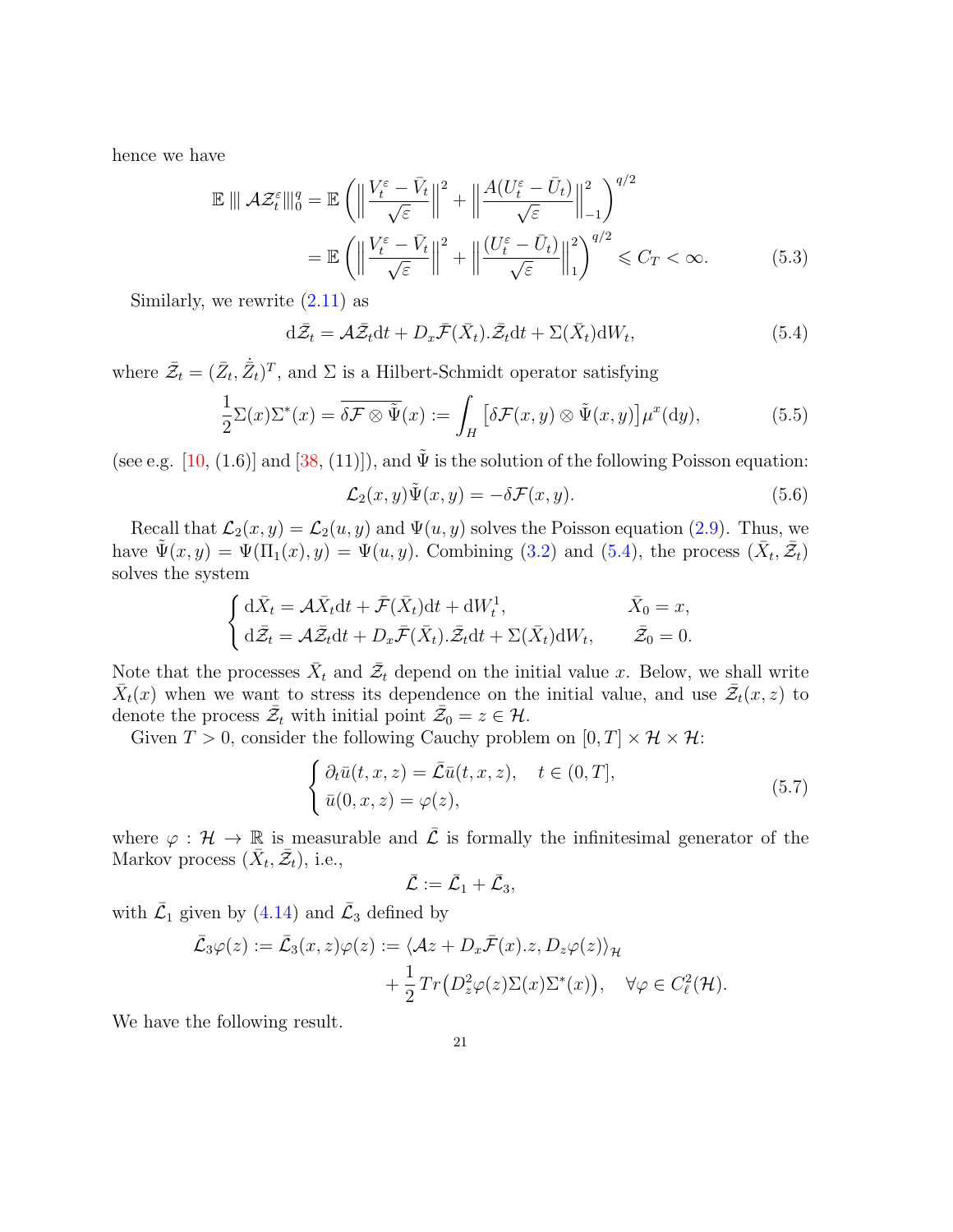**Lemma 5.1.** For every  $\varphi \in \mathbb{C}^3_b(\mathcal{H})$ , there exists a solution  $\bar{u} \in C_b^{1,3,3}$  $\mathcal{H}^{1,3,3}_{b}([0,T]\times\mathcal{H}\times\mathcal{H})$  *to equation (5.7) which is given by*

$$
\bar{u}(t,x,z) = \mathbb{E}\big[\varphi(\bar{\mathcal{Z}}_t(x,z))\big].\tag{5.8}
$$

*Moreover, for any*  $t \in [0, T]$  *and*  $x, z, h \in \mathcal{H}^1$ , we have

$$
\begin{aligned} |\partial_t D_z \bar{u}(t,x,z).h| + |\partial_t D_x \bar{u}(t,x,z).h| \\ &\leqslant C_0 \big( 1 + ||x||_1^2 + ||z||_1 + ||x||_2 + ||x||_0 + ||x||_2 \big) \big( ||h||_1 + ||x||_2 \big), \quad (5.9) \end{aligned}
$$

*where*  $C_0 > 0$  *is a positive constant.* 

*Proof.* By using the same arguments as in [6, Section 7], we can prove that equation  $(5.7)$  admits a solution  $\bar{u} \in C_b^{1,3,3}$  $b_b^{(1,3,3)}([0,T] \times \mathcal{H} \times \mathcal{H})$  which is given by (5.8), see also [8, Section 4]. Moreover, for  $x, z, h \in \mathcal{H}^1$ ,

$$
\partial_t D_z \bar{u}(t, x, z).h = D_z \partial_t \bar{u}(t, x, z).h = D_z(\bar{\mathcal{L}}_1 + \bar{\mathcal{L}}_3) \bar{u}(t, x, z).h,\tag{5.10}
$$

On the one hand, we have

$$
D_z \bar{\mathcal{L}}_1 \bar{u}(t, x, z).h
$$
  
=  $D_z D_x \bar{u}(t, x, z).(\mathcal{A}x + \bar{\mathcal{F}}(x), h) + \frac{1}{2} \sum_{n=1}^{\infty} \beta_{1,n} D_z D_x^2 \bar{u}(t, x, z).(Be_n, Be_n, h),$ 

which together with  $\bar{u} \in C_b^{1,3,3}$  $\mathcal{H}_b^{(1,3,3)}([0,T] \times \mathcal{H} \times \mathcal{H})$  yields that

$$
|D_z\bar{\mathcal{L}}_1\bar{u}(t,x,z).h| \leq C_1(1+\|\|\mathcal{A}x\|_0 + \|\|x\|_1)\|\|h\|\|_1.
$$
 (5.11)

On the other hand, we have

$$
D_z \bar{\mathcal{L}}_3 \bar{u}(t, x, z).h
$$
  
=  $\langle Ah, D_z \bar{u}(t, x, z) \rangle_{\mathcal{H}} + \langle D_x \bar{\mathcal{F}}(x).h, D_z \bar{u}(t, x, z) \rangle_{\mathcal{H}}$   
+  $D_z^2 \bar{u}(t, x, z).(\mathcal{A}z + D_x \bar{\mathcal{F}}(x).z, h) + \frac{1}{2} \sum_{n=1}^{\infty} D_z^3 \bar{u}(t, x, z).(\Sigma(x)e_n, \Sigma(x)e_n, h).$ 

Thus,

 $|D_z\bar{\mathcal{L}}_3\bar{u}(t,x,z).h| \leq C_2(1 + ||\mathcal{A}z||_0 + ||z||_1 + ||x||_1^2)(||h||_1 + ||\mathcal{A}h||_0).$  (5.12) Combining  $(5.10)$ ,  $(5.11)$  and  $(5.12)$ , we arrive at

 $|\partial_t D_z \bar{u}(t, x, z).h| \leq C_3 (1 + ||x||_1^2 + ||z||_1 + ||x||_0 + ||x||_0 + ||x||_0)(||h||_1 + ||x||_0).$ Similarly, we have

$$
\partial_t D_x \bar{u}(t, x, z) \cdot h = D_x^2 \bar{u}(t, x, z) \cdot (\mathcal{A}x + \bar{\mathcal{F}}(x), h) + \langle \mathcal{A}h + D_x \bar{\mathcal{F}}(x) \cdot h, D_x \bar{u}(t, x, z) \rangle_{\mathcal{H}} + \langle D_x^2 \bar{\mathcal{F}}(x) \cdot (z, h), D_z \bar{u}(t, x, z) \rangle_{\mathcal{H}} + D_x D_z \bar{u}(t, x, z) \cdot (\mathcal{A}z + D_x \bar{\mathcal{F}}(x) \cdot z, h) \n22
$$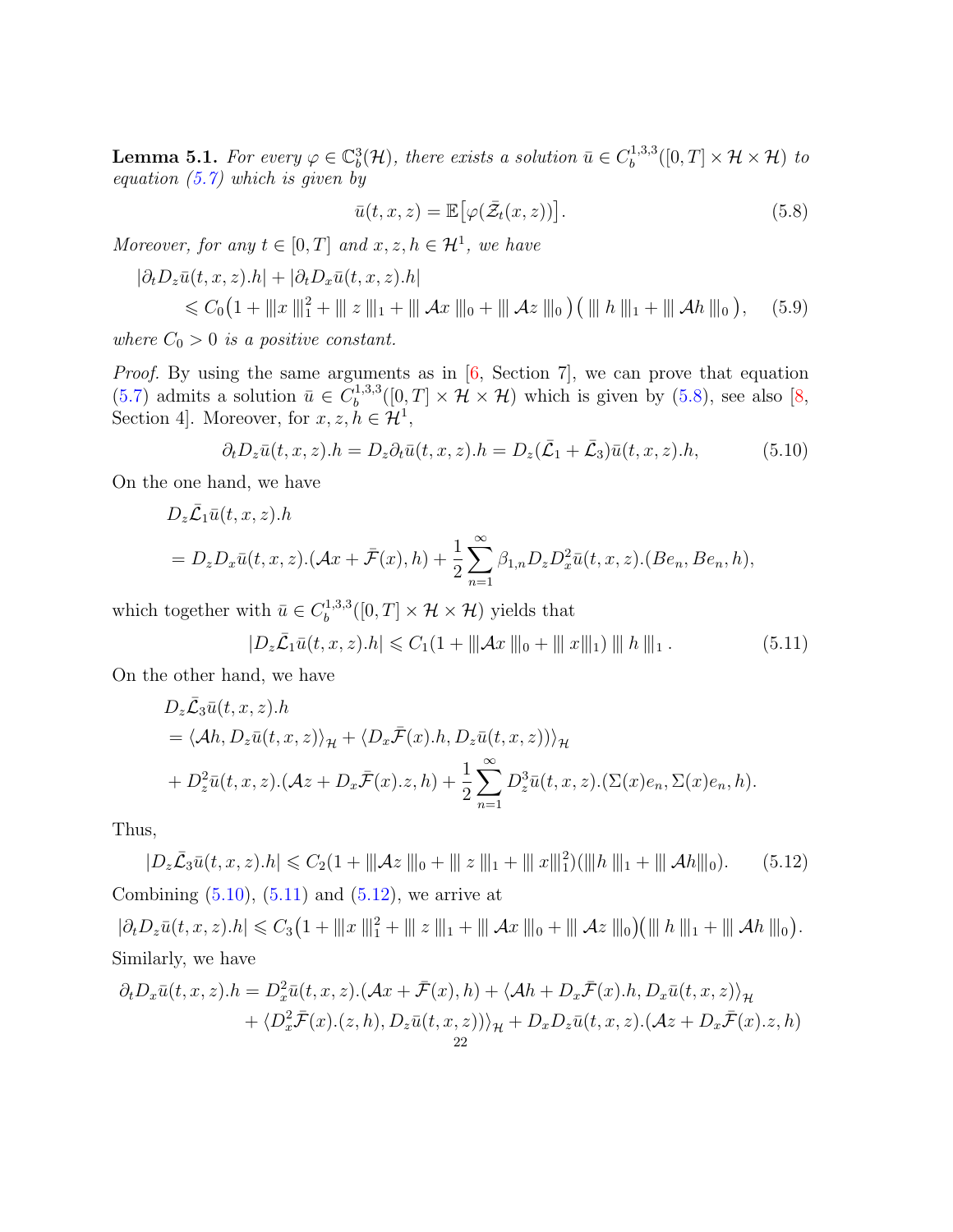+ 
$$
\frac{1}{2} \sum_{n=1}^{\infty} \beta_{1,n} D_x^3 \bar{u}(t, x, z) . (Be_n, Be_n, h)
$$
  
+  $\frac{1}{2} \sum_{n=1}^{\infty} D_x D_z^2 \bar{u}(t, x, z) . (\Sigma(x)e_n, \Sigma(x)e_n, h)$   
+  $\sum_{n=1}^{\infty} D_z^2 \bar{u}(t, x, z) . (D_x(\Sigma(x))e_n, \Sigma(x)e_n, h).$ 

By the same argument as above, we can obtain

 $|\partial_t D_x \bar{u}(t, x, z).h| \leq C_4 (1 + ||x||_1^2 + ||z||_1 + ||x||_0 + ||x||_0 + ||x||_0)(||h||_1 + ||x||_0),$ which completes the proof.  $\Box$ 

5.2. **Proof of Theorem 2.3.** As before, we reduce the infinite dimensional problem to a finite dimensional one by the Galerkin approximation. Recall that  $X_t^{n,\varepsilon}$  and  $\bar{X}_t^n$  are defined by  $(4.1)$  and  $(4.2)$ , respectively. Define

$$
\mathcal{Z}_t^{n,\varepsilon}:=\frac{X_t^{n,\varepsilon}-\bar{X}_t^n}{\sqrt{\varepsilon}}.
$$

Then we have

$$
d\mathcal{Z}_t^{n,\varepsilon} = \mathcal{A}\mathcal{Z}_t^{n,\varepsilon}dt + \varepsilon^{-1/2}[\bar{\mathcal{F}}_n(X_t^{n,\varepsilon}) - \bar{\mathcal{F}}_n(\bar{X}_t^n)]dt + \varepsilon^{-1/2}\delta\mathcal{F}_n(X_t^{n,\varepsilon},Y_t^{n,\varepsilon})dt,
$$

where  $\bar{\mathcal{F}}_n$  is given by (4.3), and  $\delta \mathcal{F}_n(x,y) := \mathcal{F}_n(x,y) - \bar{\mathcal{F}}_n(x)$ . Let  $\bar{\mathcal{Z}}_t^n$  satisfy the following linear equation:

$$
\mathrm{d}\bar{\mathcal{Z}}_t^n = \mathcal{A}\bar{\mathcal{Z}}_t^n \mathrm{d}t + D_x \bar{\mathcal{F}}_n(\bar{X}_t^n) \cdot \bar{\mathcal{Z}}_t^n \mathrm{d}t + P_n \Sigma(\bar{X}_t^n) \mathrm{d}W_t,
$$

where  $W_t$  is a cylindrical Wiener process in *H*, and  $\Sigma(x)$  is defined by (5.5). As in [36, Lemma 5.4], one can check that

$$
\lim_{n \to \infty} \mathbb{E}\left(\left\|\left| \mathcal{Z}_t^{\varepsilon} - \mathcal{Z}_t^{n,\varepsilon} \right\|\right|_1 + \left\|\left| \bar{\mathcal{Z}}_t - \bar{\mathcal{Z}}_t^n \right\|\right|_1\right) = 0. \tag{5.13}
$$

For any  $T > 0$  and  $\varphi \in \mathbb{C}_b^3(\mathcal{H})$ , we have for  $t \in [0, T]$ ,

$$
\left| \mathbb{E}[\varphi(\mathcal{Z}_t^{\varepsilon})] - \mathbb{E}[\varphi(\bar{\mathcal{Z}}_t)] \right| \leq \left| \mathbb{E}[\varphi(\mathcal{Z}_t^{\varepsilon})] - \mathbb{E}[\varphi(\mathcal{Z}_t^{n,\varepsilon})] \right| + \left| \mathbb{E}[\varphi(\mathcal{Z}_t^{n,\varepsilon})] - \mathbb{E}[\varphi(\bar{\mathcal{Z}}_t^{n})] \right| + \left| \mathbb{E}[\varphi(\bar{\mathcal{Z}}_t^{n})] - \mathbb{E}[\varphi(\bar{\mathcal{Z}}_t)] \right|.
$$
 (5.14)

According to  $(5.13)$ , the first and the last terms on the right-hand of  $(5.14)$  converge to 0 as  $n \to \infty$ . Therefore, in order to prove Theorem 2.3, we only need to show that

$$
\sup_{t \in [0,T]} \left| \mathbb{E}[\varphi(\mathcal{Z}_t^{n,\varepsilon})] - \mathbb{E}[\varphi(\bar{\mathcal{Z}}_t^{n})] \right| \leqslant C_T \, \varepsilon^{\frac{1}{2}},\tag{5.15}
$$

where  $C_T > 0$  is a constant independent of *n*. We shall only work with the approximating system in the following subsection, and proceed to prove bounds that are uniform with respect to *n*. To simplify the notations, we shall omit the index *n* as before.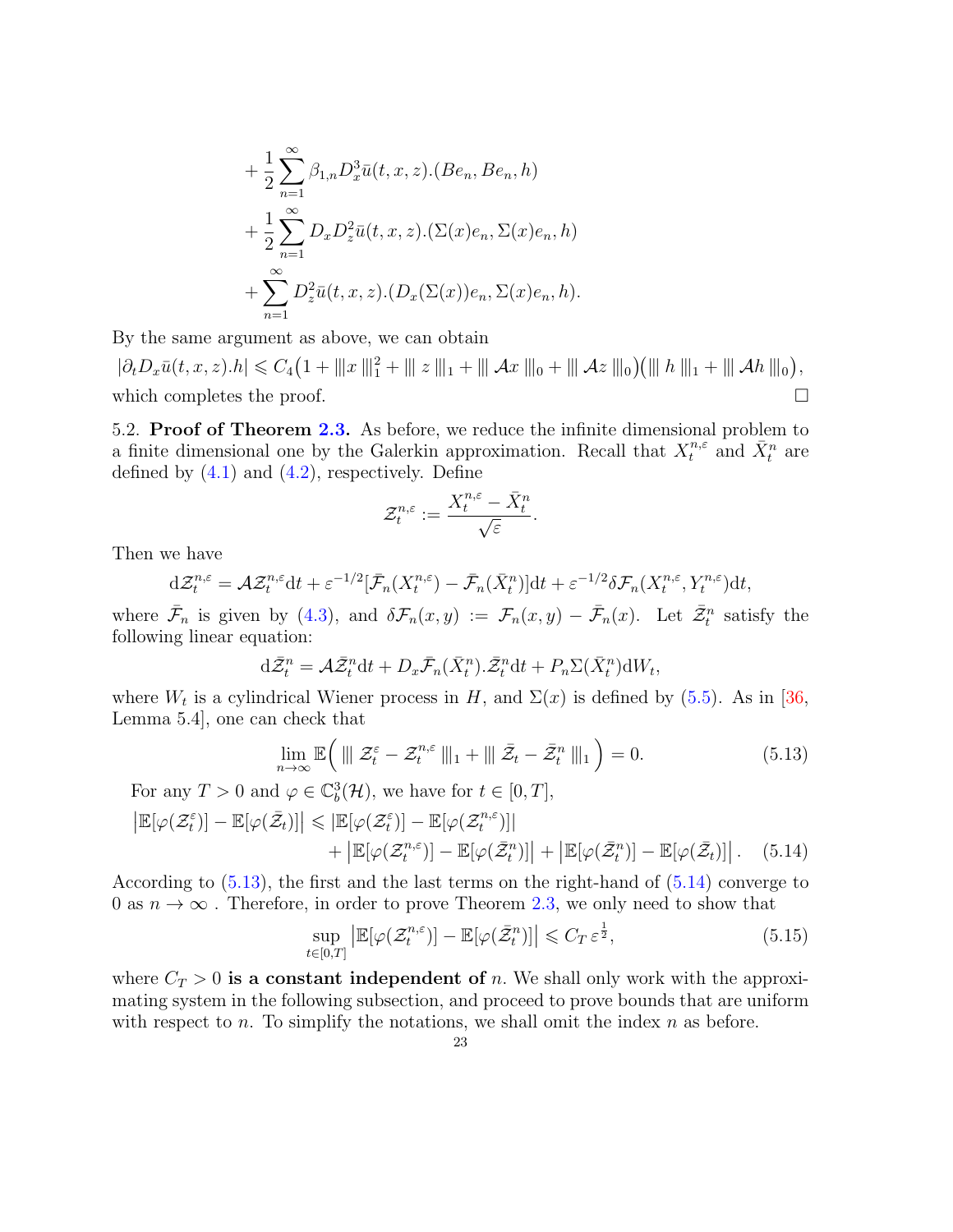Define

$$
\mathcal{L}_3\varphi(z) := \mathcal{L}_3(x, y, \bar{x}, z)\varphi(z) := \langle \mathcal{A}z, D_z\varphi(z) \rangle_{\mathcal{H}} \n+ \frac{1}{\sqrt{\varepsilon}} \langle \bar{\mathcal{F}}(x) - \bar{\mathcal{F}}(\bar{x}), D_z\varphi(z) \rangle_{\mathcal{H}} + \frac{1}{\sqrt{\varepsilon}} \langle \delta \mathcal{F}(x, y), D_z\varphi(z) \rangle_{\mathcal{H}}, \quad \forall \varphi \in C^1_{\ell}(\mathcal{H}).
$$
\n(5.16)

Given a function  $\phi \in C^{1,2,\eta,2}_{\ell}$  $\mathcal{H}^{1,2,\eta,2}([0,T] \times \mathcal{H} \times H \times \mathcal{H})$  satisfying the centering condition:

$$
\int_{H} \phi(t, x, y, z) \mu^{x}(\mathrm{d}y) = 0, \quad \forall t > 0, x, z \in \mathcal{H}, \tag{5.17}
$$

let  $\psi(t, x, y, z)$  solve the following Poisson equation

$$
\mathcal{L}_2(x, y)\psi(t, x, y, z) = -\phi(t, x, y, z),\tag{5.18}
$$

where  $t, x, z$  are regarded as parameters. Define

$$
\overline{\delta \mathcal{F} \cdot \nabla_z \psi}(t, x, z) := \int_H \nabla_z \psi(t, x, y, z) . \delta \mathcal{F}(x, y) \mu^x(\mathrm{d}y). \tag{5.19}
$$

We first establish the following weak fluctuation estimates for an appropriate integral functional of  $(X_s^{\varepsilon}, Y_s^{\varepsilon}, \mathcal{Z}_s^{\varepsilon})$  over the time interval  $[0, t]$ , which will play an important role in the proof of  $(5.15)$ .

**Lemma 5.2** (Weak fluctuation estimates). Let  $T, \eta > 0$ ,  $x \in \mathcal{H}^1$  and  $y \in H$ . Assume *that*  $\mathcal{F} \in C_b^{2,\eta}$  $\mathcal{G}_b^{2,\eta}(\mathcal{H} \times H, \mathcal{H}^1)$  and  $\mathcal{G} \in C_B^{2,\eta}$  $B^{(2,\eta)}(\mathcal{H} \times H, H)$ *. Then for any*  $t \in [0, T]$ *,*  $\phi \in$  $C^{1,2,\eta,2}_{\ell}$  $\mathcal{H}_{\ell}^{(1,2,\eta,2)}([0,T]\times\mathcal{H}\times H\times\mathcal{H})$  *satisfying* (5.17) and

$$
|\partial_t \phi(t, x, y, z)| \leq C_0 \left(1 + \| |x\|_1^2 + \| |z\|_1 \right) + \|Az\|_0 + \|Az\|_0 \left(1 + \| |x\|_1 + \|y\| \right),
$$
 (5.20)

*we have*

$$
\mathbb{E}\left(\int_0^t \phi(s, X_s^{\varepsilon}, Y_s^{\varepsilon}, \mathcal{Z}_s^{\varepsilon}) ds\right) \leqslant C_T \,\varepsilon^{\frac{1}{2}},\tag{5.21}
$$

*and*

$$
\mathbb{E}\left(\frac{1}{\sqrt{\varepsilon}}\int_0^t \phi(s, X_s^{\varepsilon}, Y_s^{\varepsilon}, \mathcal{Z}_s^{\varepsilon})ds\right) - \mathbb{E}\left(\int_0^t \overline{\delta\mathcal{F}\cdot\nabla_z\psi}(s, X_s^{\varepsilon}, \mathcal{Z}_s^{\varepsilon})ds\right) \leqslant C_T \varepsilon^{\frac{1}{2}},\qquad(5.22)
$$

*where*  $C_T > 0$  *is a constant independent of*  $\varepsilon, \eta$  *and*  $n$ .

*Proof.* The proof will be divided into two steps.

**Step 1.** We first prove estimate (5.21). Applying Itô's formula to  $\psi(t, X_t^{\varepsilon}, Y_t^{\varepsilon}, Z_t^{\varepsilon})$  and taking expectation, we have

$$
\mathbb{E}[\psi(t, X_t^{\varepsilon}, Y_t^{\varepsilon}, \mathcal{Z}_t^{\varepsilon})] = \psi(0, x, y, 0) + \mathbb{E}\left(\int_0^t (\partial_s + \mathcal{L}_1 + \mathcal{L}_3)\psi(s, X_s^{\varepsilon}, Y_s^{\varepsilon}, \mathcal{Z}_s^{\varepsilon})ds\right)
$$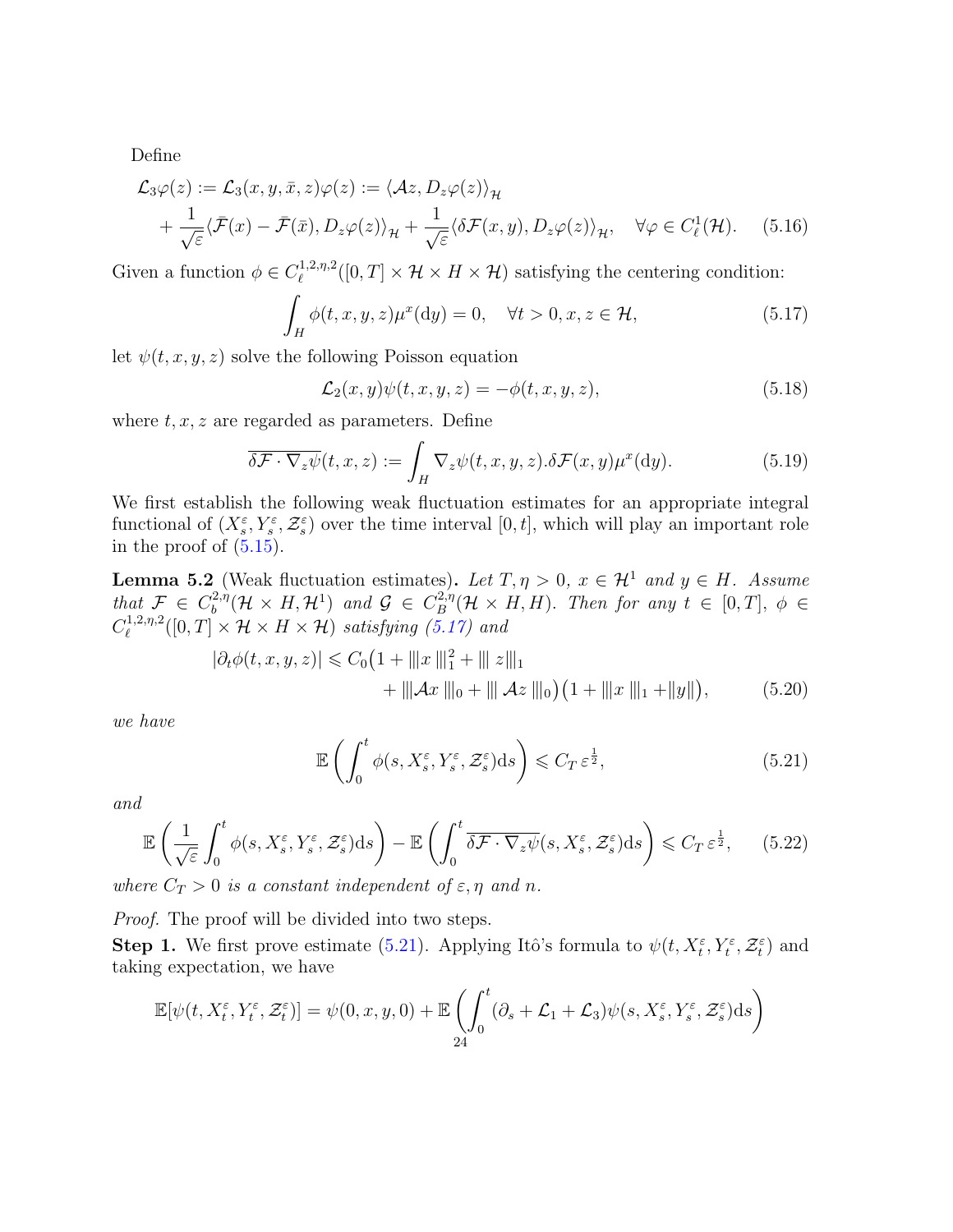$$
+\frac{1}{\varepsilon}\mathbb{E}\left(\int_0^t \mathcal{L}_2 \psi(s,X_s^\varepsilon,Y_s^\varepsilon,\mathcal{Z}_s^\varepsilon)ds\right),\,
$$

where  $\mathcal{L}_1$  and  $\mathcal{L}_3$  are defined by (4.6) and (5.16), respectively. Combining this with  $(5.18)$ , we obtain

$$
\mathbb{E}\left(\int_{0}^{t}\phi(s,X_{s}^{\varepsilon},Y_{s}^{\varepsilon},\mathcal{Z}_{s}^{\varepsilon})ds\right) = \varepsilon\mathbb{E}\left[\psi(0,x,y,0) - \psi(t,X_{t}^{\varepsilon},Y_{t}^{\varepsilon},\mathcal{Z}_{t}^{\varepsilon})\right] \n+ \varepsilon\mathbb{E}\left(\int_{0}^{t}\partial_{s}\psi(s,X_{s}^{\varepsilon},Y_{s}^{\varepsilon},\mathcal{Z}_{s}^{\varepsilon})ds\right) + \varepsilon\mathbb{E}\left(\int_{0}^{t}\mathcal{L}_{1}\psi(s,X_{s}^{\varepsilon},Y_{s}^{\varepsilon},\mathcal{Z}_{s}^{\varepsilon})ds\right) \n+ \varepsilon\mathbb{E}\left(\int_{0}^{t}\mathcal{L}_{3}\psi(s,X_{s}^{\varepsilon},Y_{s}^{\varepsilon},\mathcal{Z}_{s}^{\varepsilon})ds\right) =: \sum_{i=1}^{4}\mathcal{Q}_{i}(t,\varepsilon).
$$
\n(5.23)

By Theorem 3.1 and Lemma 3.2, we have

$$
\mathcal{Q}_1(t,\varepsilon)\leqslant C_1\varepsilon\mathbb{E}\left(1+\|X_t^{\varepsilon}\|_1+\|Y_t^{\varepsilon}\|\right)\leqslant C_1\varepsilon.
$$

For the second term, by using Theorem 3.1, condition  $(5.20)$ , Lemma 3.2,  $(5.2)$  and  $(5.3)$ , we get

$$
\mathcal{Q}_2(t,\varepsilon) \leqslant C_2 \int_0^t \mathbb{E} \left( 1 + \|\mathcal{A}X_s^{\varepsilon}\|_0^2 + \|\mathcal{A}\mathcal{Z}_s^{\varepsilon}\|_0^2 + \|\mathcal{X}_s^{\varepsilon}\|_1^4 + \|\mathcal{Y}_s^{\varepsilon}\|^2 + \|\mathcal{Z}_s^{\varepsilon}\|_1^2 \right) ds
$$
  
\$\leqslant C\_2 \varepsilon\$.

To treat the third term, since for each  $t \in [0, T]$ ,  $\phi(t, \cdot, \cdot, \cdot) \in C_{\ell}^{2, \eta, 2}$  $\ell^{2,\eta,2}(\mathcal{H}\times H\times\mathcal{H}), \text{ by }$ Theorem 3.1, we have  $\psi(t, \cdot, \cdot, \cdot) \in C^{2,2,2}_{\ell}$  $\ell^{2,2,2}(\mathcal{H}\times H\times \mathcal{H})$ , hence

$$
\begin{split} |\mathcal{L}_1\psi(t,X_t^{\varepsilon},Y_t^{\varepsilon},\mathcal{Z}_t^{\varepsilon})| &\leqslant |\langle \mathcal{A}X_t^{\varepsilon}+\mathcal{F}(X_t^{\varepsilon},Y_t^{\varepsilon}),D_x\psi(t,X_t^{\varepsilon},Y_t^{\varepsilon},\mathcal{Z}_t^{\varepsilon})\rangle_{\mathcal{H}}| \\ &+ \frac{1}{2}Tr((BQ_1^{\frac{1}{2}})(BQ_1^{\frac{1}{2}})^*)\|D_x^2\psi(t,X_t^{\varepsilon},Y_t^{\varepsilon},\mathcal{Z}_t^{\varepsilon})\|_{\mathscr{L}(\mathcal{H}\times\mathcal{H})} \\ &\leqslant C_3\big(1+\|\mathcal{A}X_t^{\varepsilon}\,\|_0^2+\|\|X_t^{\varepsilon}\,\|_1^2+\|Y_t^{\varepsilon}\|^2\big). \end{split}
$$

As a result of Lemmas 3.2 and 3.3, we deduce that

$$
\mathscr{Q}_3(t,\varepsilon) \leqslant C_3 \varepsilon \mathbb{E} \left( \int_0^t \left( \|\| \mathcal{A} X_s^{\varepsilon} \|_0^2 + \|\| X_s^{\varepsilon} \|_1^2 + \| Y_s^{\varepsilon} \|^2 \right) ds \right) \leqslant C_3 \varepsilon.
$$

For the last term, we have

$$
\mathcal{Q}_4(t,\varepsilon) = \varepsilon \mathbb{E} \left( \int_0^t \langle \mathcal{A} \mathcal{Z}_s^{\varepsilon}, D_z \psi(s, X_s^{\varepsilon}, Y_s^{\varepsilon}, \mathcal{Z}_s^{\varepsilon}) \rangle_{\mathcal{H}} ds \right) \n+ \sqrt{\varepsilon} \mathbb{E} \left( \int_0^t \langle \bar{\mathcal{F}}(X_s^{\varepsilon}) - \bar{\mathcal{F}}(\bar{X}_s), D_z \psi(s, X_s^{\varepsilon}, Y_s^{\varepsilon}, \mathcal{Z}_s^{\varepsilon}) \rangle_{\mathcal{H}} ds \right) \n+ \sqrt{\varepsilon} \mathbb{E} \left( \int_0^t \langle \delta \mathcal{F}(X_s^{\varepsilon}, Y_s^{\varepsilon}), D_z \psi(s, X_s^{\varepsilon}, Y_s^{\varepsilon}, \mathcal{Z}_s^{\varepsilon}) \rangle_{\mathcal{H}} ds \right).
$$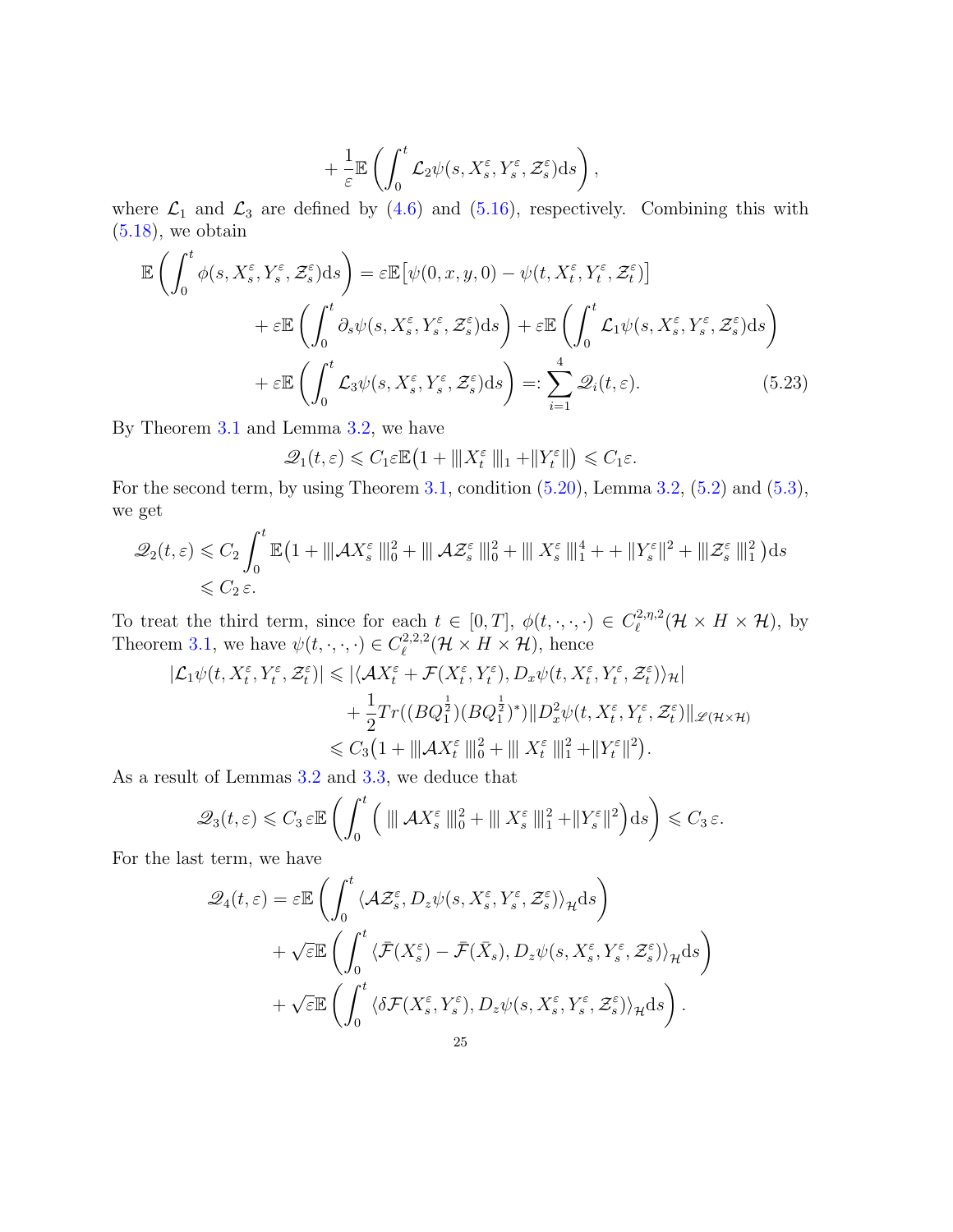It follows from (5.3) and Lemma 3.2 again that

$$
\mathscr{Q}_4(t,\varepsilon) \leqslant C_4\sqrt{\varepsilon} \mathbb{E}\left(\int_0^t (1+\|\mathcal{A}\mathcal{Z}_s^{\varepsilon}\|_0^2+\|\mathcal{X}_s^{\varepsilon}\|_1^2+\|Y_s^{\varepsilon}\|^2)ds\right) \leqslant C_4\sqrt{\varepsilon}.
$$

Combining the above inequalities with (5.23), we get the desired result.

**Step 2.** We proceed to prove estimate  $(5.22)$ . By following exactly the same arguments as in the proof of Step 1, we get that

$$
\mathbb{E}\left(\frac{1}{\sqrt{\varepsilon}}\int_0^t \phi(s,X_s^{\varepsilon},Y_s^{\varepsilon},\mathcal{Z}_s^{\varepsilon})\mathrm{d}s\right) \leqslant C_0\sqrt{\varepsilon} + \sqrt{\varepsilon}\mathbb{E}\left(\int_0^t \mathcal{L}_3\psi(s,X_s^{\varepsilon},Y_s^{\varepsilon},\mathcal{Z}_s^{\varepsilon})\mathrm{d}s\right).
$$

For the last term, by definition  $(5.16)$  we have

$$
\sqrt{\varepsilon} \mathbb{E} \left( \int_0^t \mathcal{L}_3 \psi(s, X_s^{\varepsilon}, Y_s^{\varepsilon}, \mathcal{Z}_s^{\varepsilon}) ds \right)
$$
  
\n
$$
= \sqrt{\varepsilon} \mathbb{E} \left( \int_0^t \langle A \mathcal{Z}_s^{\varepsilon}, D_z \psi(s, X_s^{\varepsilon}, Y_s^{\varepsilon}, \mathcal{Z}_s^{\varepsilon}) \rangle_{\mathcal{H}} ds \right)
$$
  
\n
$$
+ \mathbb{E} \left( \int_0^t \langle \bar{\mathcal{F}}(X_s^{\varepsilon}) - \bar{\mathcal{F}}(\bar{X}_s), D_z \psi(s, X_s^{\varepsilon}, Y_s^{\varepsilon}, \mathcal{Z}_s^{\varepsilon}) \rangle_{\mathcal{H}} ds \right)
$$
  
\n
$$
+ \mathbb{E} \left( \int_0^t \langle \delta \mathcal{F}(X_s^{\varepsilon}, Y_s^{\varepsilon}), D_z \psi(s, X_s^{\varepsilon}, Y_s^{\varepsilon}, \mathcal{Z}_s^{\varepsilon}) \rangle_{\mathcal{H}} ds \right) =: \sum_{i=1}^3 \mathcal{J}_i(t, \varepsilon).
$$

Using Lemma  $3.2$  and  $(5.3)$ , we get

$$
\mathcal{T}_1(t,\varepsilon) \leqslant C_1\sqrt{\varepsilon} \mathbb{E}\left(\int_0^t \|\mathcal{A}\mathcal{Z}_s^{\varepsilon}\| \|\mathbf{0}\left(1+\|\mathbf{X}_s^{\varepsilon}\| \|\mathbf{1}+\|Y_s^{\varepsilon}\|\right) \mathrm{d} s\right) \leqslant C_1\sqrt{\varepsilon}.
$$

According to Hölder's inequality, Lemma  $3.2$  and Theorem  $2.1$ , we have

$$
\mathcal{F}_2(t,\varepsilon) \leqslant C_2 \int_0^t \left( \mathbb{E} \left\| \left| X_s^{\varepsilon} - \bar{X}_s \right| \right\|_1^2 \right)^{1/2} \left( 1 + \mathbb{E} \left\| X_s^{\varepsilon} \right\|_1^2 + \mathbb{E} \left\| Y_s^{\varepsilon} \right\|^2 \right)^{1/2} ds \leqslant C_2 \sqrt{\varepsilon}.
$$

Thus, we deduce that

$$
\mathbb{E}\left(\frac{1}{\sqrt{\varepsilon}}\int_0^t \phi(s,X_s^{\varepsilon},Y_s^{\varepsilon},\mathcal{Z}_s^{\varepsilon})ds\right) - \mathbb{E}\left(\int_0^t \overline{\delta\mathcal{F}\cdot\nabla_z\psi}(s,X_s^{\varepsilon},\mathcal{Z}_s^{\varepsilon})ds\right) \leq C_3\sqrt{\varepsilon} + \mathbb{E}\left(\int_0^t \left(\langle \delta\mathcal{F}(X_s^{\varepsilon},Y_s^{\varepsilon}),D_z\psi(s,X_s^{\varepsilon},Y_s^{\varepsilon},\mathcal{Z}_s^{\varepsilon})\rangle_{\mathcal{H}} - \overline{\delta\mathcal{F}\cdot\nabla_z\psi}(s,X_s^{\varepsilon},\mathcal{Z}_s^{\varepsilon})\right)ds\right),
$$

where  $\delta \mathcal{F} \cdot \nabla_z \psi$  is defined by (5.19). Note that the function

$$
\tilde{\phi}(t,x,y,z):=\langle\delta\mathcal{F}(x,y),D_z\psi(t,x,y,z)\rangle_1-\overline{\delta\mathcal{F}\cdot\nabla_z\psi}(t,x,z)
$$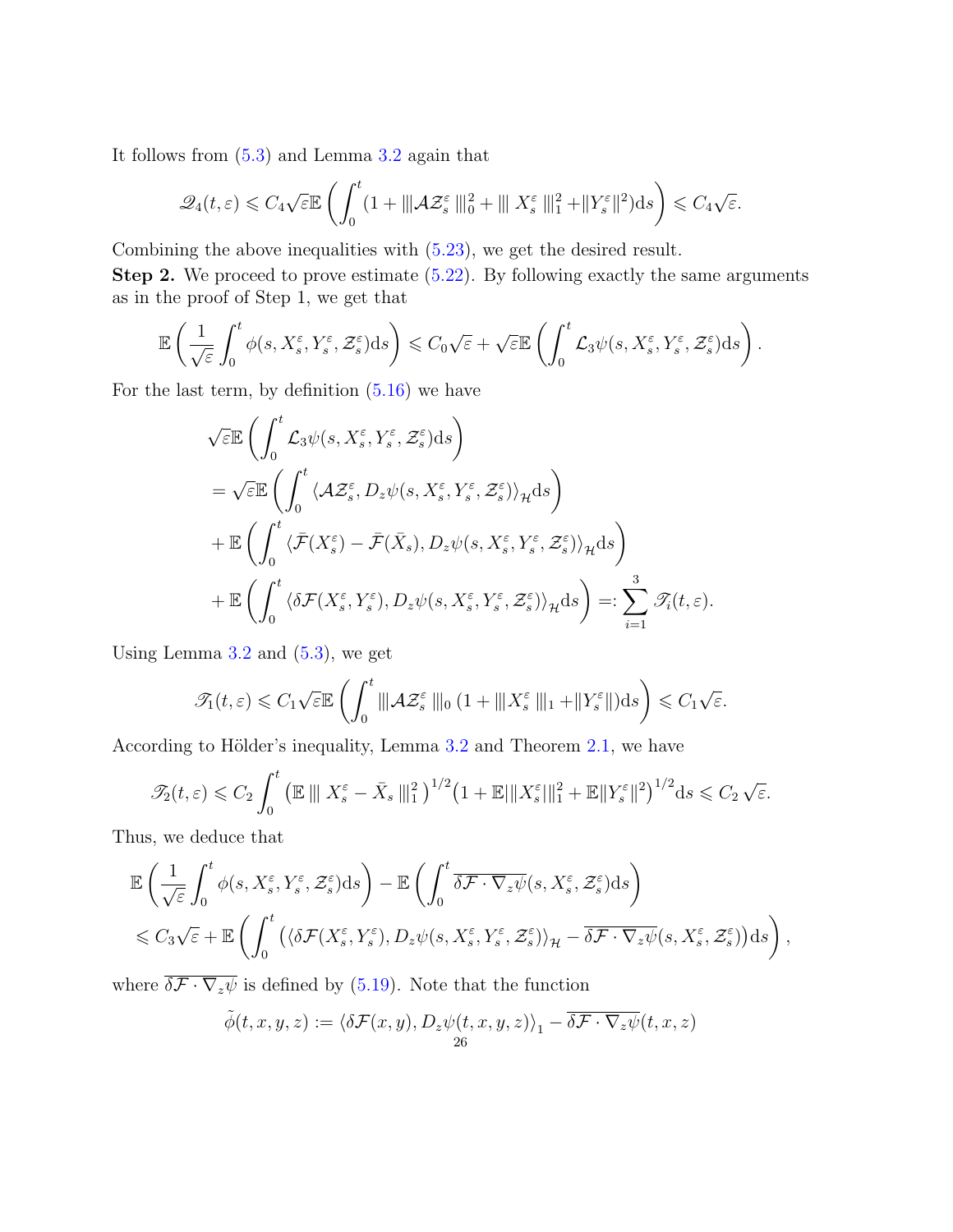satisfies the centering condition  $(5.17)$  and condition  $(5.20)$ . Thus, using  $(5.21)$  directly, we obtain

$$
\mathbb{E}\left(\int_0^t \left(\langle \delta \mathcal{F}(X_s^{\varepsilon}, Y_s^{\varepsilon}), D_z \psi(s, X_s^{\varepsilon}, Y_s^{\varepsilon}, \mathcal{Z}_s^{\varepsilon})\rangle_{\mathcal{H}} - \overline{\delta \mathcal{F} \cdot \nabla_z \psi}(s, X_s^{\varepsilon}, \mathcal{Z}_s^{\varepsilon})\right) ds\right) \leq C_4 \sqrt{\varepsilon},
$$
\nwhich completes the proof.

Now, we are in the position to give:

*Proof of estimate (5.15).* Fix  $T > 0$ . For any  $t \in [0, T]$  and  $x, z \in \mathcal{H}^1$ , let  $\tilde{u}(t, x, z) = \overline{u}(T - t, x, z).$ 

It is easy to check that

 $\tilde{u}(0, x, 0) = \bar{u}(T, x, 0) = \mathbb{E}[\varphi(\bar{Z}_T)]$  and  $\tilde{u}(T, x, z) = \bar{u}(0, x, z) = \varphi(z)$ . Applying Itô's formula, by  $(5.7)$  we have

$$
\mathbb{E}[\varphi(\mathcal{Z}_T^{\varepsilon})] - \mathbb{E}[\varphi(\bar{\mathcal{Z}}_T)] = \mathbb{E}[\tilde{u}(T, \bar{X}_T, \mathcal{Z}_T^{\varepsilon}) - \tilde{u}(0, x, 0)]
$$
\n  
\n= 
$$
\mathbb{E}\left(\int_0^T (\partial_t + \mathcal{L}_1 + \mathcal{L}_3) \tilde{u}(t, X_t^{\varepsilon}, \mathcal{Z}_t^{\varepsilon}) dt\right)
$$
\n  
\n= 
$$
\mathbb{E}\left(\int_0^T (\mathcal{L}_1 - \bar{\mathcal{L}}_1) \tilde{u}(t, X_t^{\varepsilon}, \mathcal{Z}_t^{\varepsilon}) dt\right) + \mathbb{E}\left(\int_0^T (\mathcal{L}_3 - \bar{\mathcal{L}}_3) \tilde{u}(t, X_t^{\varepsilon}, \mathcal{Z}_t^{\varepsilon}) dt\right)
$$
\n  
\n= 
$$
\mathbb{E}\left(\int_0^T \langle \mathcal{F}(X_t^{\varepsilon}, Y_t^{\varepsilon}) - \bar{\mathcal{F}}(X_t^{\varepsilon}), D_x \tilde{u}(t, X_t^{\varepsilon}, \mathcal{Z}_t^{\varepsilon}) \rangle \rangle_{\mathcal{H}} dt\right)
$$
\n  
\n+ 
$$
\mathbb{E}\left(\int_0^T \langle \frac{\bar{\mathcal{F}}(X_t^{\varepsilon}) - \bar{\mathcal{F}}(\bar{X}_t)}{\sqrt{\varepsilon}} - D_x \bar{\mathcal{F}}(X_t^{\varepsilon}), \mathcal{Z}_t^{\varepsilon}, D_z \tilde{u}(t, X_t^{\varepsilon}, \mathcal{Z}_t^{\varepsilon}) \rangle \rangle_{\mathcal{H}} dt\right)
$$
\n  
\n+ 
$$
\left[\mathbb{E}\left(\frac{1}{\sqrt{\varepsilon}} \int_0^T \langle \mathcal{F}(X_t^{\varepsilon}, Y_t^{\varepsilon}) - \bar{\mathcal{F}}(X_t^{\varepsilon}), D_z \tilde{u}(t, X_t^{\varepsilon}, \mathcal{Z}_t^{\varepsilon}) \rangle \rangle_{\mathcal{H}} dt\right)
$$
\n  
\n- 
$$
\frac{1}{2} \mathbb{E}\left(\int_0^T Tr(D_z^2 \tilde{u}(t, X_t^{\varepsilon}, \mathcal{
$$

For the first term, recall that  $\tilde{\Psi}$  solves the Poisson equation (5.6) and define

$$
\psi(t, x, y, z) := \langle \tilde{\Psi}(x, y), D_x \tilde{u}(t, x, z) \rangle_{\mathcal{H}}.
$$

Since  $\mathcal{L}_2$  is an operator with respect to the *y*-variable, one can check that  $\psi$  solves the following Poisson equation:

$$
\mathcal{L}_2(x,y)\psi(t,x,y,z) = -\langle \delta \mathcal{F}(x,y), D_x \tilde{u}(t,x,z) \rangle_{\mathcal{H}} =: -\phi(t,x,y,z).
$$

It is obvious that  $\phi$  satisfies the centering condition (5.17). Furthermore, by (5.9) we get

$$
|\partial_t \phi(t,x,y,z)| = |\langle \delta \mathcal{F}(x,y), \partial_t D_x \bar{u}(T-t,x,z) \rangle_{\mathcal{H}}|
$$
27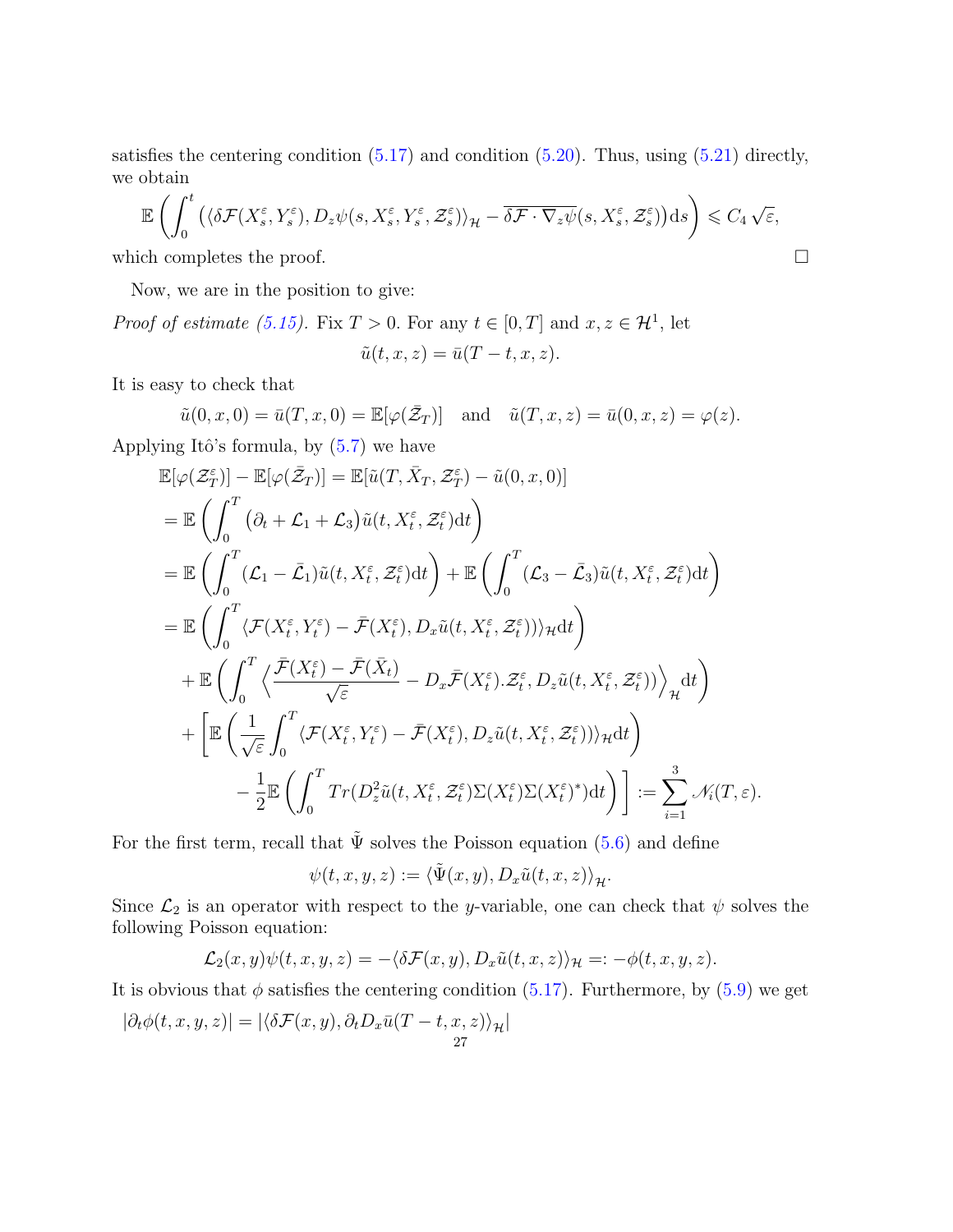$\leq C_1\left(1+\|x\|^2_1+\|z\|_1+\|Ax\|_0+\|Az\|_0\right)\left(\|\delta\mathcal{F}(x,y)\|_1+\|\mathcal{A}\delta\mathcal{F}(x,y)\|_0\right)$  $\leq C_1\left(1+\|x\|^2_1+\|z\|_1+\|Ax\|_0+\|Az\|_0\right)\left(1+\|x\|_1+\|y\|\right).$ 

Thus, it follows from (5.21) directly that

$$
\mathcal{N}_1(T,\varepsilon) \leqslant C_1 \sqrt{\varepsilon}.
$$

To control the second term, by the mean value theorem, Hölder's inequality, Lemma 5.1, Theorem 2.1 and (5.2) we deduce that for  $\vartheta \in (0,1)$ ,

$$
\mathcal{N}_2(T,\varepsilon) \leq \mathbb{E}\left(\int_0^T \left|\left\langle [D_x \overline{\mathcal{F}}(X_t^{\varepsilon} + \vartheta(X_t^{\varepsilon} - \overline{X}_t)) - D_x \overline{\mathcal{F}}(X_t^{\varepsilon})] \cdot \mathcal{Z}_t^{\varepsilon}, D_z \tilde{u}(t, X_t^{\varepsilon}, \mathcal{Z}_t^{\varepsilon}) \right\rangle_{\mathcal{H}} \right| dt\right)
$$
  

$$
\leq C_2 \int_0^T \left(\mathbb{E} \left[ \|X_t^{\varepsilon} - \overline{X}_t\| \right]_1^2 \right)^{1/2} \left(\mathbb{E} \left[ \| \mathcal{Z}_t^{\varepsilon} \right] \right|_1^2 \right)^{1/2} dt \leq C_2 \sqrt{\varepsilon}.
$$

For the last term, define

$$
\hat{\psi}(t,x,y,z) := \langle \tilde{\Psi}(x,y), D_z \tilde{u}(t,x,z) \rangle_{\mathcal{H}}.
$$

Then  $\hat{\psi}$  solves the Poisson equation

$$
\mathcal{L}_2(x,y)\hat{\psi}(t,x,y,z) = -\langle \delta \mathcal{F}(x,y), D_z \tilde{u}(t,x,z) \rangle_{\mathcal{H}} =: -\hat{\phi}(t,x,y,z).
$$

By exactly the same arguments as above, we have that  $\hat{\phi}$  satisfies the centering condition  $(5.17)$  and condition  $(5.20)$ . Furthermore, by the definition of  $\Sigma$  in  $(5.5)$ , we have

$$
\overline{\delta \mathcal{F} \cdot \nabla_z \hat{\psi}}(t, x, z) = \int_H D_z \hat{\psi}(t, x, y, z) . \delta \mathcal{F}(x, y) \mu^x(\mathrm{d}y)
$$
  
= 
$$
\int_H D_z^2 \tilde{u}(t, x, z) . (\tilde{\Psi}(x, y), \delta \mathcal{F}(x, y)) \mu^x(\mathrm{d}y) = \frac{1}{2} Tr(D_z^2 \tilde{u}(t, x, z) \Sigma(x) \Sigma^*(x)).
$$

Thus, it follows by (5.22) directly that

$$
\mathcal{N}_3(T,\varepsilon) \leqslant C_3 \sqrt{\varepsilon}.
$$

Combining the above computations, we get the desired result.

#### **REFERENCES**

- [1] Bakhtin V. and Kifer Y.: Diffusion approximation for slow motion in fully coupled averaging. *Probab. Theory Related Fields*, **129** (2004), 157–181.
- [2] Bao J., Yin G. and Yuan C.: Two-time-scale stochastic partial differential equations driven by *α*-stable noises: Averaging principles. *Bernoulli*, **23** (2017), 645–669.
- [3] Barbu V., Da Prato G. and Tubaro L.: Stochastic wave equations with dissipative damping. *Stoch. Proc. Appl.*, **117** (2007), 1001–1013.
- [4] Bogoliubov N. N. and Mitropolsky Y. A.: Asymptotic methods in the theory of non-linear oscillations. Gordon and Breach Science Publishers, New York, 1961.
- [5] Br´ehier C. E.: Strong and weak orders in averaging for SPDEs. *Stoch. Process. Appl.*, **122** (2012), 2553–2593.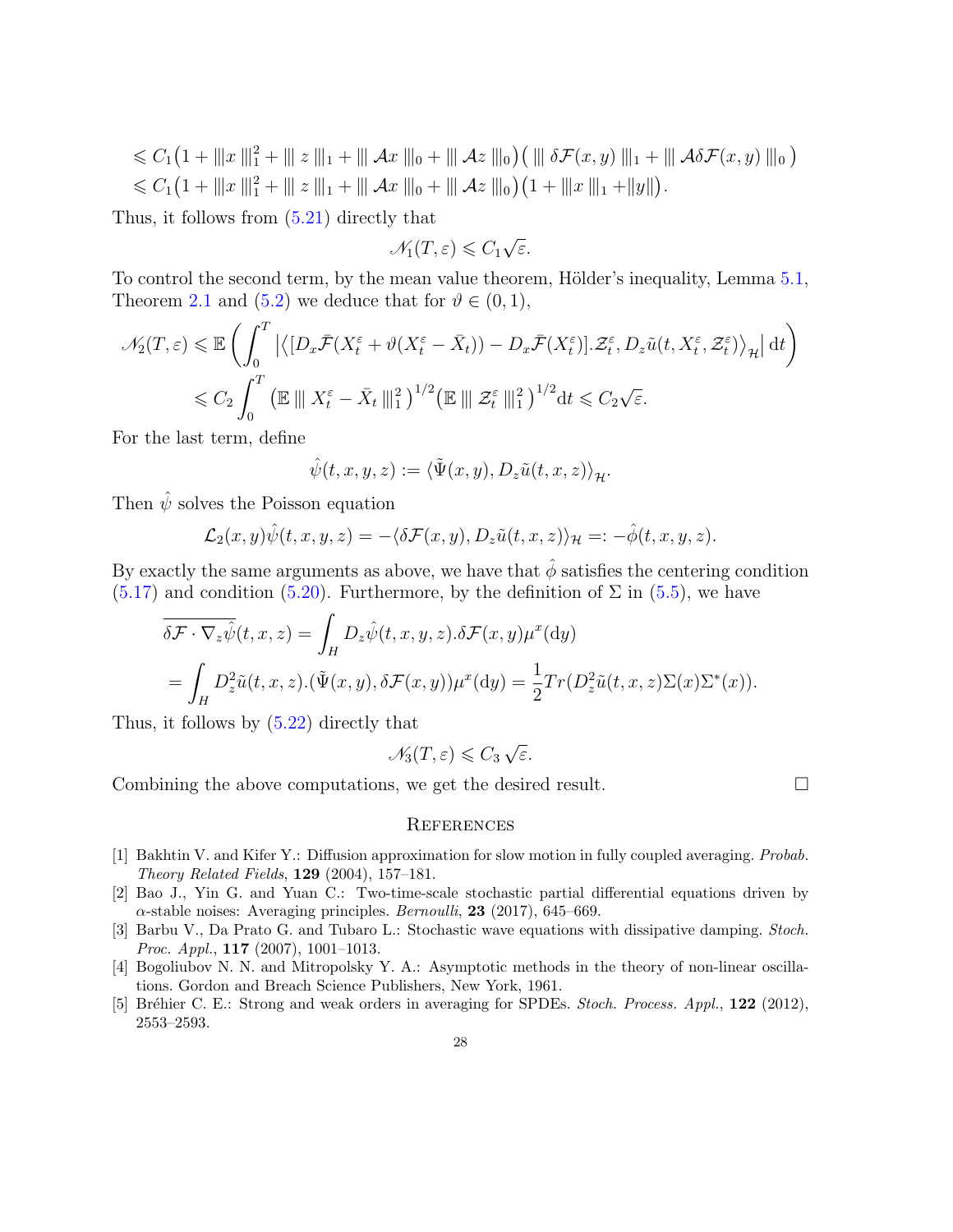- [6] Bréhier C. E.: Orders of convergence in the averaging principle for SPDEs: the case of a stochastically forced slow component. *Stoch. Proc. Appl.*, **130** (2020), 3325–3368.
- [7] Br´ehier C. E.: Analysis of an HMM time-discretization scheme for a system of stochastic PDEs. *SIAM J. Numer. Anal.*, **51** (2013), 1185–1210.
- [8] Bréhier C. E. and Debussche A.: Kolmogorov equations and weak order analysis for SPDEs with nonlinear diffusion coefficient. *J. Math. Pures Appl.*, **119** (2018), 193–254.
- [9] Cerrai S.: A Khasminskii type averaging principle for stochastic reaction-diffusion equations. *Ann. Appl. Probab.*, **19** (2009), 899–948.
- [10] Cerrai S.: Normal deviations from the averaged motion for some reaction-diffusion equations with fast oscillating perturbation. *J. Math. Pures Appl.*, **91** (2009), 614–647.
- [11] Cerrai S.: Averaging principle for systems of reaction-diffusion equations with polynomial nonlinearities perturbed by multiplicative noise. *SIAM J. Math. Anal*, **43** (2011), 2482–2518.
- [12] Cerrai S. and Freidlin M.: Averaging principle for stochastic reaction-diffusion equations. *Probab. Theory Related Fields*, **144** (2009), 137–177.
- [13] Cerrai S. and Glatt-Holtz N.: On the convergence of stationary solutions in the Smoluchowski-Kramers approximation of infinite dimensional systems. *J. Funct. Anal.*, **278** (2020), 108421.
- [14] Cerrai S. and Lunardi A.: Averaging principle for non-autonomous slow-fast systems of stochastic reaction-diffusion equations: the almost periodic case. *SIAM J. Math. Anal.*, **49** (2017), 2843–2884.
- [15] Chevyrev I., Friz P., Korepanov A. and Melbourne I.: Superdiffusive limits for deterministic fastslow dynamical systems. arXiv:1907.04825v1.
- [16] Chow P. L.: Thermoelastic wave propagation in a random medium and some related problems. *Inter. J. Engineering Sci.*, **11** (1973), 953–971.
- [17] Chow P. L.: Asymptotics of solutions to semilinear stochastic wave equations. *Anna. Appl. Probab.*, **16** (2006), 757–789.
- [18] Chow P. L.: Stochastic Partial Differential Equations. CRC Press, 2014.
- [19] Da Prato G. and Flandoli F.: Pathwise uniqueness for a class of SDEs in Hilbert spaces and applications. *J. Funct. Anal.*, **259** (2010), 243–267.
- [20] E W., Liu D. and Vanden-Eijnden E.: Analysis of multiscale methods for stochastic differential equations. *Comm. Pure Appl. Math.*, **58** (2005), 1544–1585.
- [21] Fu H., Wan L., Liu J. and Liu X.: Weak order in averaging principle for stochastic wave equation with a fast oscillation. *Stoch. Process. Appl.*, **128** (2018), 2557–2580.
- [22] Fu H., Wan L. and Liu J.: Strong convergence in averaging principle for stochastic hyperbolicparabolic equations with two time-scales. *Stoch. Process. Appl.*, **125** (2015), 3255–3279.
- [23] Gonzales-Gargate I. I. and Ruffino P. R.: An averaging principle for diffusions in foliated spaces. *Ann. Probab.*, **44** (2016) 567–588.
- [24] Hairer M. and Li X. M.: Averaging dynamics driven by fractional Brownian motion. https://arxiv.org/pdf/1902.11251.pdf.
- [25] Hairer M. and Pardoux E.: Homogenization of periodic linear degenerate PDEs. *J. Func. Anal.*, **255** (2008), 2462–2487.
- [26] Hairer M. and Pardoux E.: Fluctuations around a homogenised semilinear random PDE. https://arxiv.org/abs/1911.02865.
- [27] Kelly D. and Melbourne I.: Homogenization for deterministic fast-slow systems with multidimensional multiplicative noise. *J. Funct. Anal.*, **272** (2017), 4063–4102.
- [28] Khasminskii R. Z.: On stochastic processes defined by differential equations with a small parameter. *Theory Probab. Appl.*, **11** (1966), 211–228.
- [29] Khasminskii R. Z. and Yin G.: On averaging principles: An asymptotic expansion approach. *SIAM J. Math. Anal.*, **35** (2004), 1534–1560.